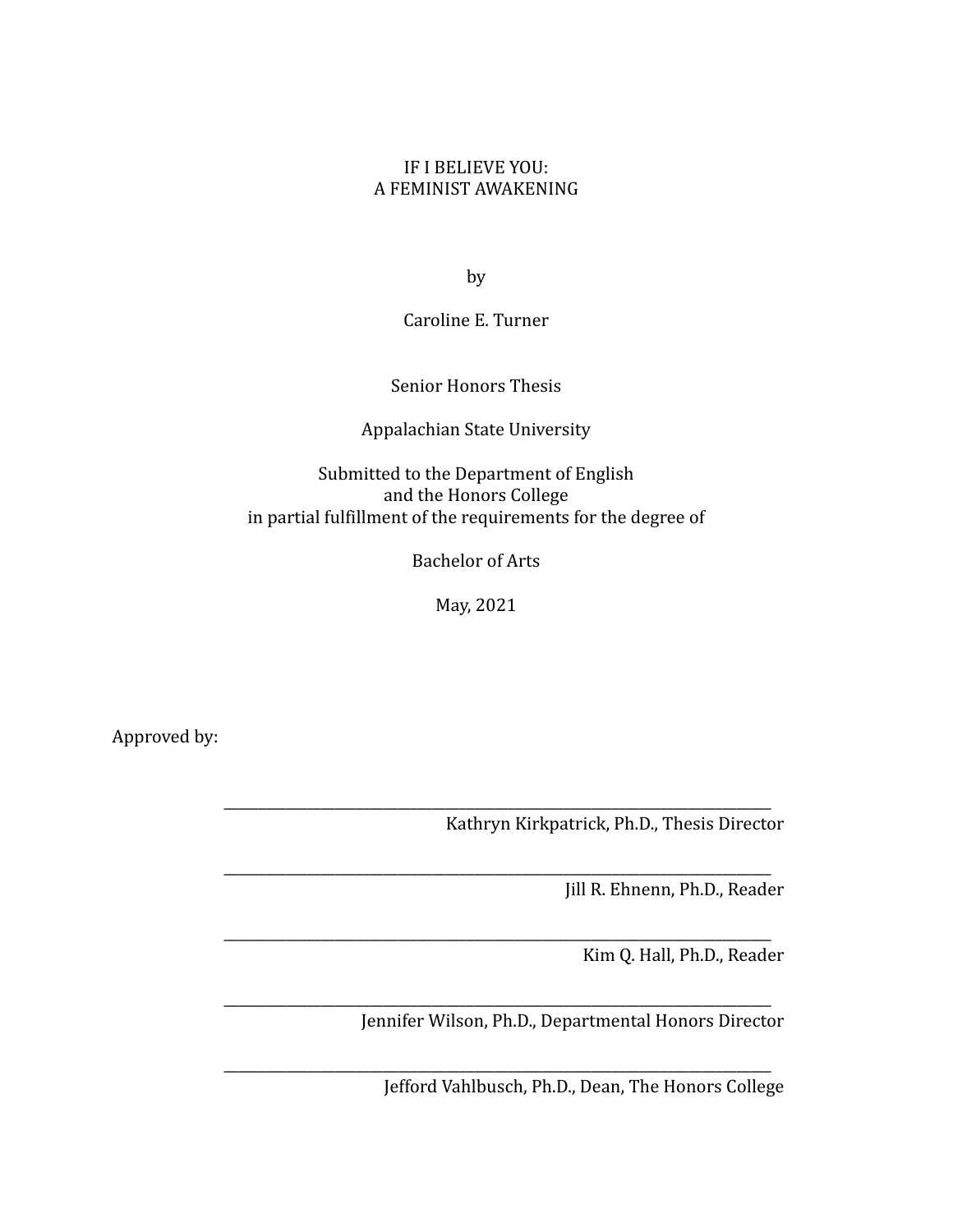#### If I Believe You: A Feminist Awakening

I was a strong child. As family members describe me, "You were always doing a job, making sure everything went according to plan." Now, I smile in recognition. I was a determined child too, who in some cases, was fueled by being told I would not be able to finish the task I had set out to do. I can remember at a young age convincing my parents to let me buy a Nintendo Wii. They agreed that if I had the money to pay for it, Dad would take me to Walmart so I could buy it. We were up all-night counting change from my piggy bank. The next day, we walked into the store carrying Ziploc bags of quarters, dimes, nickels, and pennies, calculated to the exact amount with tax already figured out. I was a determined child.

Now, I see that throughout our childhoods, we are impacted by everything which surrounds us. From television shows, movies, video games, the books we read, and the people who have shaped us as we grow up, we are influenced to perceive the world in a way which validates our own existence and interests. In creating our perceptions, we also create varying understandings of our world between different individuals. However, as we get older those perceptions, though shaped by many, shift to become personalized based on the individual. In my life, I would argue that I have been shaped most by mentors and the language and methods they used to help me to grow into the person I am today. Reflecting on these things, I begin to see the structures behind the language and the relationships these individuals shared with me. These are the relationships that have led me to the degree I am working towards as an undergraduate and culminate in this thesis.

As someone who has tried to become an advocate for others, I have had to learn and recognize the extent to which the systems in our world were created and have been solidified as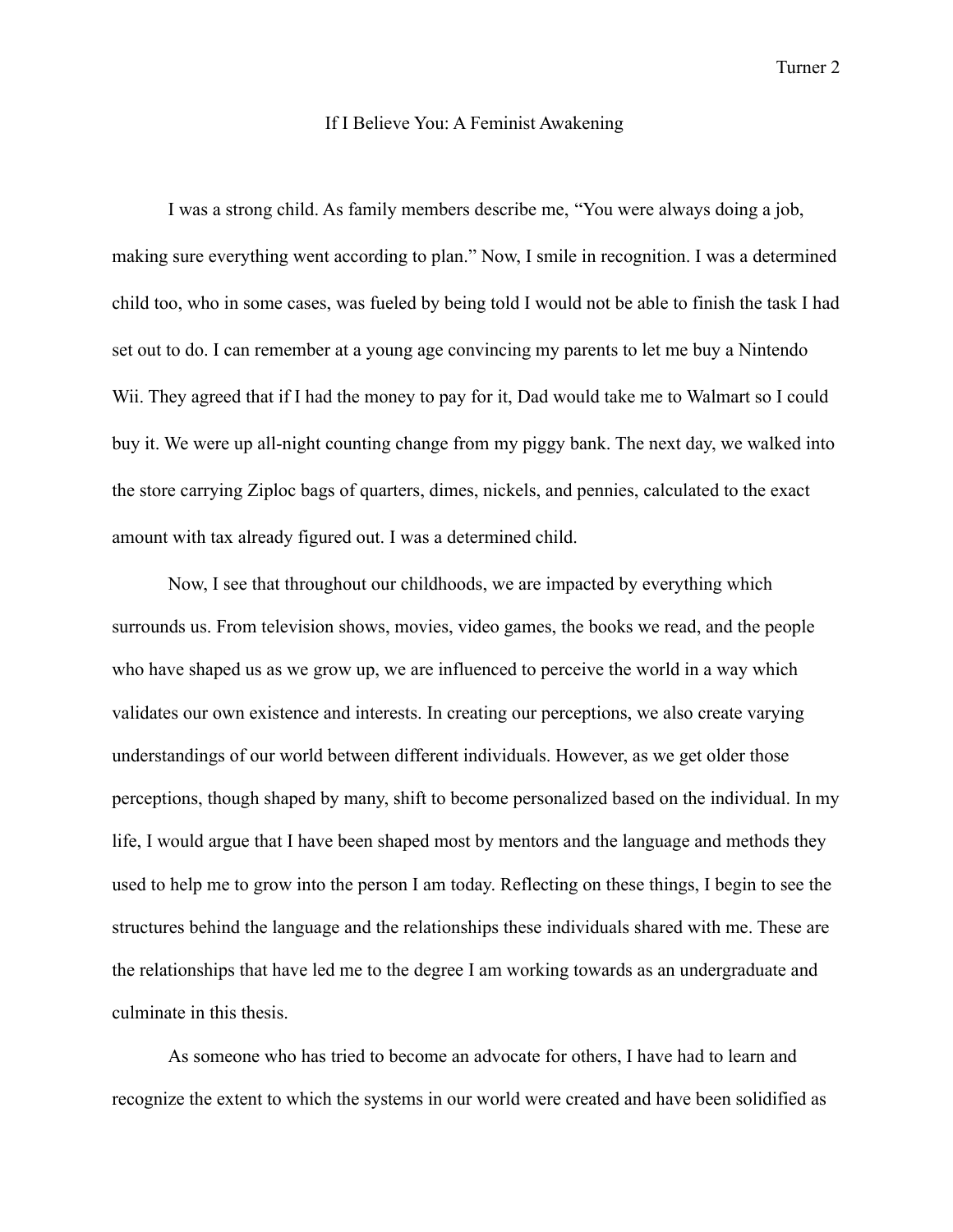systems of oppression. I would argue that the system we see most as part of the power structure is language. As children, we were taught, "sticks and stones may break my bones, but words can never hurt me." As we get older, we begin to recognize that this statement is not true. Language is a system which is ingrained in our society and is used as a way for us, as individuals, to define ourselves and our world as it aligns with our ideas. Amanda Montell reminds readers that language is part of a system of oppression through our patriarchal, androcentric society (Montell 5): "every part of our speech—our words, our intonation, our sentence structures—is sending invisible signals telling other people who we are. In the wrong hands, speech can be used as a weapon. But in the right ones, it can change the world" (Montell 3). For Montell, because language is not tangible and is often unrecognized as an oppressive system, it does not get analyzed as thoroughly as other oppressive systems have in recent years.

Language is a system in which we are able to define all its pieces through grammar, yet, we are restricted by how language has been used historically and is accepted by our current society. In saying this, I wish to look at how the language surrounding sexual identity and gender has changed in recent years. "Every day, people are becoming freer than ever to express gender identities and sexualities of all stripes, and simultaneously, the language we use to describe ourselves evolves" (Montell 5). This can even be seen as the North Carolina Public School System is working on legislation which will allow students to have their preferred name and pronouns listed on school documents (Riley). In our day to day lives, we are beginning to see the continuous use and mention of pronouns on employee name tags and Instagram or Twitter bios. The dialogue surrounding gender and sexuality is changing as these topics have started to become part of our household conversations. After I started my Gender, Women's, and Sexuality studies minor, I have had these conversations with family members who would have otherwise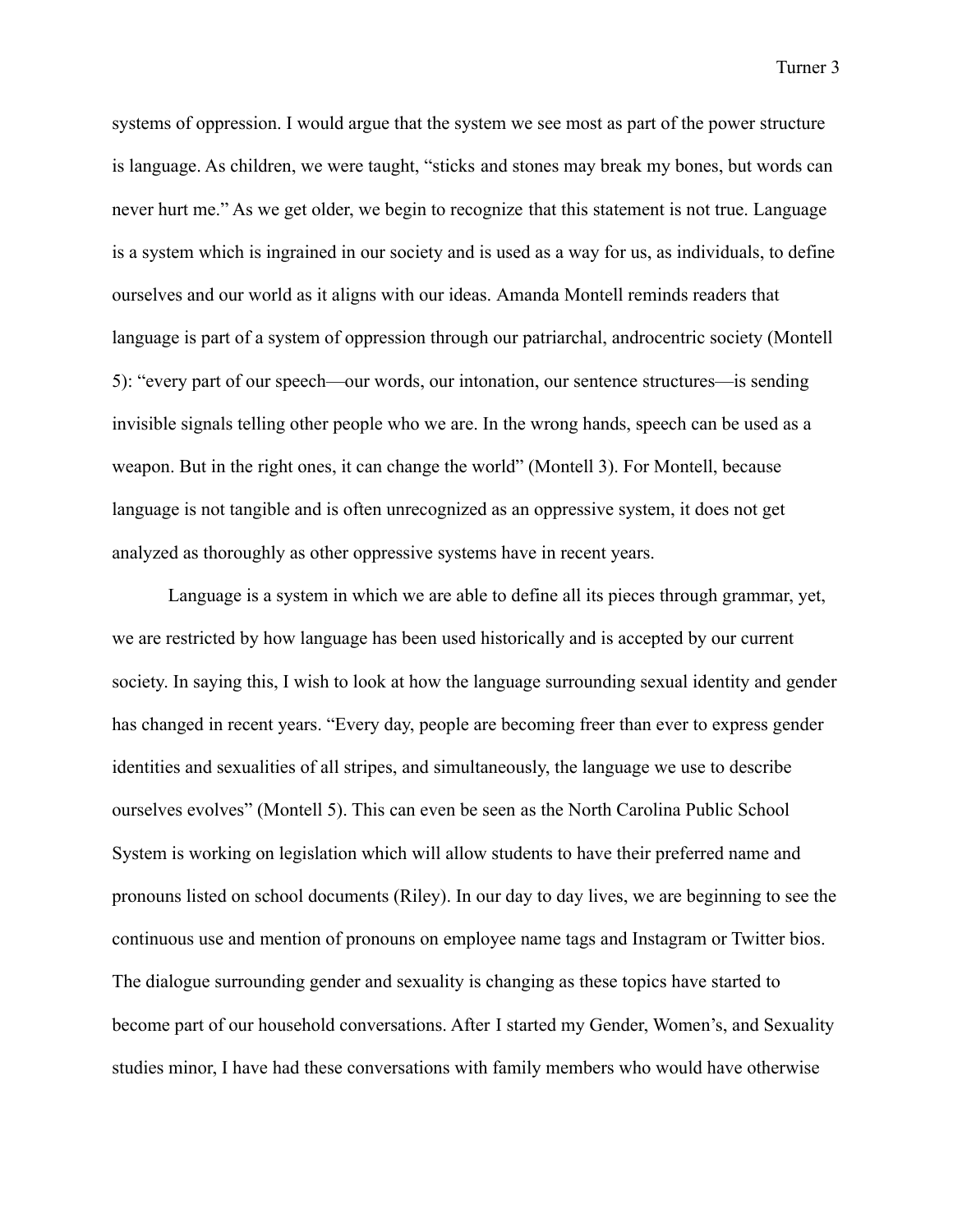never initiated these discussions through their curiosity, and I recognize that I would not have previously been comfortable initiating them either. As Sarah Banet-Weiser would argue, the movements of our present political climate like #MeToo and the continuous advocacy by LGBT communities are what have helped to bring these conversations into our mainstream and traditional media; however, she continues this thought by including the dialectic relationship between what she calls popular feminism and popular misogyny (Banet-Weiser 4). In thinking of the dialectic relationship, we see that through the creation of one, we also create the other. This dialectic relationship requires continued creation of both groups seen through the recognition of their ideas and a perpetuation of these ideas in our society.

The language surrounding gender and sexuality has shifted as we have framed the definitions of gender and sexuality as socially constructed. We are also able to begin to look at how we are able to deconstruct and redefine these ideas in order to become more inclusive in the future. Judith Butler's "Performative Acts and Gender Constitution: An Essay in Phenomenology and Feminist Theory" looks at and adapts earlier theorists, Maurice Merleau-Ponty and Simone de Beauvoir, as they attempt to bridge the gap between understanding gender as performative and the phenomenology of gender. In the essay, we are able to see Butler's analysis of the temporality within one's gender and the performative aspects of the perception of gender. They write, "if the ground of gender identity is the stylized repetition of acts through time, and not a seemingly seamless identity, then the possibilities of gender transformation are to be found in the arbitrary relation between such acts" (Butler 520). This social temporality Butler describes surrounding gender then allows for individuals to recognize gender as a fluid identity rather than the binary that is often suggested to us. The phenomenological aspect of gender is what we see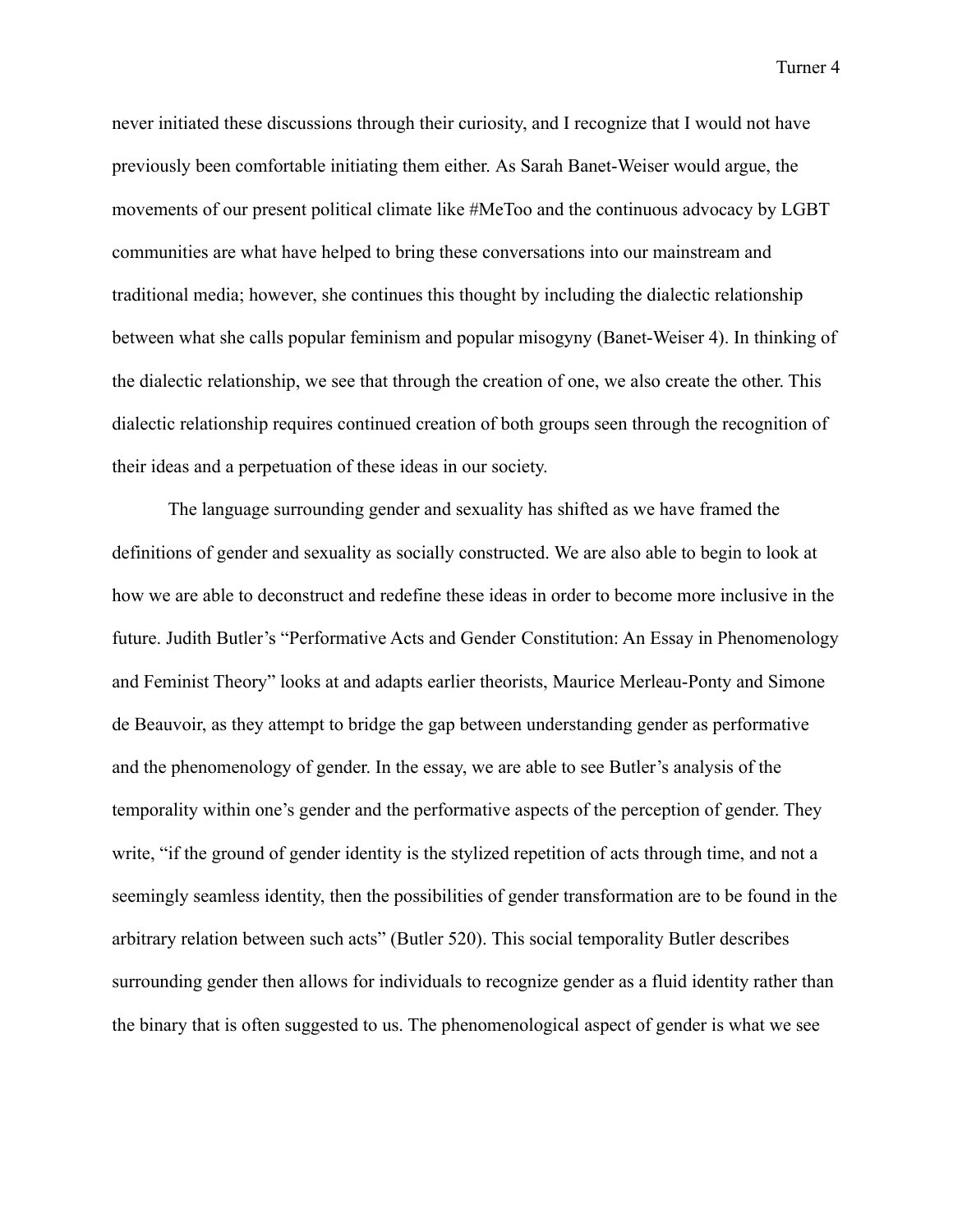through the "stylized repetition" of gendered actions. Gender, in this sense, is created through these actions, but also through the acceptance of one's chosen gender by others.

In looking at Simone de Beauvoir's work, we are often drawn to her idea "one is not born, but, rather, *becomes a woman*" (Beauvoir qtd in Butler 519). This is often recognized as the quote which starts the discussion of the phenomenological reality of gender construction as the use of the word 'becomes' suggests a transformation and choice within an individual to identify with different gender constructions. The operative indicates the linguistic choice and implications of "becoming" rather than "being". In looking at this, we see how to 'become' represents the choice of the individual, rather than a general acceptance of one's gender as it was presented to them as a child. This is then an emphasis of the phenomenology of gender as we are able to see it be 'created' through the continued repetition of one's actions within a categorized gendered identity (Butler 520).

Gender and gendered identity are not defined as inherent pieces of one's being; rather, one must continue to assert themselves within stereotypical gendered roles in order to maintain a single gendered construction. "To be" is definitively different than "to become" because there is a transformation required for someone to "become" or create part of their identity that is not seen in the phrase "to be". In this description, "Gender is what is put on, invariably, under constraint, daily and incessantly, with anxiety and pleasure" (Butler 531). We see these variations of gendered identity and are taught to identify them within our society as early as childhood will allow. Stereotypes of gender are introduced to everyone from a young age. Even as children, these different characteristics of one's identity are placed before us and described as gendered. We have allowed society to define our children as girly-girls or tomboys and sissy boys or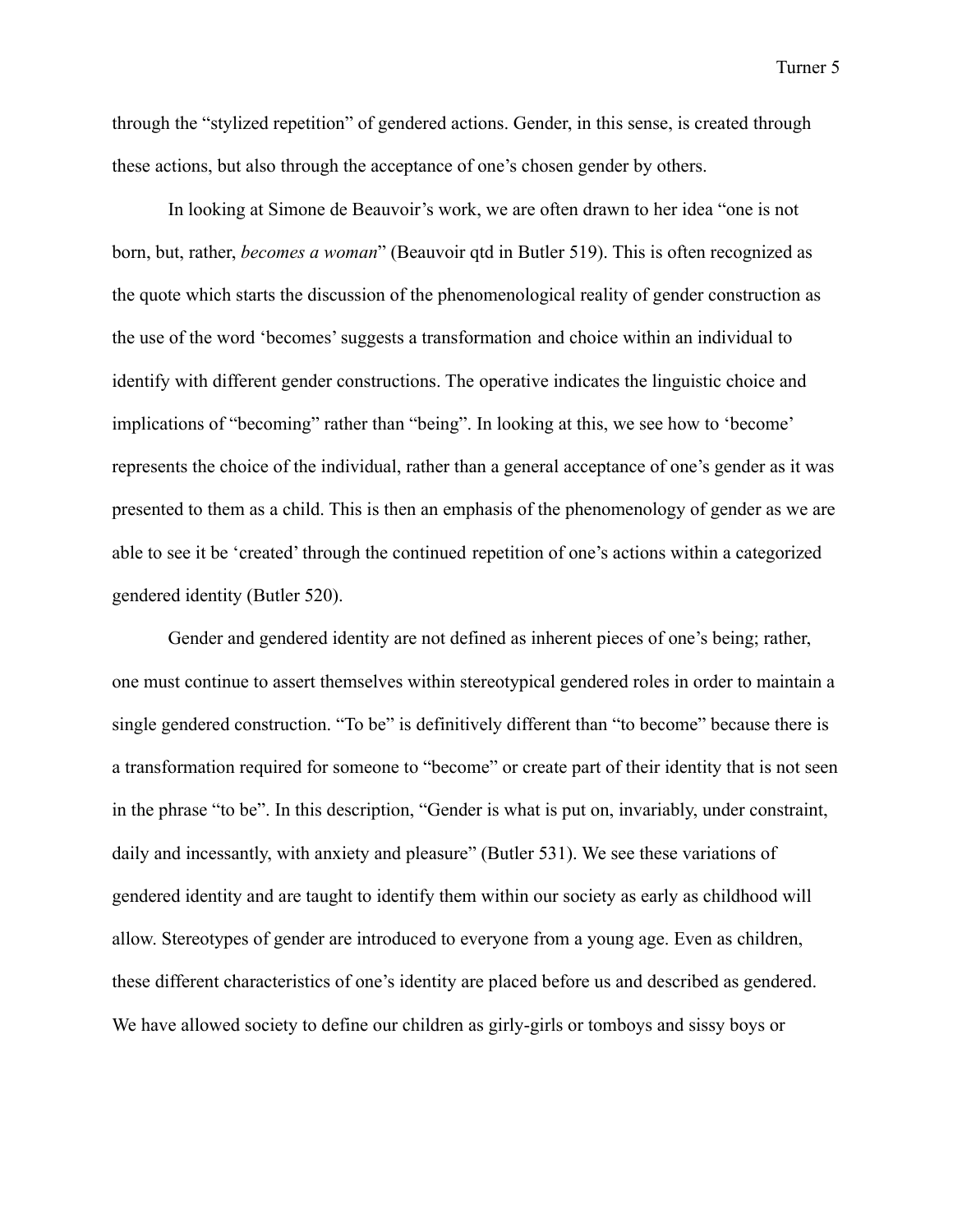strong, which becomes the perpetuation of stereotypical gender roles and characteristics that the future generations continue to see as '*correct*' in our society.

Gender and the language surrounding it, as described in Butler's essay, is not stable. Rather, we can understand that to have a gender and to act within gendered roles and norms in society, is to materialize the reality of one's existence: "the body becomes its gender through a series of acts which are renewed, revised, and consolidated through time" (Butler 523). This acceptance and creation of gender within an individual, however, is often only accepted by others if the portrayal fits within the expectations of gender as defined by society. Montell describes and analyzes the punishment one faces if one's performed gender does not align with what others have socially assigned as one's gender identity. She looks at the etymology surrounding "gender" as a term because the historical definitions helped to create our current understanding of what it means to have gender while also recognizing how the historic meanings have placed roadblocks to our understanding of gender currently. She writes:

It's possible that people still confuse the bodily sense of masculinity and femininity (now understood as *sex*) and the cultural of identity part of it (*gender*) because these words have been used interchangeably for half a millennium. No one ever posed a semantic distinction between sex and gender until the 1960s when folks began to realize that our bodies and social behaviors might not be intrinsically linked. (Montell 61-62)

This analysis highlights the resistance to self-naming or self-identifying that the communities surrounding the LGBTQ+ rights movement and other allied counterparts have faced as we recognize the historical changes in our language. We see this resistance because of the reluctance outsiders to the communities have had in response to the reclaiming of gendered terms in these LGBTQ+ communities. Montell's analysis also allows us to challenge these historical uses as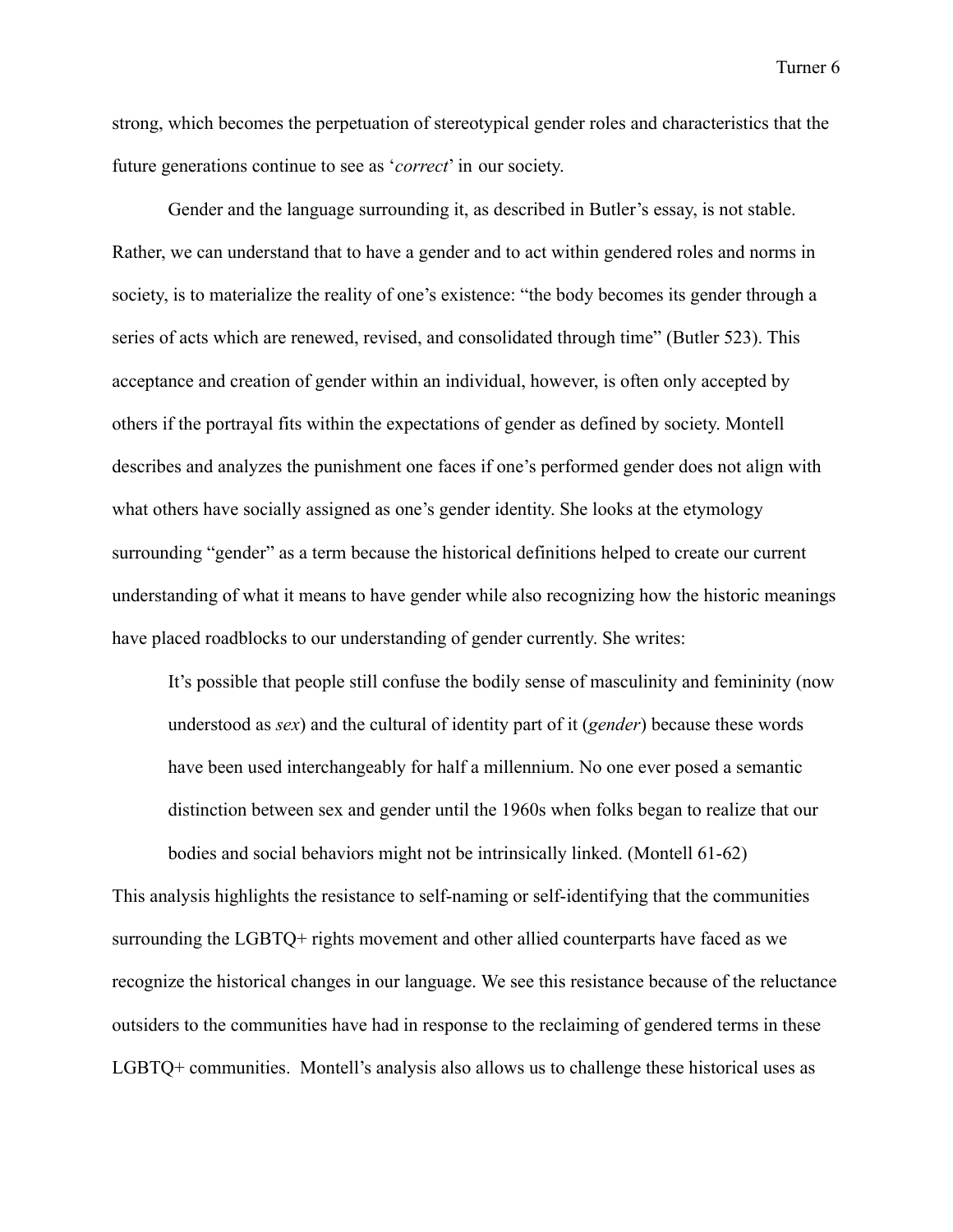we continue to explore what it means to have gender and to create one's own gender identity in our societies.

Defining gender and identifying the gendered disparity within our society have been issues at the forefront of historical feminist movements. The most recent resurgence of these gendered issues has come largely out of movements like #MeToo which bring issues like sexual violence and assault to the frontlines of mainstream media and highlight how deep these issues are. The #MeToo movement has given individuals the opportunity to speak out against sexual violence and assault, highlighting the reality that these issues are common within any form of identification like sex, gender, race, class, etc. (Cole and Atuk 35). As Sara Ahmed points out, however, "...when you name something as sexist or racist you are making that thing more tangible so that it can be more easily communicated to others. But for those who do not have a sense of the racism or sexism you are talking about, to bring them up is to bring them into existence" (Ahmed 36-37). In bringing attention to the issues, we are creating the space for them to be discussed in society, while also inviting a backlash (Banet-Weiser 40). We see how language and defining something, naming it, gives power to the individual who described it but also makes it visible as a target.

To create the space for these conversations is therefore to question the economies of visibility. "The politics of visibility has long been important for the marginalized, and continues to be. To demand visibility is to demand to be seen, to matter, to recognize oneself in dominant culture" (Banet-Weiser 22). In recent years, we have seen how different communities are demanding to be seen within our society and to be heard by the power structures which have oppressed them. We have seen this demand for a right to be heard and taken seriously with the Black Lives Matter movement and movements like #MeToo. These movements have to create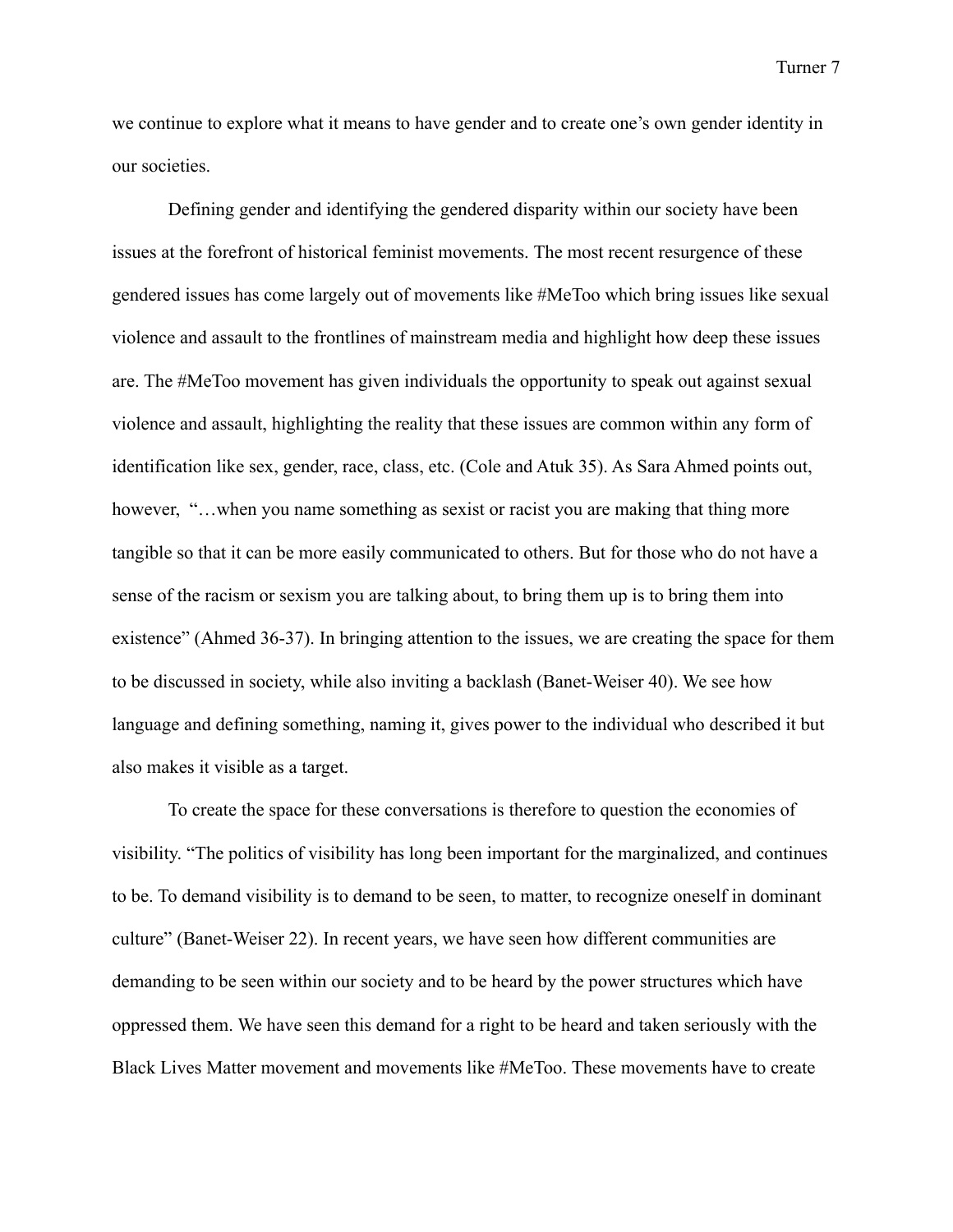space to be seen in our society, though this can also be described as taking the space which has been wrongfully denied or taken by others historically (Ahmed 9).

Feminism, as I have found it, welcomes that which is new and different. Feminism is a response to our world and the injustices and inequalities we see in it. I started my feminist journey with the language surrounding gender and sexuality; as I grow into my feminist identity, I continue to understand and shape my language to better fit my worldview. Feminism is a response to the remaining inequalities in society. As a written work, what follows is also a response. It is a response to my past, my present, and a hope for change in the future.

The creative pieces which follow are my replies to the many feminist theorists and authors who have inspired me throughout my undergraduate career and will continue to inspire me as I move out into the world. In writing this thesis, I was torn between the theories and philosophies which have shaped my feminist education as an undergraduate student and the creative writing which sparks joy in me as I find new ways to describe my past and present. I am both creative writer and feminist theorist. I chose to write in this hybrid form because it afforded me the opportunity to combine both aspects as I attempt to describe and define the ideas which have transformed my life most. The hybrid form allows for the images associated with feminism to be brought to life on the page in ways that a singularly analytical paper would not.

In thinking of feminist writers, we often see a connection between the analytical style and the creative opportunities within writing. Many feminist works we are shown throughout our education are that of fiction. We see the feminist awakening in texts like Edith Wharton's *Summer*, Charlotte Perkins Gilman's "The Yellow Wall Paper" and *Herland*, and many more. My own work is precedented by those examples as well as recent texts like Amanda Montell's *Wordslut: A Feminist Guide to Taking Back the English Language* and Sara Ahmed's *Living a*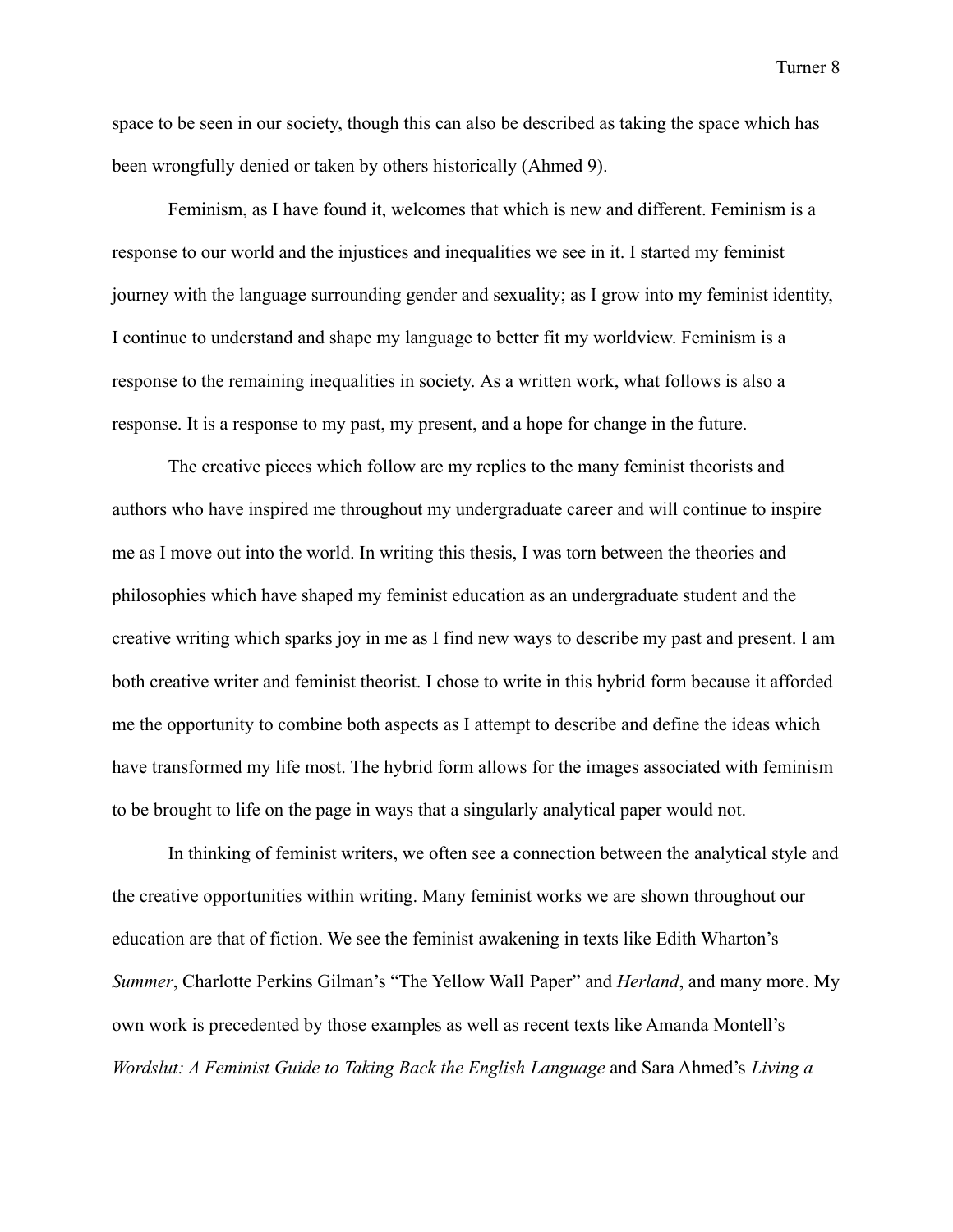*Feminist Life*, both texts which I find combine theory with the creative attention to language and imagery which other theoretical approaches lack.

In writing my thesis, I have worked through my feminist identity and the identities of those who helped to encourage me growing up. Throughout this exploration, there are moments where my voice is absent in an attempt to highlight the variation in feminist identity between individuals while also recognizing the variance in voices within an individual. My decision to include these other voices has been a recognition of the reality that those who have inspired me are also very different from me. Feminism embraces what is new and different. I hope that my work can hold a candle to the flame that these other voices have created in me.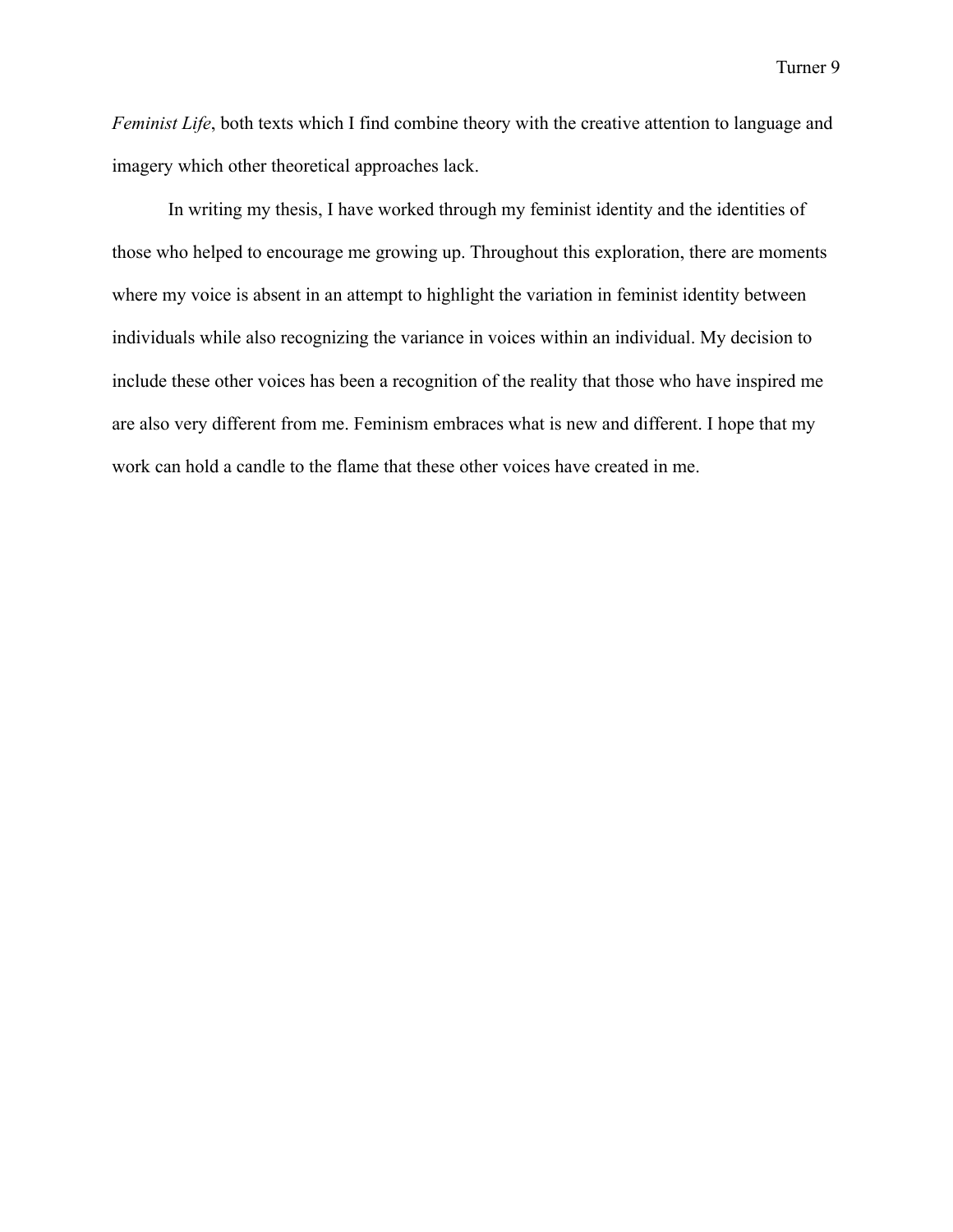#### **Realization**

I can remember the first time I recognized that my uncle was gay. When I was a kid, gay was a word that everyone used to describe things they didn't like or things they thought were stupid, and it was a word that I used too.

"That's gay," I recall saying at the kitchen island at my grandparents' house, just loud enough that my sister could hear it. It was as if I knew I shouldn't be using that word in the first place.

I remember seeing my sister's shocked face as the word came out of my mouth. Her lips were half open in surprise. I had never shocked her before. "Don't say that," she whispered, leaning closer to me. Her breath warmed my ear as she continued. "You know what that means, don't you?"

I thought I did. At least, I knew the meaning that everyone around me had given it. But what I didn't know is how the use of that word had affected someone I loved. I didn't know that people I knew struggled to come to terms with what it meant to be gay. I didn't know that was the reason why we never celebrated my uncle's partner's birthday like we did for everyone else. He was a member of our family, but he was never recognized through our birthday or Christmas celebrations.

"Our uncle is gay," my sister said in her hushed tones. The rest of our family still sat at the table next to us, passing around their plates and laughing at whatever my dad had just said. Their smiles and laughter were like those of a model family. You would never have known that the table had once been divided or their laughter had previously been forced.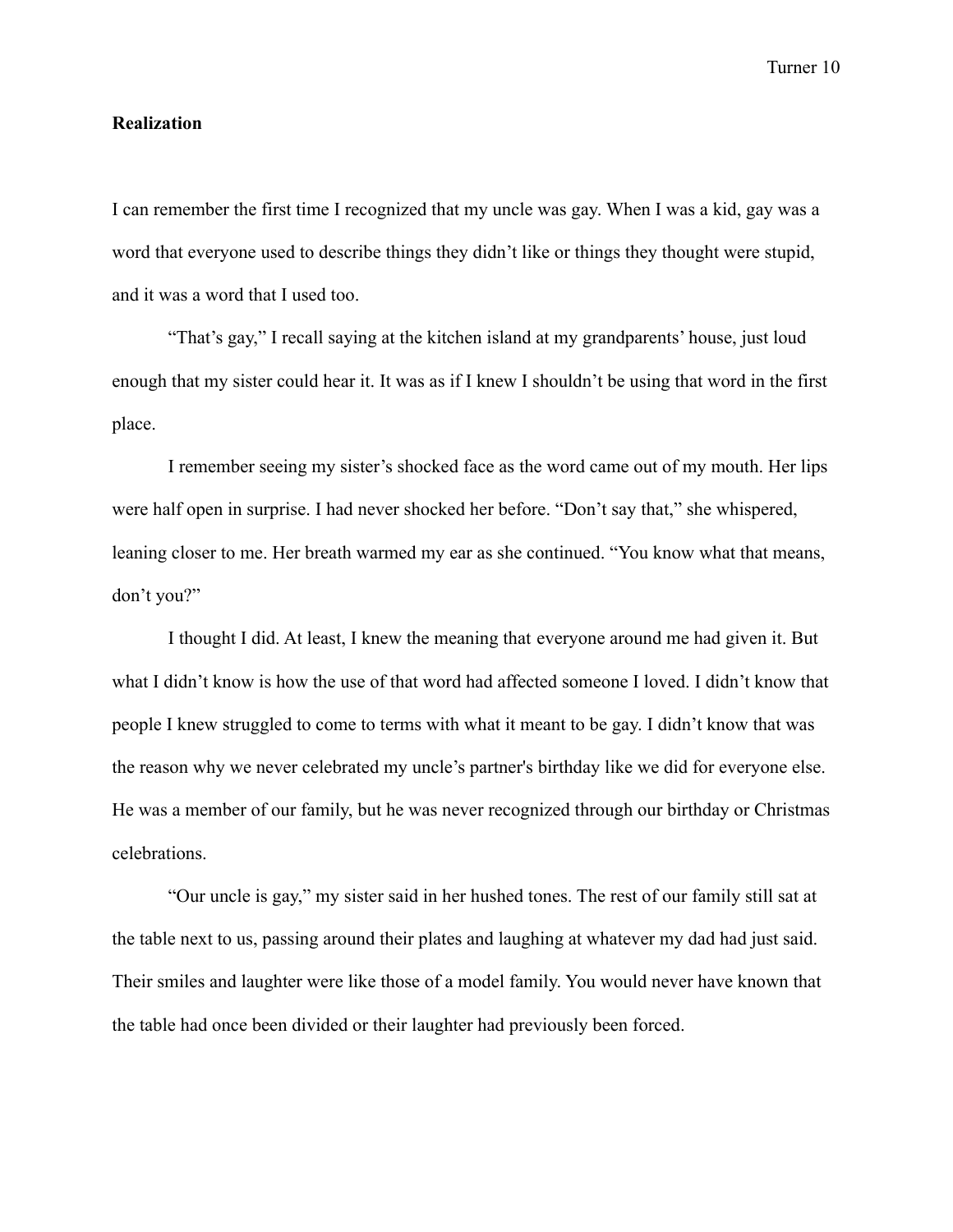That's when she explained that not everyone had two uncles like we did. I stopped using gay as an insult. I tried and failed to get school friends to do the same.

\*\*\*

Years later, someone joked in my Sunday School classroom, "It's Adam and Eve, not Adam and Steve." A sad cacophony of laughs came from the rest of my peers, and I stayed quiet. My arms were crossed and my legs were tucked up underneath me, as if I was trying to shrink into nothingness.

It was too early to argue, and I was too young to change their minds. My voice wasn't large enough to fit in the space left in the conversation. The topic felt too heavy to try to discuss as we reread the Bible stories we had already learned before.

\*\*\*

"I don't know why anyone would choose to be gay," someone said nonchalantly at our high school lunch table. I was surrounded by people I thought I knew. Grace continued to ignore the looks on the faces of those few at the table who were shocked and angered by her statement. Their tense faces matched my own. Our lips were pressed together and our eyes narrowed.

I don't remember what she said next because I was too busy watching my friend whose brother had just come out to his family, a secret not many knew at the time. Riley was quiet and his forehead wrinkled as he opened his mouth, no words passing through his lips. He didn't know what to say and didn't know how to say it. His shoulders fell and he finally let out a sigh. He had given up.

"That's not how it works," I said eventually. A large break in the conversation followed. It was my turn to be stared at. "You don't choose to be gay." The bell rang, and we left for our next class, the conversation seemingly forgotten the next day as we sat at our same table.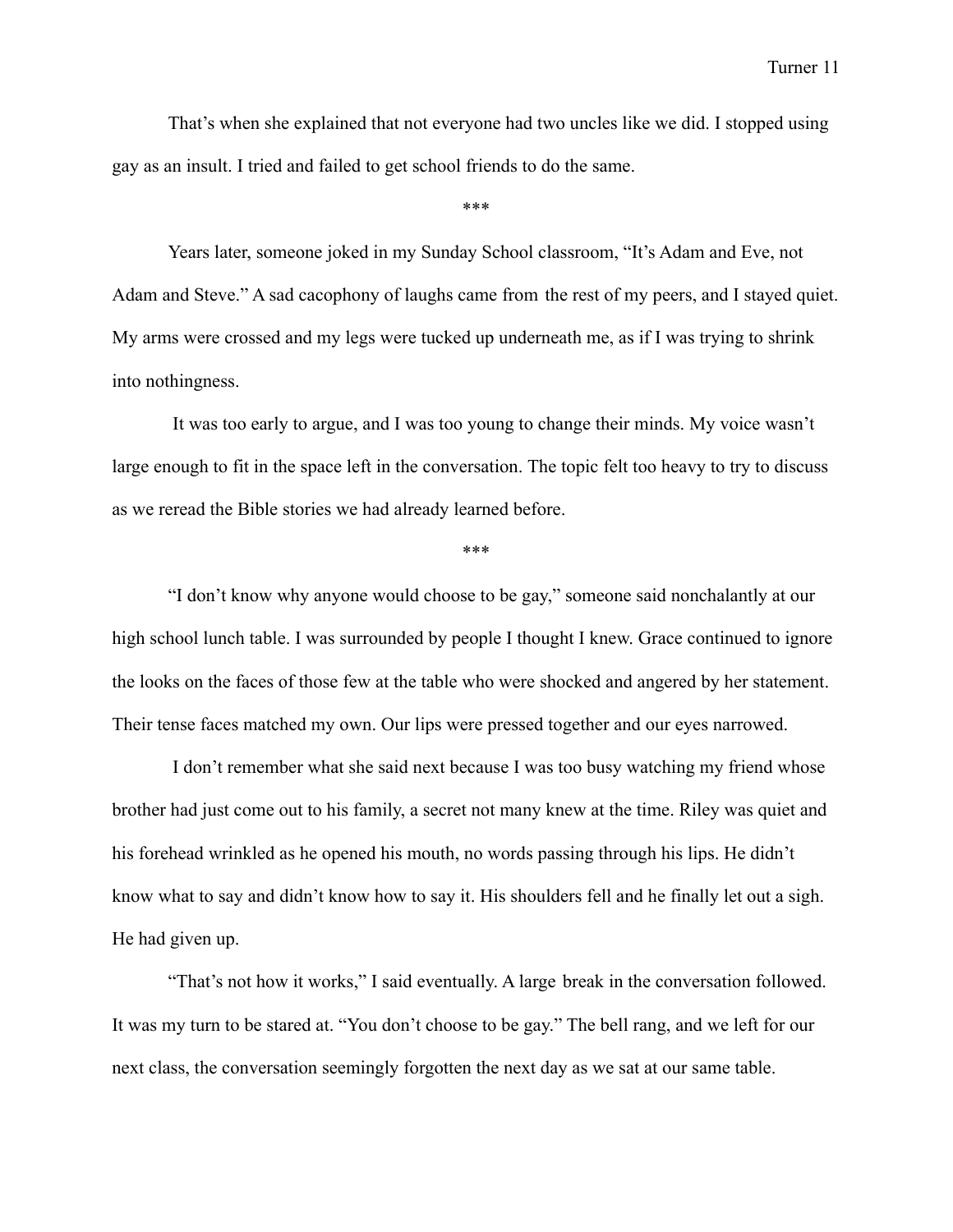\*\*\*

My senior year of high school we sat discussing LGBT rights in my AP civics class, and our teacher encouraged us to speak with one another. My classmates admitted they only believed what they were saying because that's what their parents said. "It's wrong. It's unnatural. I would never let my child be that way," their responses to the questions continuing the cycle across generations. "Well, this is what the Bible says," they would start, ignoring the fact we weren't supposed to use religion as part of our argument.

When it came time for me to explain what I believed and why, I was exhausted and angry. My chest felt tight as I was called on, and my breath caught in my throat as I tried to figure out what to say. Or rather what I *should* say. In that dimly lit high school classroom, I felt I had to defend my loved ones and the loved ones of friends.

And so, I spoke as well as I could, knowing that the class was going to wrap up soon and the conversation wouldn't continue into the next day. "My uncle is gay," I said definitively, as if that would answer all the questions that I was being asked. "He's been gay his entire life, and my family has known he is gay my entire life and until I was about 8 or 9, I didn't know that this wasn't ordinary."

The classroom was silent. I waited for something to be said. I waited as they shuffled in their seats and fiddled with the pages in their notebooks. I noticed how they tried to be invisible. And I knew there was nothing that I could do to change their minds. The conversation closed as our class came to an end, and I left school that day wishing there was something I could have said.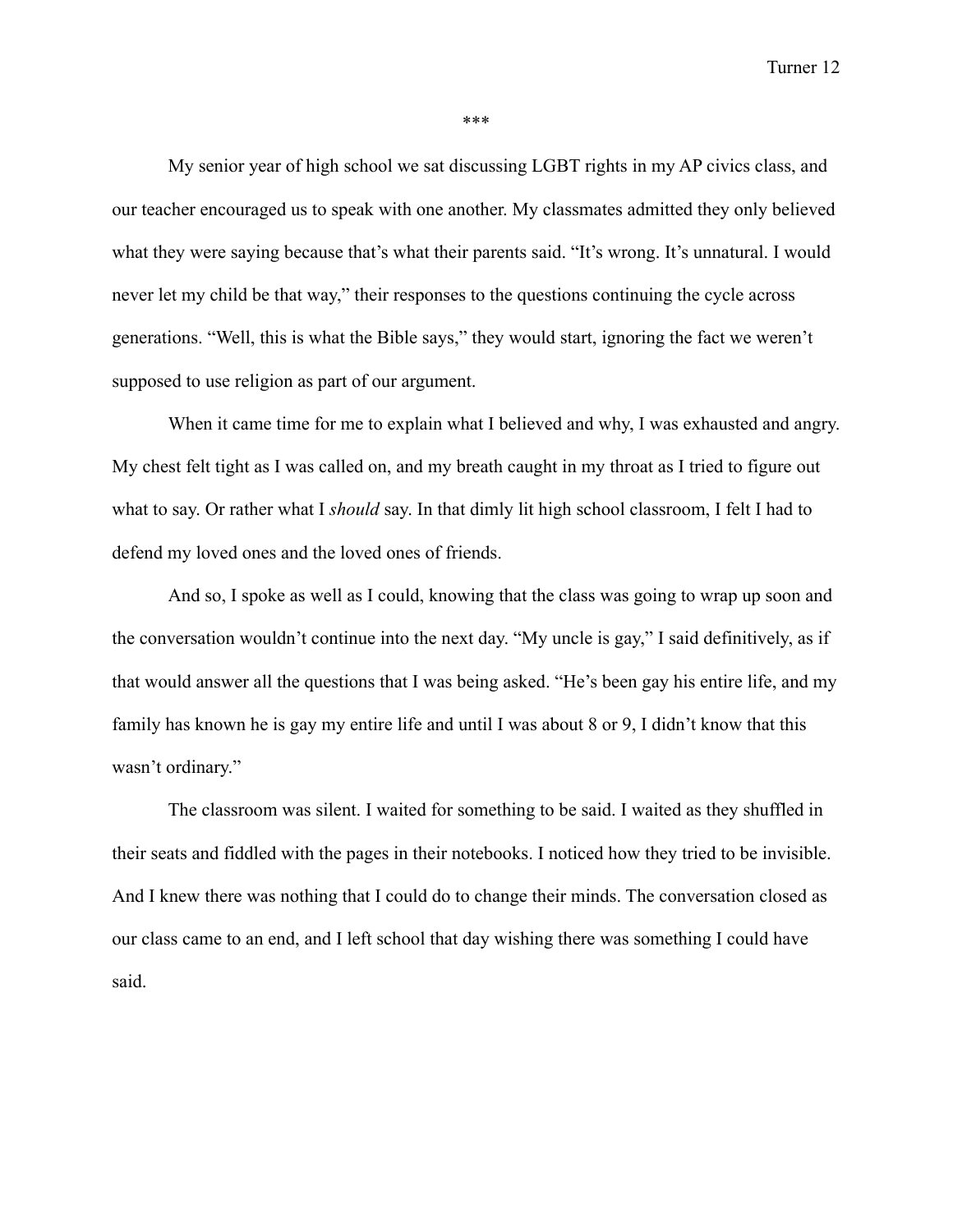But there was nothing I could have said to create the imaginary outcome I hoped for. The words might not have been there in front of me. The words might not have even existed, but I still felt as though I had failed them.

\*\*\*

In 2016, I worked the presidential election. I was too young to vote, but just old enough to realize the damning effects politics have on us. I was silent as we watched the acceptance speech in class the following day. Anything I wanted to say was lost in the celebrations of others sitting near me in our class. "I can't believe this happened," I remember repeating over and over after our teacher asked for our responses.

I kept talking, the words seeming like nothing as I tried to think of something to say other than what I had already said. "I can't believe this actually happened. How could this happen?" The room was growing louder around me, but I stayed quiet, time moving like molasses. My whole body tensed as discussions continued. I felt my heart beat faster and my chest tighten up. There was nothing that could stop my palms sweating and the tremble in my voice. My spiral continued until I heard Riley behind me.

"My brother and his fiancé cancelled their wedding," he said so softly I wasn't sure I was meant to hear it. Riley's words shocked me, and I stopped breathing for a moment. "They weren't sure they would be allowed to," he admitted when I turned to him, both of our shoulders dropping as we shared a look of recognition: *this* had actually happened.

"It's not going to be as bad as you're making it out to be," another classmate said, a smirk on his face. The final bell rang for the day, and I slowly packed my bags, then walked to my car trying to wipe the tears from my cheeks before they hit the tiled hallway.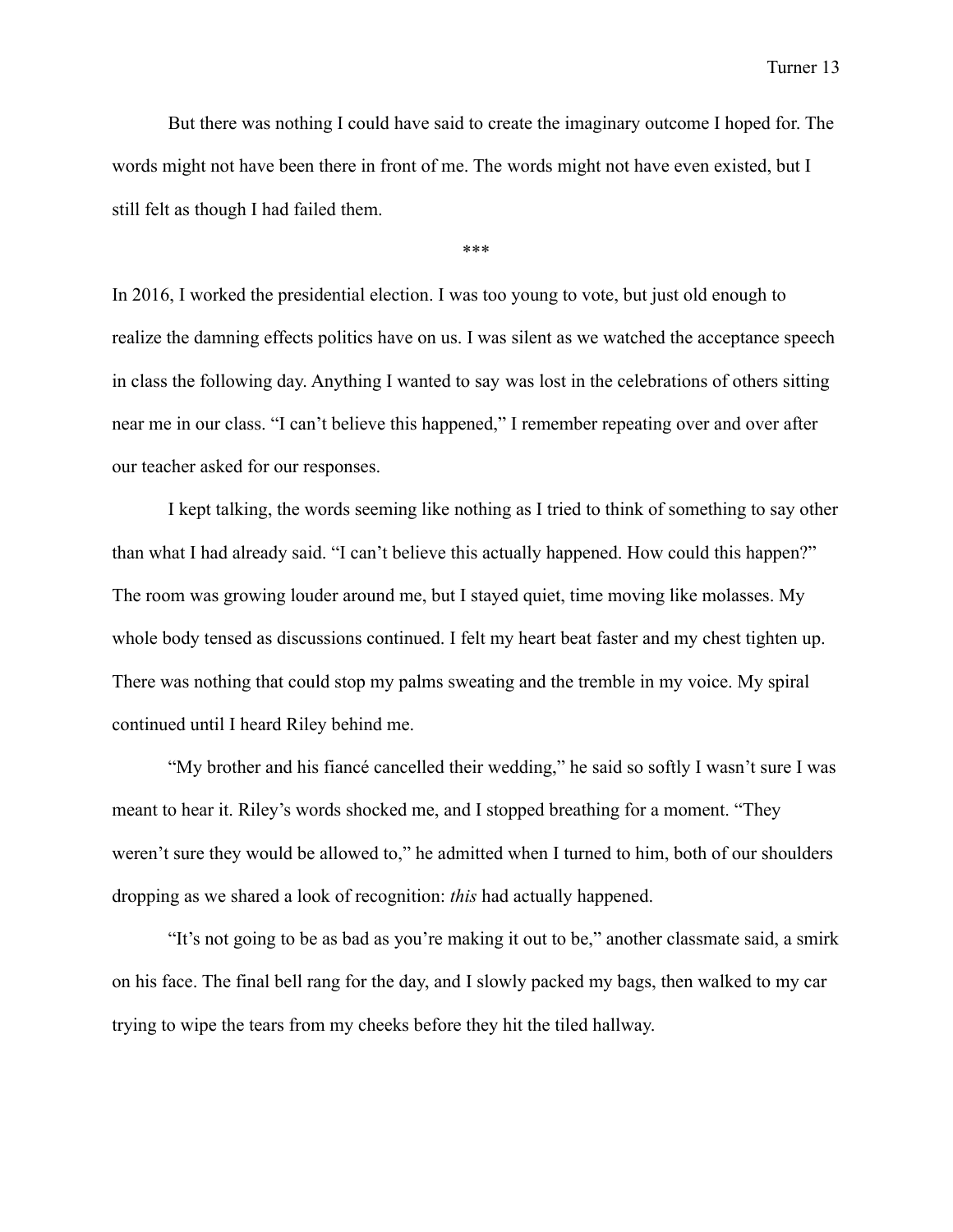# **Life is Good**

*in the voice of my uncle, Kelly Turner*

*I asked: will I ever wake up from this nightmare? Waiting was the hardest part, to stop being afraid of speaking out. The South has a way of resisting change. To cherry pick* [scripture] *is to be hypocritical. We were taught love and not hate, preached and nurtured to love each other. We asked for basic human decency: be honest, have morals, show empathy, value integrity, be a good human.*

*With my husband and best friend, the best thing that ever happened to me, I became the happiest and luckiest man alive. Love is love.*

*And now, life is good. Life is still good.*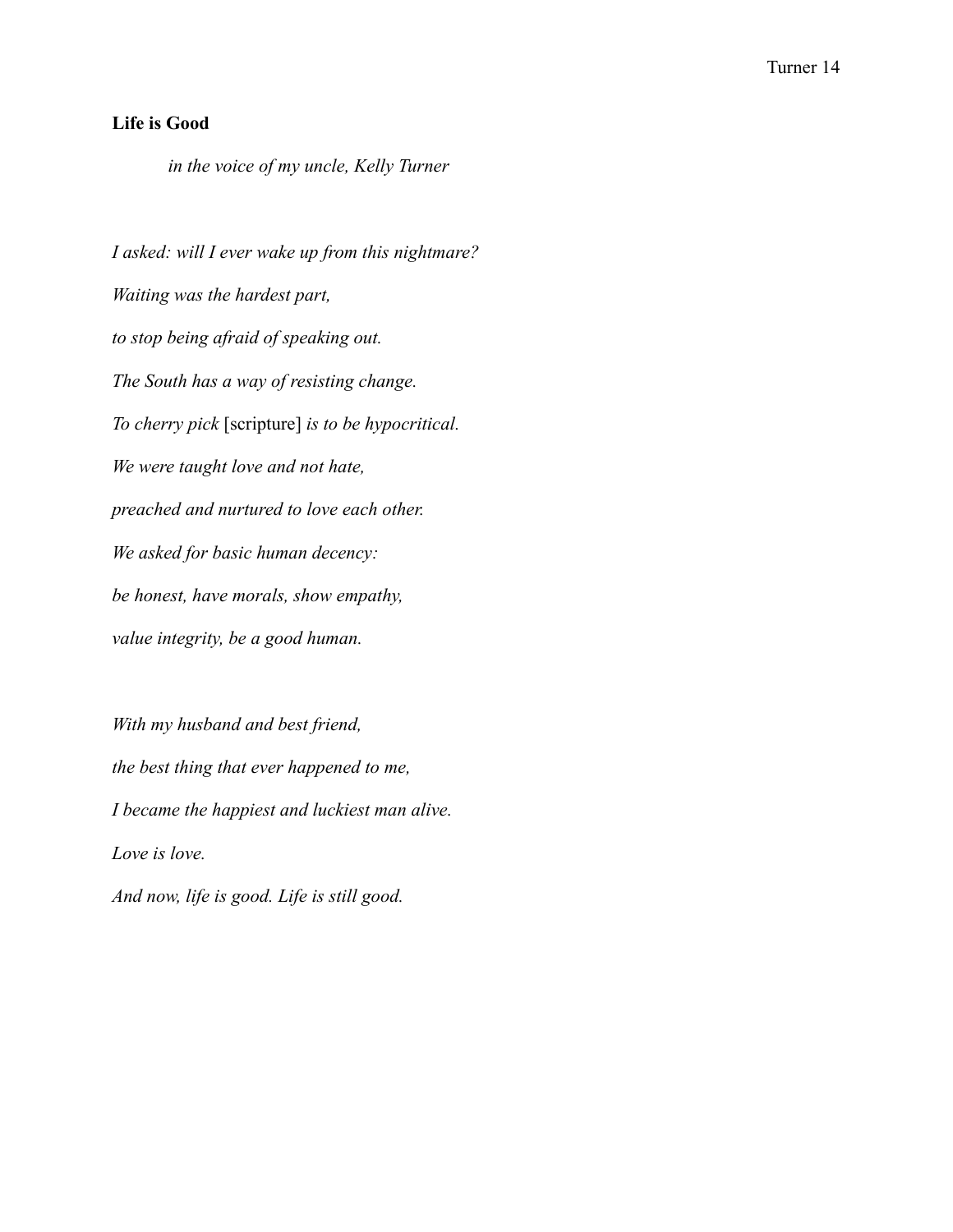## **Somebody Else**

# *from a younger self*

*Queers might be asked not to make others feel uncomfortable, by not displaying any signs of queer intimacy. You might be asked to tone it down, or you might decide to tone it down to avoid creating discomfort. The availability of comfort for some bodies may depend on the labor of others, and the burden of concealment.* Sarah Ahmed, 123

I wished I loved somebody else or found myself in someone new, but life, it seems, had different plans and then I fell in love with you.

I fell for your soft smile and see your diamond eyes and warming heart. Your laughter like a sweet reprise, my care for you will be fine art.

I don't know how I could explain, the feelings we were told were wrong. I wanted nothing more for us than proving we could both belong.

And through the years my life has changed,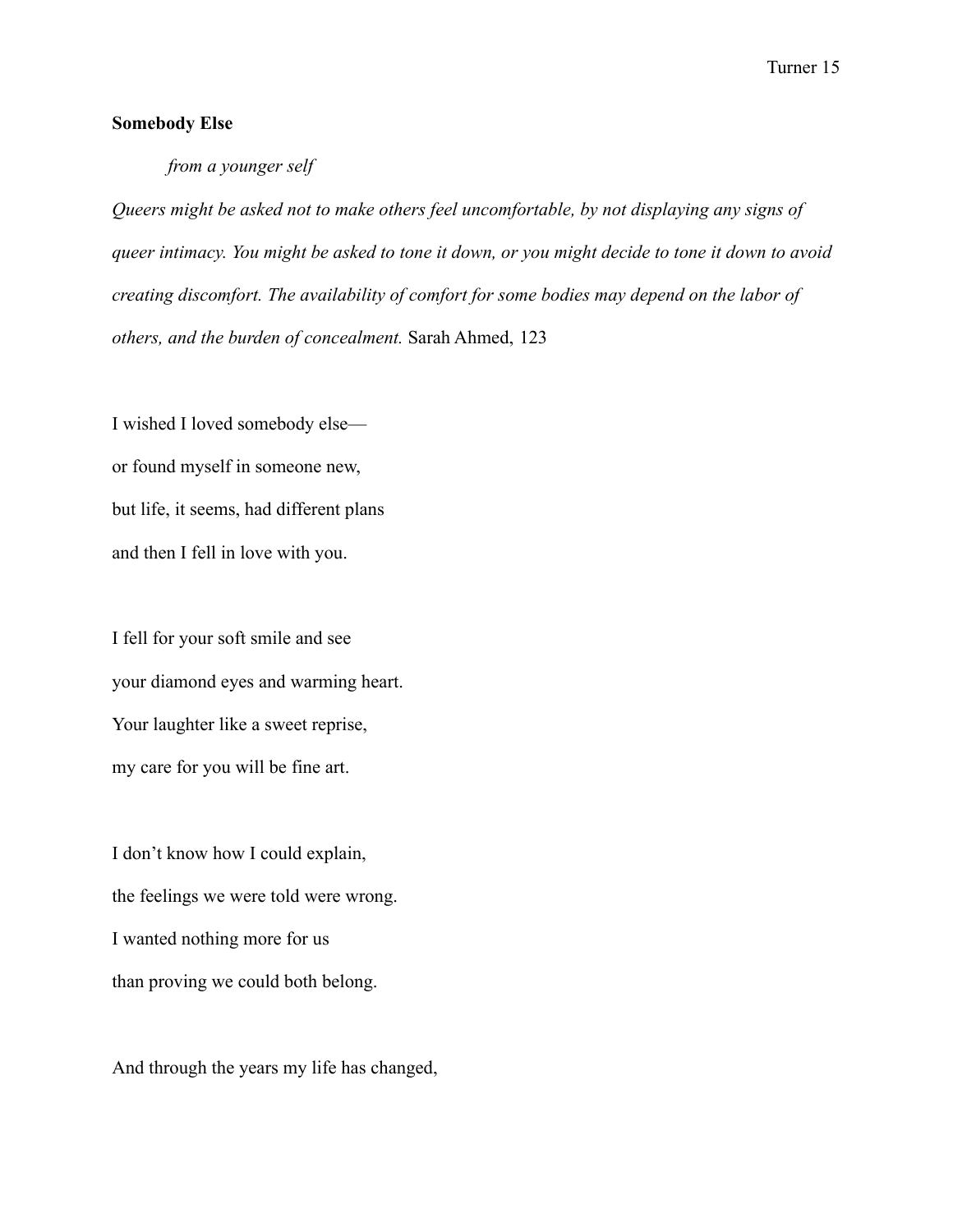as I have learned to show my love, without the fear of others' thoughts, being a thing to be scared of.

I no longer find I am someone to hide their love. Instead, be proud our families have also grown and to our life we have avowed.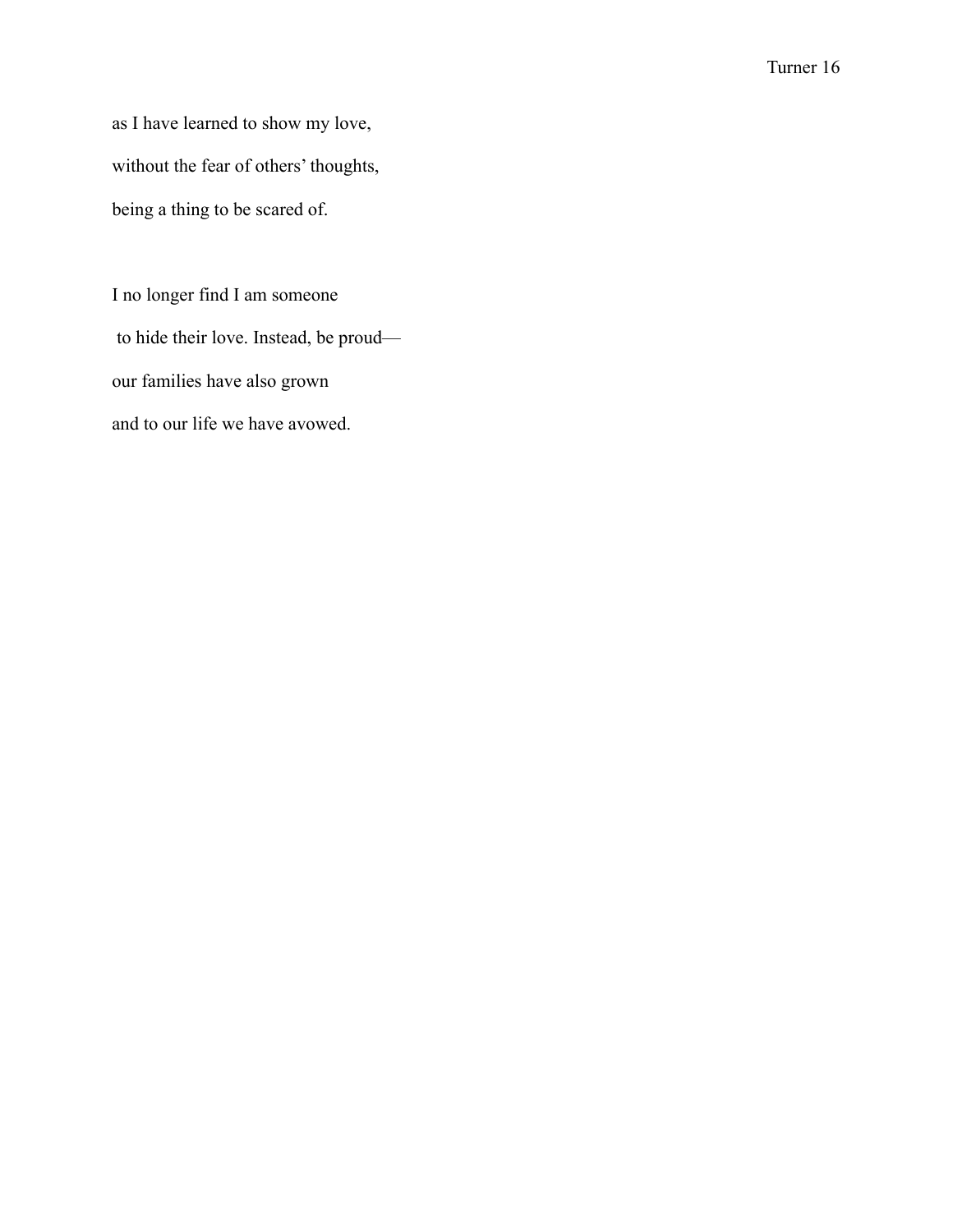#### **Feminism**

I first learned about feminism in my history classes. Those pages in the textbook were always less worn than the sections surrounding them, the waves of feminism often left to the last moments of the school year. It was a movement of the past, discussed as something which no longer needed to exist. We were assured that the world was better now, assured that the glass ceilings had been shattered.

I don't remember the first time I called myself a feminist or recognized that feminism wasn't a thing of the past. What I do remember is that my sophomore year of high school was the first time I said something along the lines of "Of course I'm a feminist" in class. Our history teacher had asked us out of curiosity, and I was the only one who spoke up. I didn't stutter: the words were loud and clear—even if the following moments were not. The class was so quiet we could hear the old a/c unit screech as it started up again.

I was sitting in the back of the room with my head held high. Everyone turned to look at me. Their heads tilted and their eyebrows furrowed. I had never wanted to be smaller than in that moment, to shrink down to nothing and hope that everyone would forget who I was.

"So, you believe that men can hit women?" The question startled me as I leaned back in my seat. My eyes widened. I didn't even have the time to take in what he had said before he continued. "You want equality! If men can hit men, why can't they hit women?" James's face lit up. He thought he had found a flaw in my belief.

"No," I replied, still not completely sure how this was part of his argument.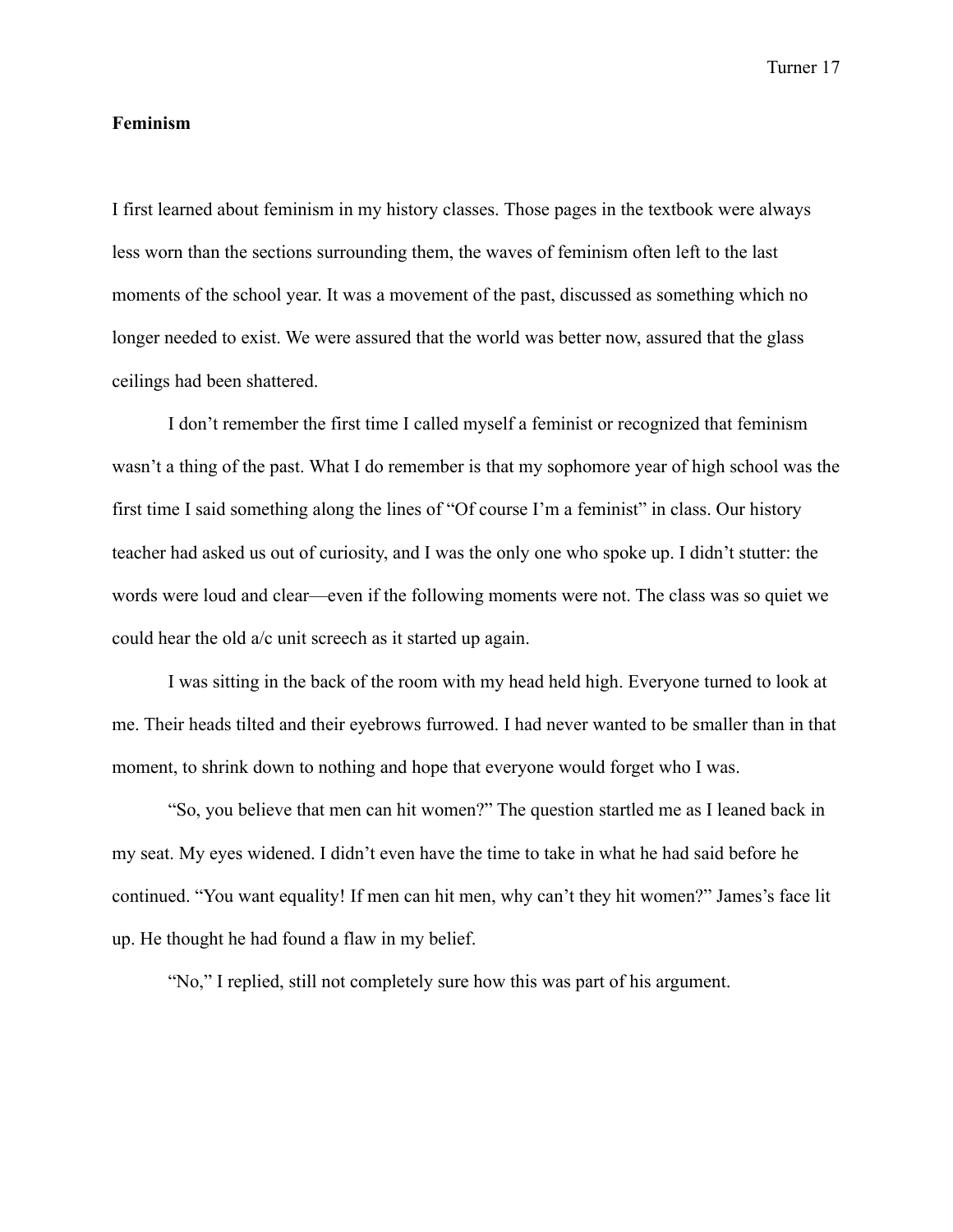"Well then, you're not really a feminist. You don't want equality."

"I don't think you should be worried about who you can and can't hit in the first place," I said finally.

"But that's what equality is," he continued to argue.

"But it's not," I replied. Our conversation stopped as the teacher continued with the lesson. But his argument didn't leave me. It was only a few days later that our teacher changed the seating assignment. The two of us were placed at opposite ends of the classroom. Without question, we were starting to be divided based on our beliefs.

\*\*\*

A year later, we were leaving our AP US History exam, our whole class chatting about our essay questions. "Can you believe they had a whole question on the women's rights movement?" James exclaimed as we walked to our cars to leave the testing site and go back to school.

I stopped in my tracks, causing everyone beside me to stop walking. They knew what was going to happen next. "Did it really deserve a full essay question?" he asked, unaware I was only a few steps behind him. Everyone watched my expression change from disappointment to anger.

"Why wouldn't it?" I asked, leaning against my car door. He stumbled through a response I don't remember. But I could hear *bitch* under his breath as our class sat at lunch together that afternoon.

After lunch, I sat for a moment longer as everyone else left for the day to go home. Riley turned to look at me, his head tilted as he tried to figure out what was going on inside my mind. I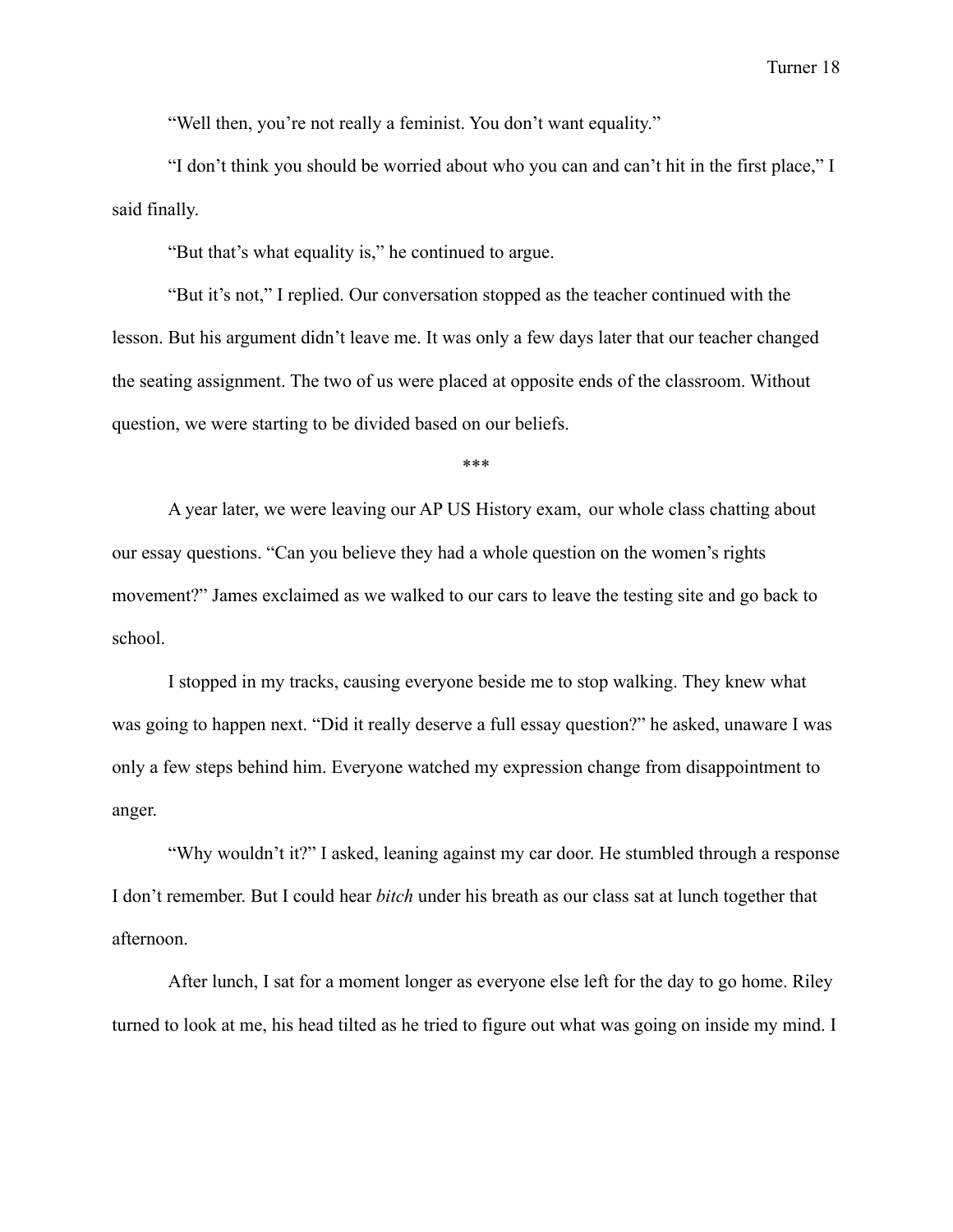gave him a soft smile and shook the thoughts from my mind before following behind everyone. I didn't think it was the right time to have this conversation.

\*\*\*

The following school year, I was a junior in high school. It was this year when I realized that my feminist identity started with learning to appreciate myself and to speak up again. Since finishing middle school, I had stopped raising my hand to answer questions in class and stopped speaking up in general. I had never been comfortable in my body, never felt confident enough to wear the swimsuit, to wear sleeveless tops.

It was this year that I saw how uncomfortable I was in my body. I wasn't uncomfortable because of how I saw myself, but because of how it was seen by others. There was an instance where I had been diminished to nothing by someone I considered a trusted friend. *Big boobs and a big butt* was what he said, as my heart dropped, and all I could respond with was a bitter laugh. My worth had nothing to do with all the memories we shared. None of the conversations we had were worth anything to him.

I found the world of cosmetics and learned how to find joy in how I looked. I started to notice my vibrant blue eyes and the soft curls which framed my face. I fell in love with my rosy cheeks and bright red lipstick. I grew into acceptance of my body and learned to tame my hair. Eventually, this helped me to speak up when I no longer felt comfortable with the way the conversation was going. It offered me the confidence to start answering questions again, to offer my opinions when I wasn't asked for them.

My feminist awakening was jumpstarted in a Torrid dressing room. The small cubicle no longer felt like a prison and the clothes no longer appeared as punishment. In the dressing room, I finally found jeans which fit my body. In the store, there were pictures of models who looked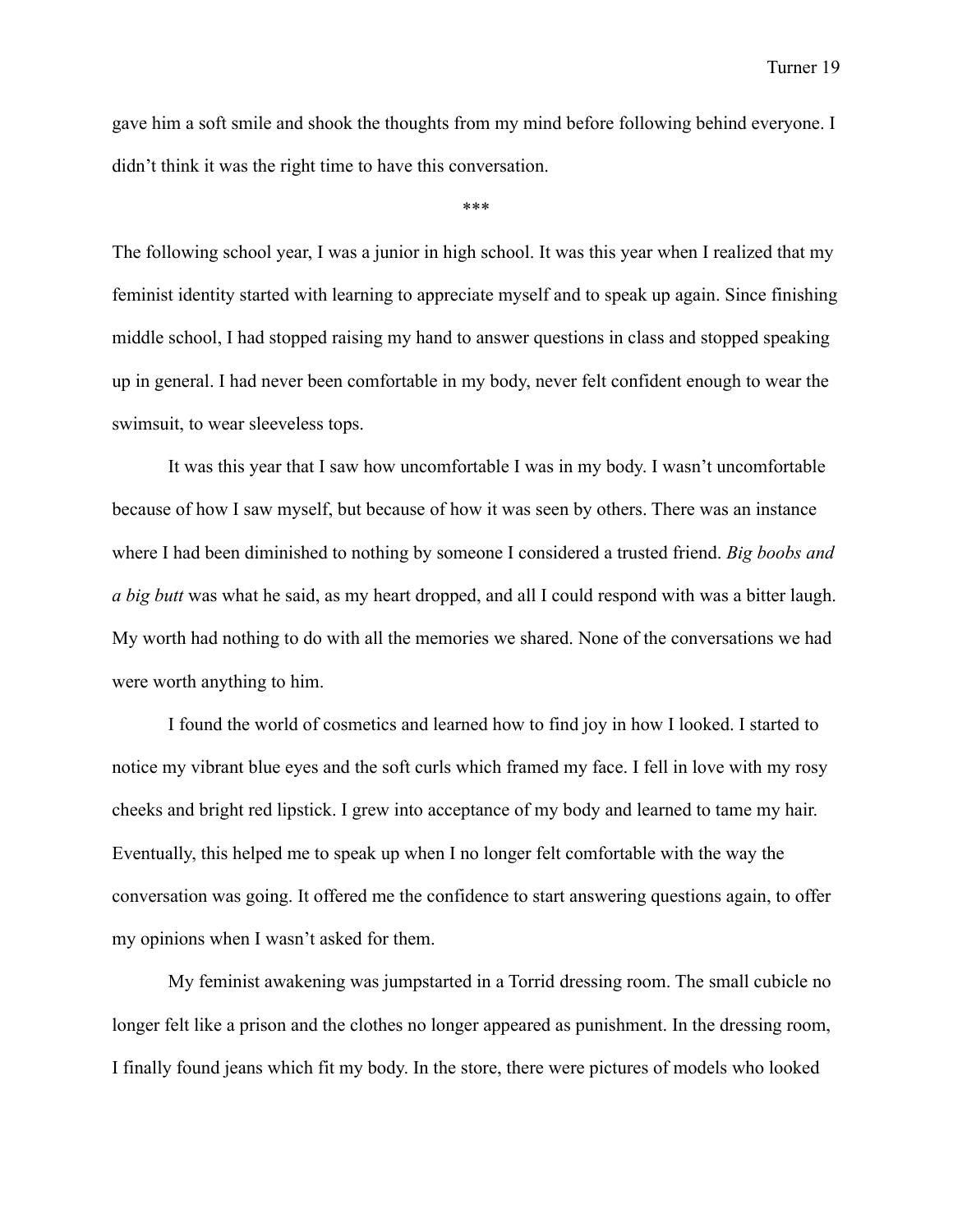like me, something I had never experienced before. The workers looked like me and understood my frustrations in ways that other retail workers hadn't. I walked through the store's fixtures, knowing that there was something on the racks which would fit me. A proud smile stayed on my face as I continued to pick out more items.

I found myself excited to leave with bags full of clothes and looking forward to coming back soon. My feminist awakening was invigorated in a dressing room, but continued in the classroom.

\*\*\*

In 2016, we talked about the qualifications of the candidates for the presidential election. The gendered elephant stood in the room, even as we refused to acknowledge it. "I just don't see a woman as president," someone finally said. The voice surprised me, the soft tone mixed with the southern twang as she said what others had been trying to avoid. Katie's words repeated themselves in my mind.

"Why?" Our teacher questioned. Someone answered, but I couldn't listen to what was happening anymore. The clock ticking on the wall was all I could hear as I tried to think of how I could say what I felt I needed to say. The classroom seemed smaller now, despite our class shrinking in size.

"It's a man's job," James said after a couple of minutes, his voice louder than others. I flinched at the sudden shift in volume.

"It's not," I interrupted, the words tumbling out of my mouth before I even recognized that I had responded. Another student agreed, but I was the one our teacher asked to elaborate. "It's hard to see something other than what we've already seen as a possibility," I started. "We don't see women in office because historically they haven't been in office all that long."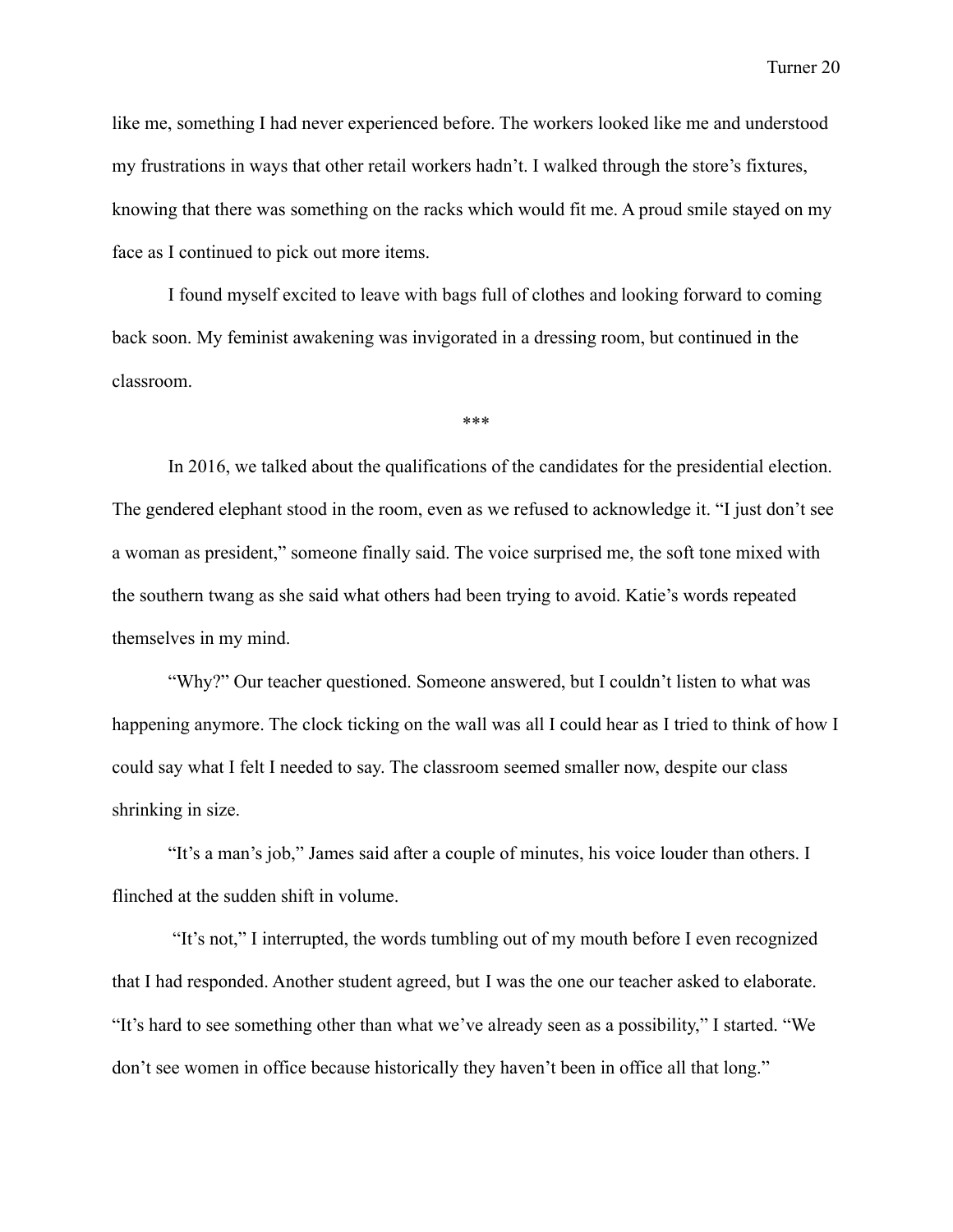The conversation progressed and I didn't care where it went. My jaw was clenched tight and my eyes were half shut. I was drained from what little I had added. I felt hopeless doing what little I could in an effort to explain what I knew, what I thought. I rested my head on my hands.

I had spent the last year doing all I could and reading all the feminist literature I could get my hands on, but it still wasn't enough for me. Poetry, short fiction, theory—I read what I could find. I attempted to understand what I could with the resources I had available to me. I was introduced to the classics, but fell in love with the spoken word poetry of writers like Megan Falley and continued to reread her collection until I knew them well enough I could finish the lines myself: "*If you love someone, no part of them is revolting. Every bloody bit: beautiful.*"

It was that day in class when I recognized I was speaking to accommodate everyone around me. I had forgotten that they weren't speaking to accommodate me. They weren't afraid that what they were about to say would lead to an argument they wouldn't be able to win. They weren't afraid that they would have to defend their opinions on their own. Their voice belonged to the echo chamber and mine did not.

This was the start of my feminist journey. These moments piqued my interest and led me to where I am now. Feminism is how I snapped—into reality and into the person I was meant to become.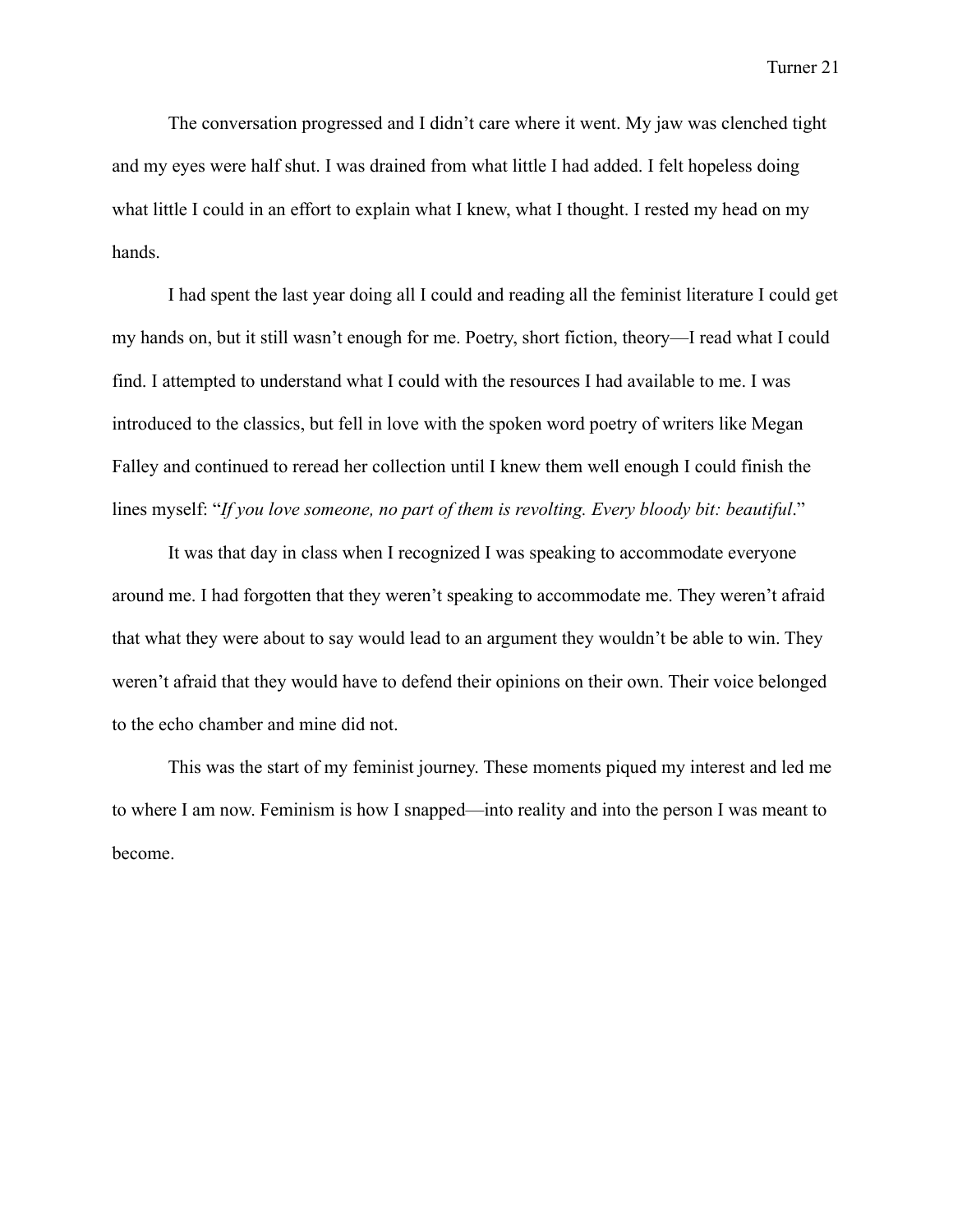#### **Bossy**

*Confidence, within the call-and-response dynamic of popular feminism and popular misogyny, is in scarce supply: if women have it, it apparently means they are taking it away from men.* Sarah Banet-Weiser, 93

To be a bitch is to have confidence: but taking the lead is mistaken as a power trip, as they ignore her competence.

Confused by their astonishment,

she worries over censorship—

to be a bitch is to be confident.

Qualifications dismissed as fraudulent, her work treated as an internship, and they ignore her competence.

She's no longer the apologist, though her truths are still seen as angry quips to be a bitch is to be confident.

Her knowledge seen as pompousness, she's judged by her relationships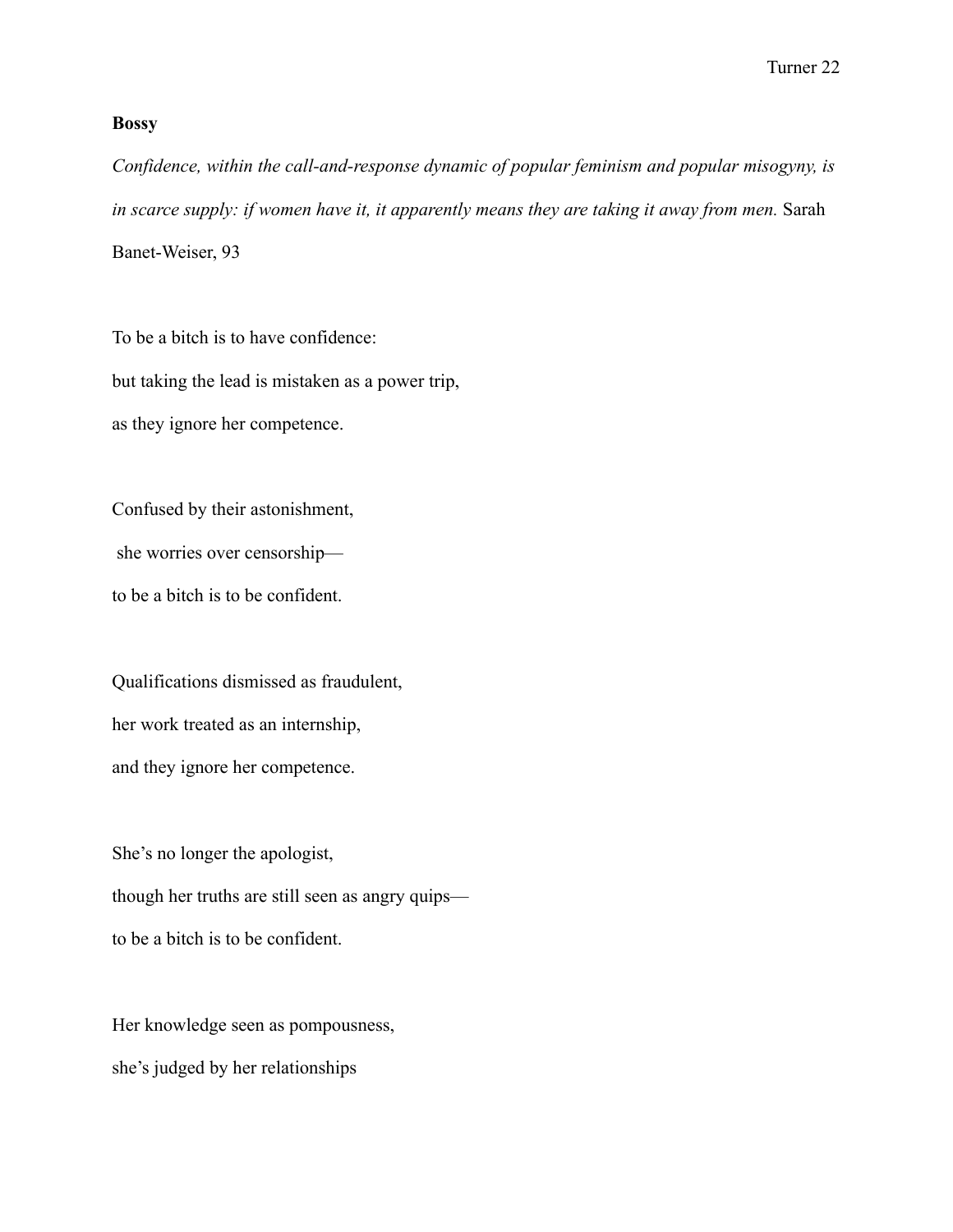and they ignore her competence.

She finally sees the consequence, of gendered identity in her workmanship. To be a bitch is to be confident do not ignore her competence.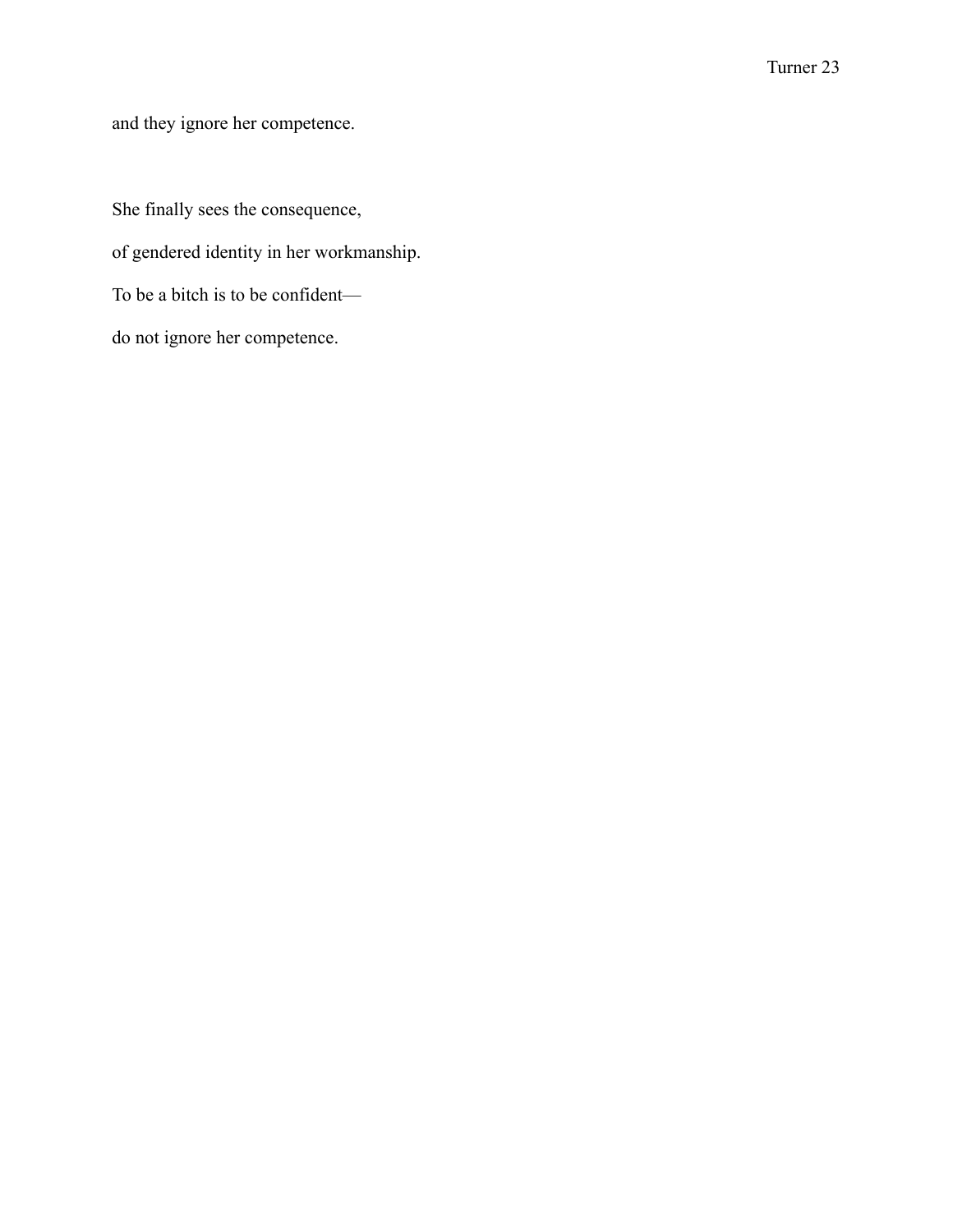**Ms.**

*in the voice of my history teacher, Lori Baucom*

*We are built on differing opinions, founded on disagreements; we make connections with what we know make connections with what is real. History is what happened: the good, the bad, the ugly. I'm still learning, but I try— I try to show the voices that were left out, try to show your opinion can be no, should be—inclusive. I'm trying to evolve and change and grow from the sheltered world where I didn't see the overall context. To have a different awareness of the world, to relate to what they* [students] *know. Dive in, dive into what could be the truth. What I thought has changed, I'm still learning. To teach, we must listen to see the world. To see is to know how to make the connections. To know is to recognize how things affect your life. My job is to make students feel like they're included,*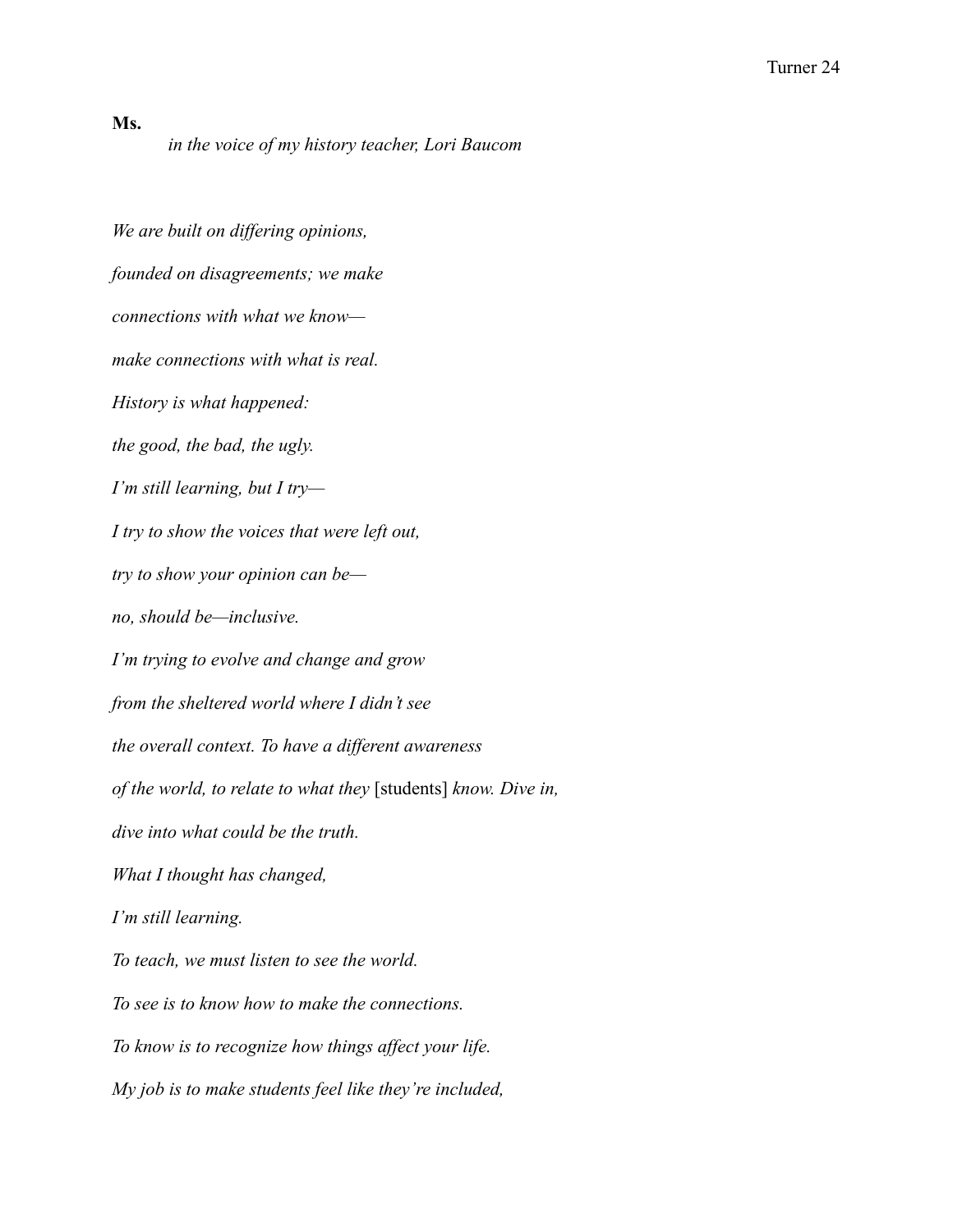*to educate them so they have the tools to learn more than I can teach,*

*to educate them so they know:*

*to see the world is to make a difference.*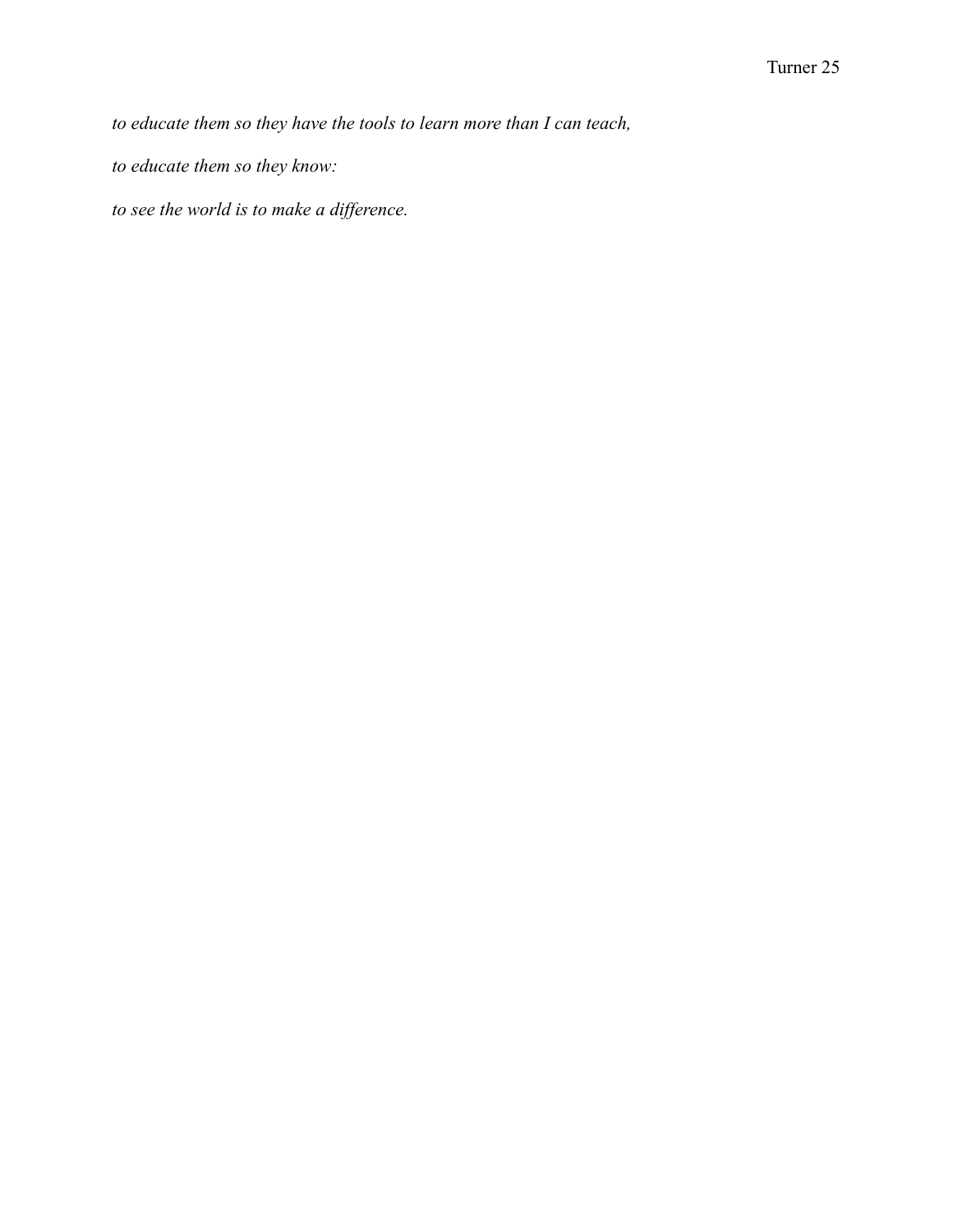#### **Killjoy**

*The feminist killjoy appears here: when she speaks, she seems wound up. I appear here. This is my history: wound up.* Sarah Ahmed, 37

This is my history: ruined family dinners and silent car rides. Caged by the impression you create wrapped, tightened in creation. Speak these issues into existence. The problems are left unrecognized by the establishment which has established these problems. You grow into the role they have shaped for you, named for you. You constrictor, you wind around the issues you named. You suffocate the issues you brought to life and kill the joy they find in demanding of others what will never be asked of them. Feminist killjoy- unwind yourself, uncoil your frustration and open your mouth. Unhinge your jaw and speak your truths. When the world wants you wound up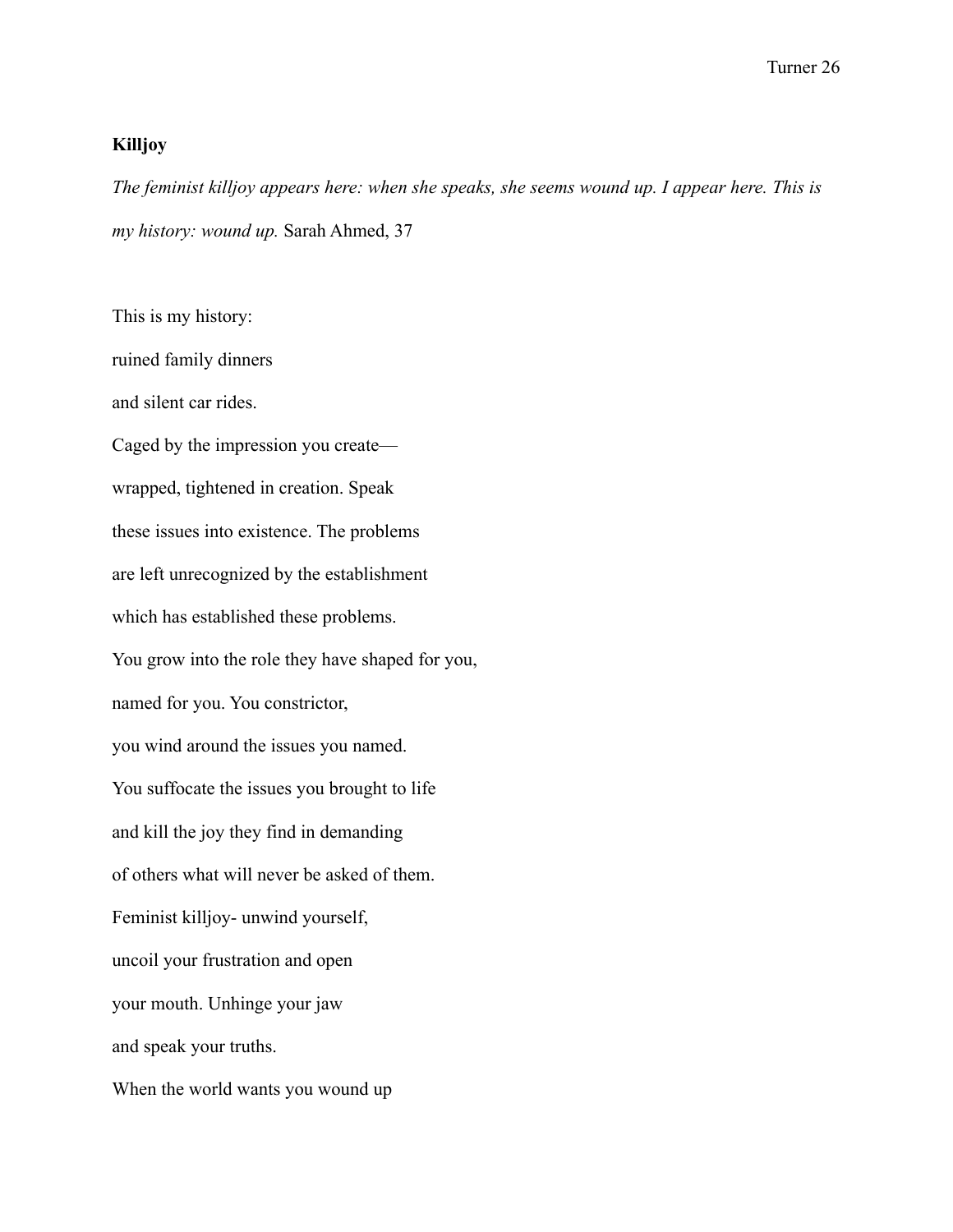and your mouth sewn shut appear as neither. Open yourself to the world before you. Feminist killjoy- take care of your joy: the world will try to kill it too.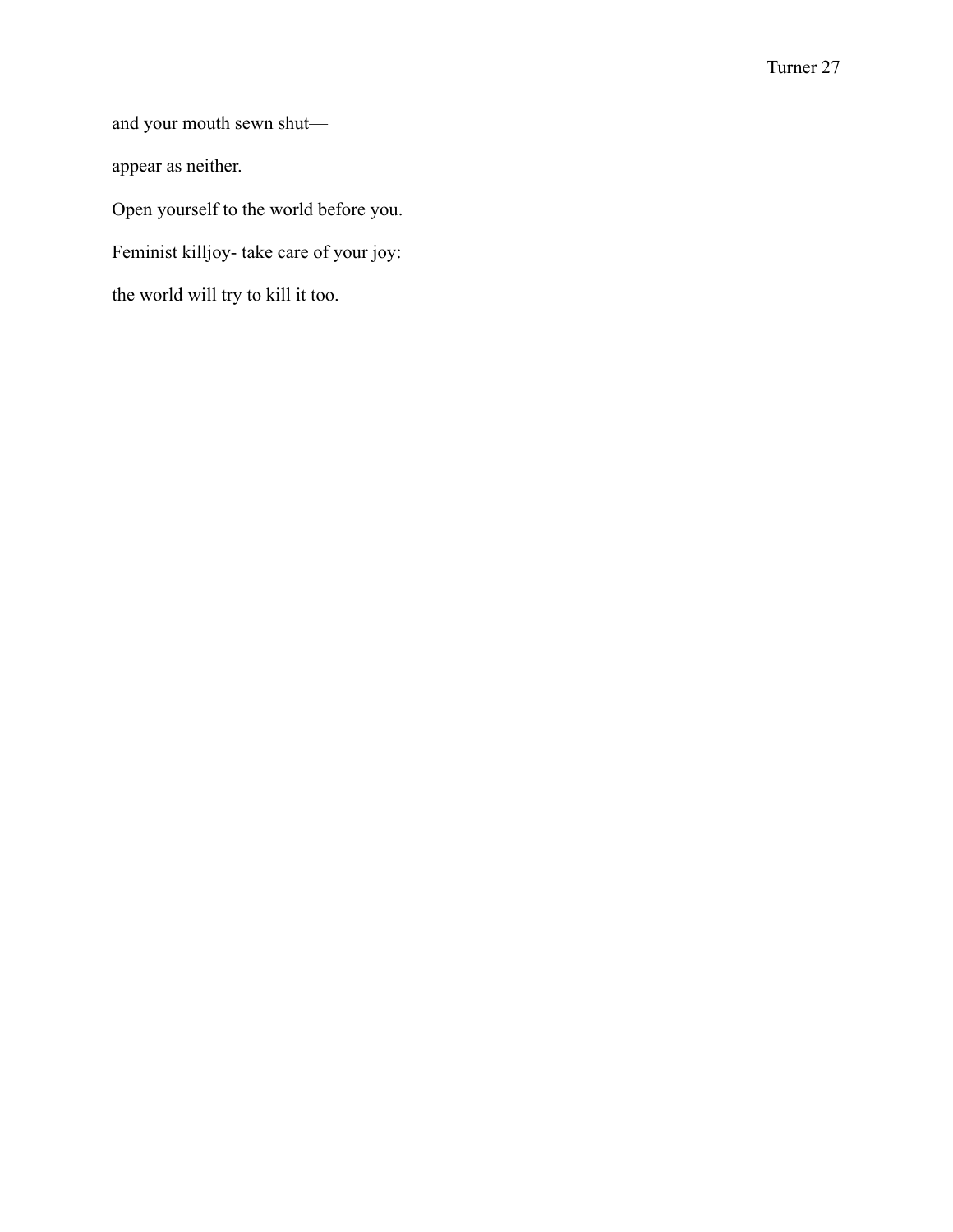# **Housewife**

*I am suggesting feminism is homework because we have much to work out from not being at home in a world.* Sara Ahmed, 7 *The arms that built the house are the arms that will bring it down.* Sara Ahmed, 88

The foundation is cracked. The walls are concealed by accepting the reality in which we live. The construction is justified by the expectations of the world we did not help create. Society structures itself as a ladder. Our effort to climb is an attempt to dismantle the house we didn't build. We will highlight your destruction, celebrate as the walls come down. Your house is built by those who were allowed to create their world in their image. Your house was built only considering the reality you wish to perpetuate. We will build our own house. Feminism becomes homework, it becomes housework, and I become a housewife.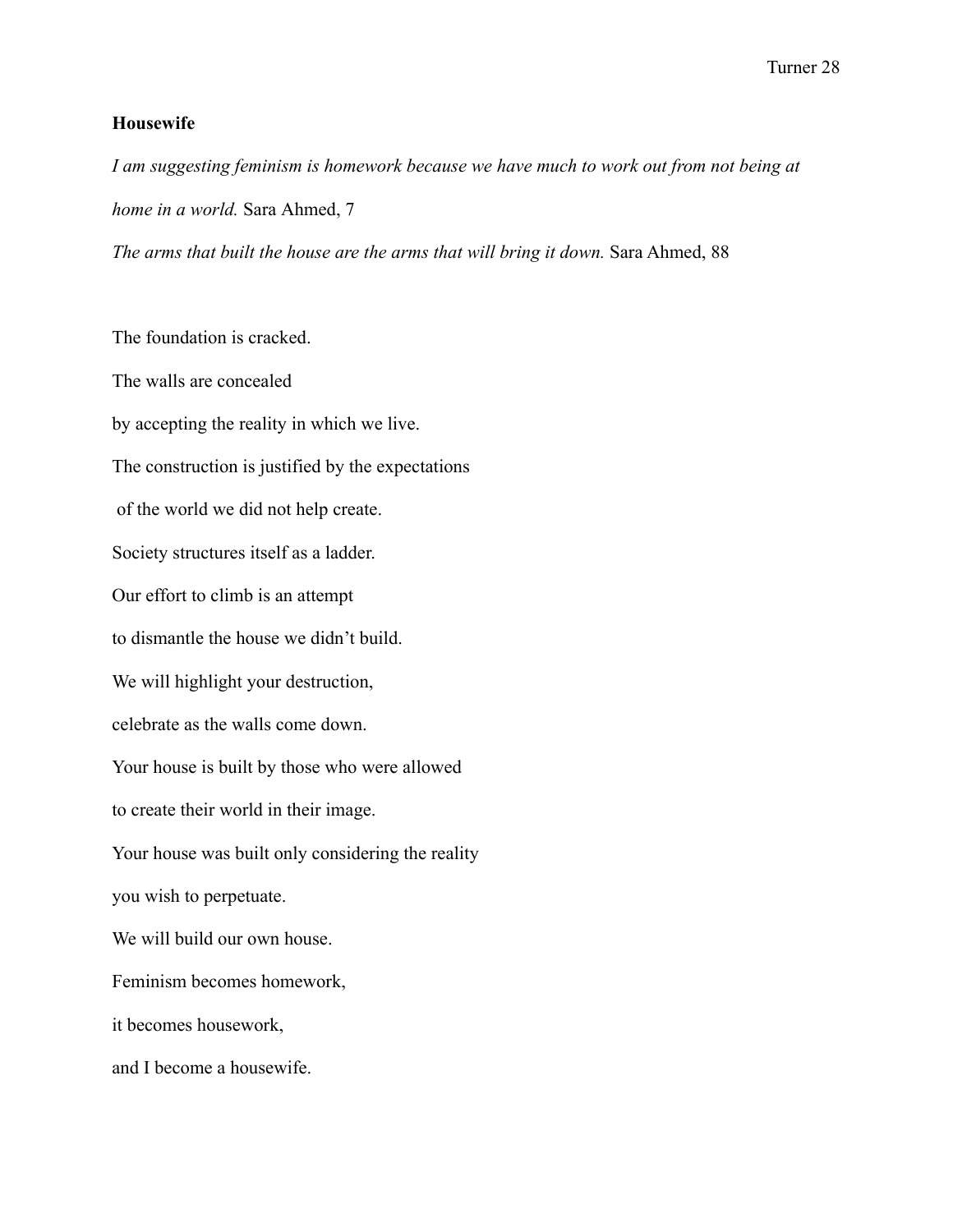I am willing to clean the whole neighborhood if it means finding a home which welcomes all who enter.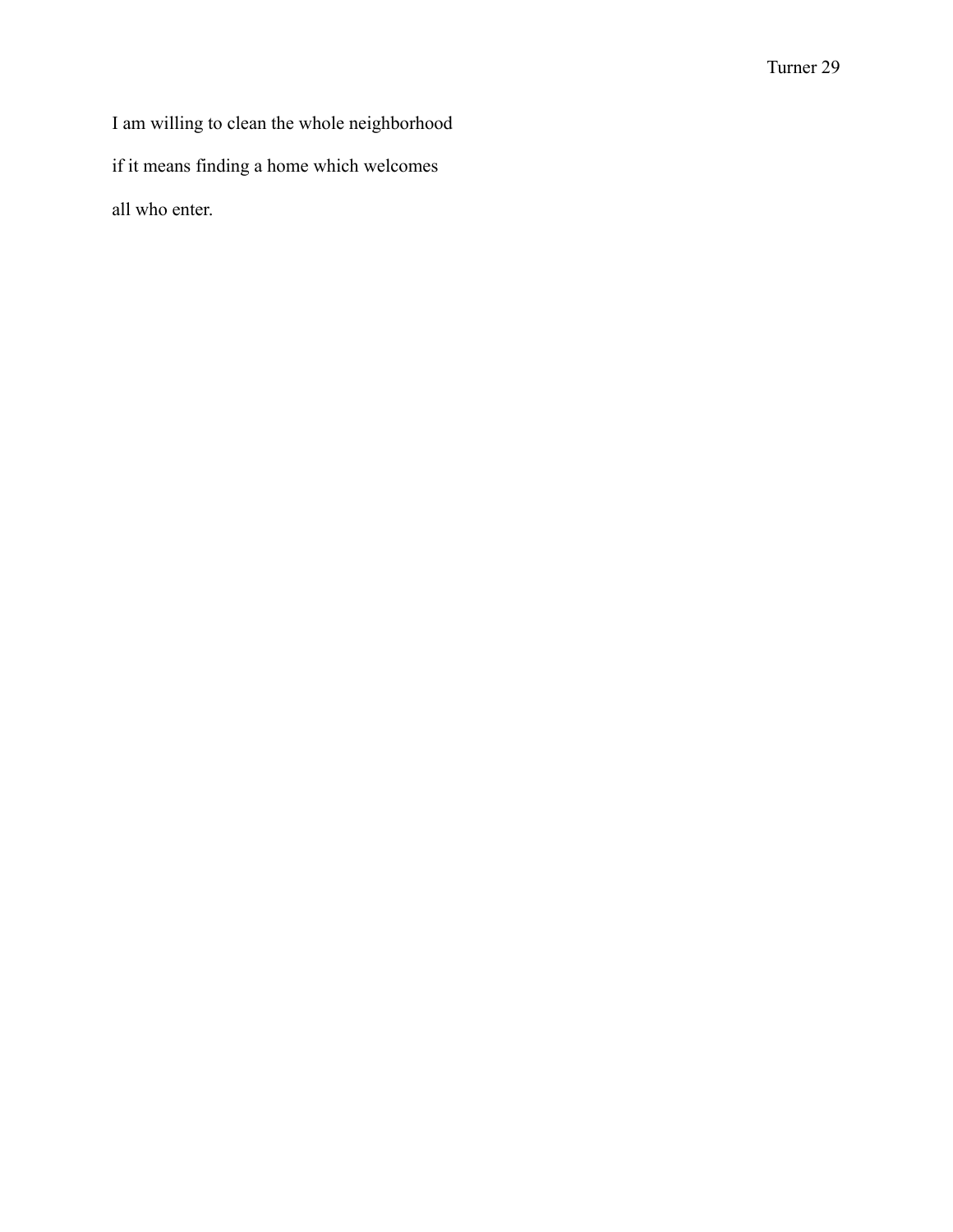# **Traveler**

*in the voice of my dance instructor, Melissa Zaleski*

*That's what we raised y'all to do: expand your wings, expand your horizons, and move out into the world. There is a great big world out there you have to look out for the world as a whole. Teach them: look at everything, based on what you value most. I have been dismayed; you can't only choose what is good for you. Look out of the picture* [...] *I'm hopeful we're going to get into a better place, we're learning to adapt. Exposing ourselves to the arts, we learn to thrive. The arts bring us joy: to share the joy, share it with the world. To be realistic: it has made us stronger. If you want to make something happen, make something happen choose what you want to see and create it.*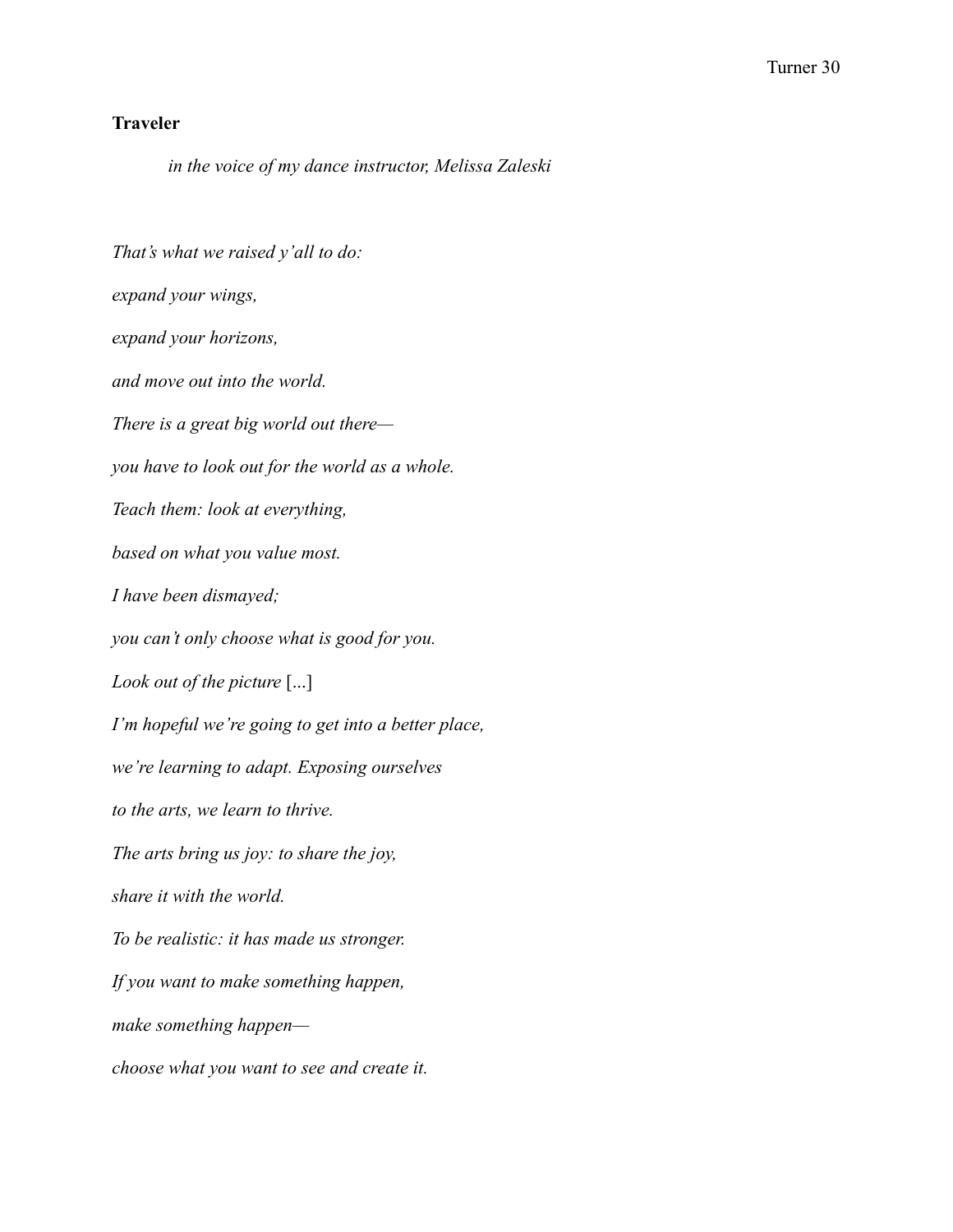## **Bend and Snap**

*A snap is not a starting point, but a snap can be the start of something.* Sara Ahmed, 194

Hazy memories of what you said that day sharp words: *Absurd*. And yet, I couldn't care. I ask again and still you will not say, your shadowed eyes still meet mine in a glare. Admit, old friend, apologies, and I will let go of the heaviness I hold. With charming smiles, you never even tried to listen; you discard what you've been told. The words hold weight, they can only constrict. You toxic boy with a frozen heart—lost soul, you'll never know the pain that you afflict. Forgive you now you've lost what you control, but know that I no longer will depend on broken bones I know will never mend.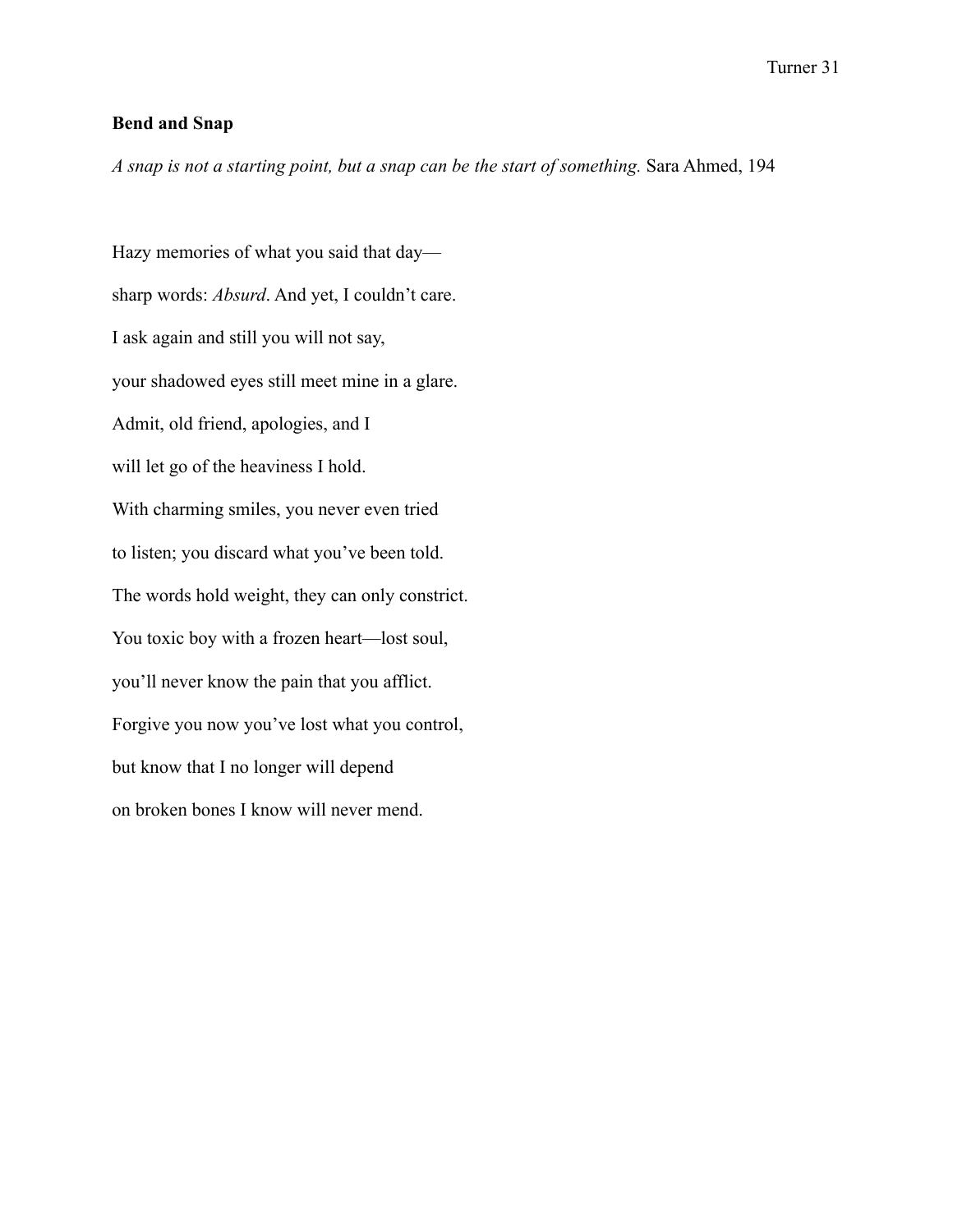# **Standards of Practice**

*Feminism: a history of willful tongues. Feminism: that which infects a body with a desire to speak in ways other than how you have been commanded to speak*. Sara Ahmed, 191 *One response might be to aim to reside as well as we can in the spaces that are not intended for us*. Sara Ahmed, 9

We are told to cross our ankles,

told to sit up straight,

commanded to smile.

*You'd look so much prettier if you'd smile*.

We are told to pull our hair back,

told to fix our bra straps,

commanded to speak up.

*I can't hear you.*

*All you need is confidence*.

We are told to take a deep breath,

told not to cry about it,

commanded to stop being so emotional.

*You just want attention.*

*It's not as bad as you're making it out to be.*

*Other people have it worse.*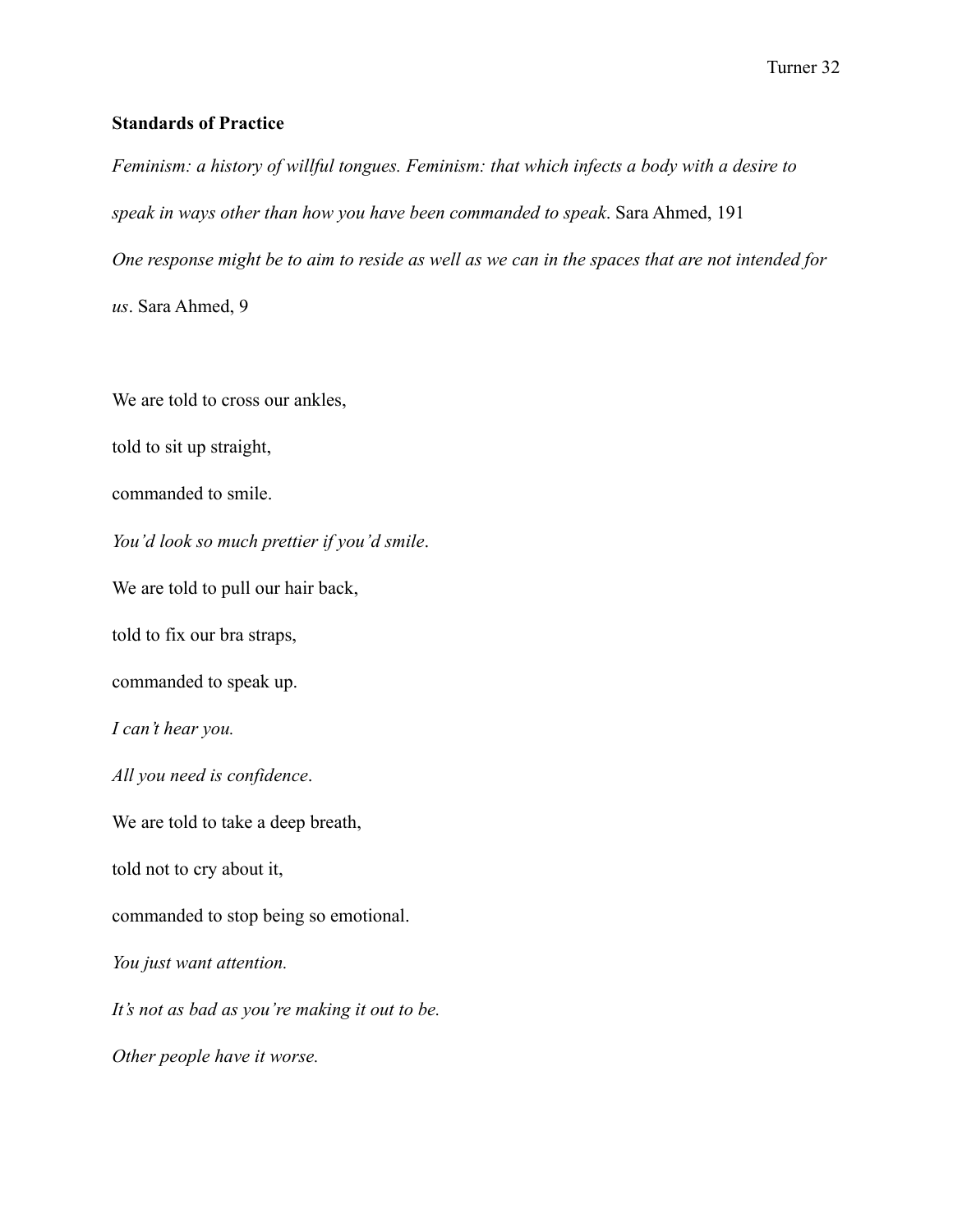We learn what we can, learn to focus on school, and to do our best. *You talk too much*. We watch what we say, watch to see how to brush it off, and try to stop being so aggressive. *You're too loud, why don't you let someone else speak?* We follow what we've been told we remember what we've learned, figure out how to fit into the conversation. *Why don't you just be yourself?*

We are stretched too thin.

In your mind, we fill a teaspoon with our power, but we fill the ocean. We are a continuous cycle of unknown power and unpredictable movements. Move with us as we change the world. We will speak out of turn and turn ourselves into the space we deserve.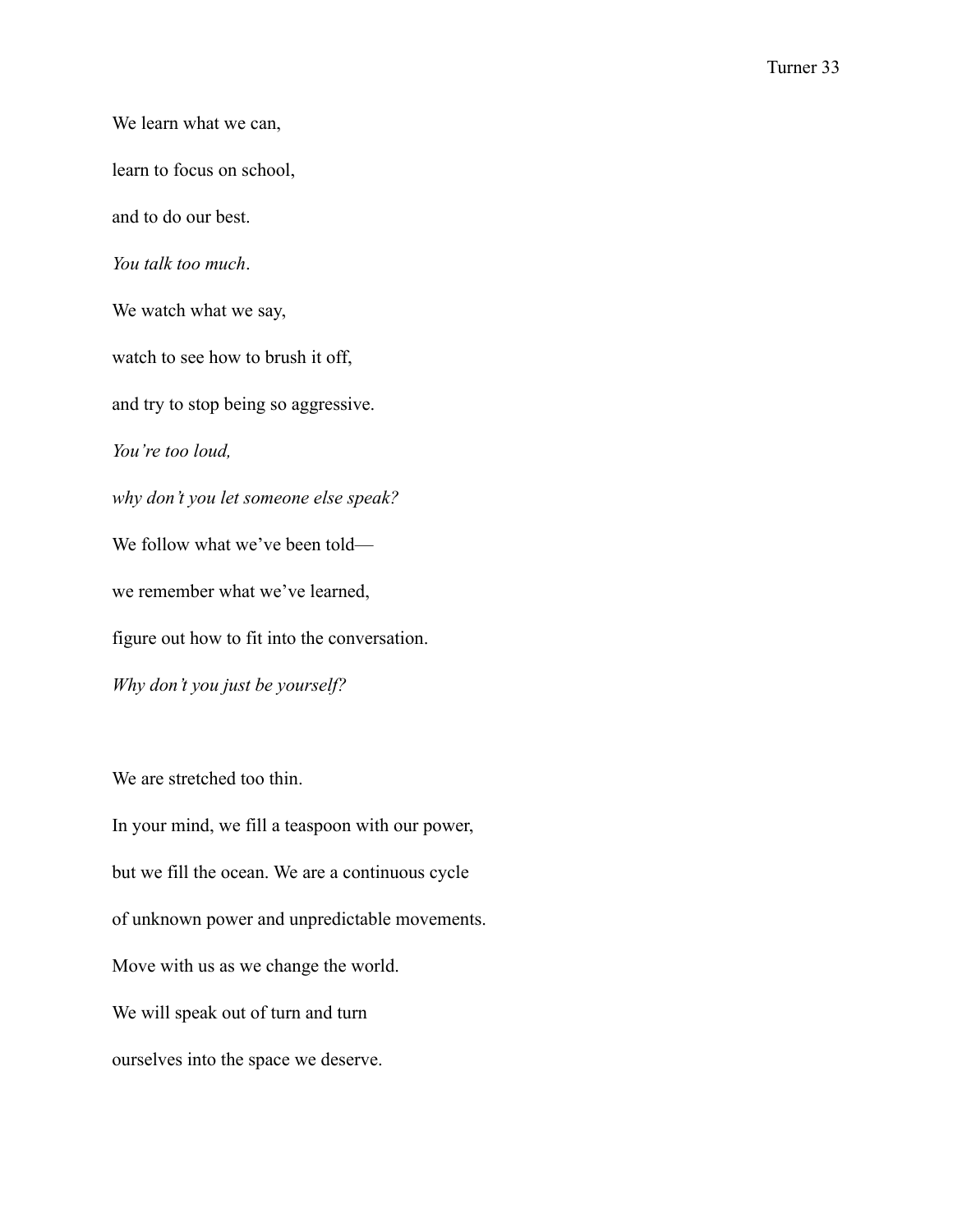## **Gratitude**

I was really young when my grandfather passed away, and any memory I have of him feels like a re-creation of the stories I've been told. Everything I know of him is a foggy image with idealized endings. But I still swear that I recall the days, weeks, months after he died when I would sit on the couch next to my nana, trying to fill a space that was much too big for me.

It was in those years that I saw how she would pause to look at the sunset every day and would turn the radio up anytime an Elvis song came through the speakers. She loved to laugh and sing and play piano if she could, something we share. She was a lady who never had a hair out of place, who always had her nails matching her lipstick.

Though Nana was later worrisome in my eyes, she hadn't always been. She was someone who had been strong and independent, even if I never knew that while she was still here. What I did know was that she was the one who would pick me up at school and let me have ice cream at breakfast. She was the one who let us plant flowers in her yard so we could watch them grow throughout the summer. But as we got older, her Alzheimer's progressed, and she transformed into the worried woman I knew.

If I ask anyone who knew my nana what she was like, they're all likely to mention her wit first. "Wanda always had a comeback for everything," and she did; whether it be sincere or sarcastic, she was never afraid to have her voice heard.

When she was younger, she was the only child in the family to move farther than a couple of streets away. She was brave enough to move out of her hometown and come into her own, and even stronger to come back when the time was right. As the second oldest out of five kids, she always tried to make things right for everyone.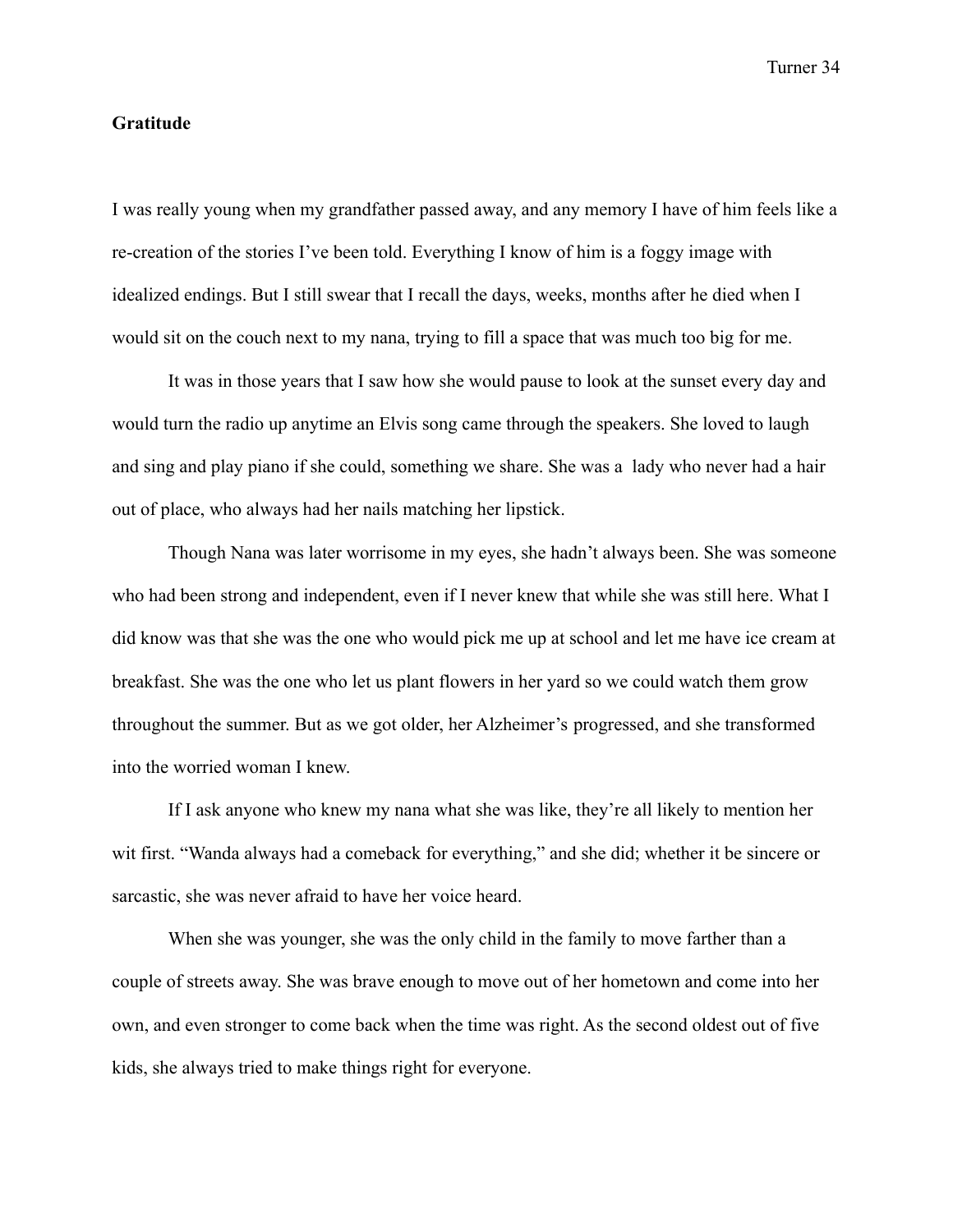If I ask my mom, she's likely to mention how headstrong Nana was. "She could hold a grudge," Mom muses, "that's where I get it, and that's where you get it too." She's not wrong. Nana refused to be walked over. She was a strong woman, who managed for years on her own and she was the one who stood by and cared for her sister when she was dying when no one else would.

The one thing that everyone brings up is her smile, a kind, gentle smile, accented by her rosy cheeks and high cheekbones. Her lips were outlined perfectly in her shimmery, pink lipstick. It's a smile that we share.

\*\*\*

As a kid and even now, I would classify my mother as my biggest fan and supporter. Regardless of what I was doing at the time, both of my parents were there, but I recognize that as a stay-at-home mom until I was old enough to be in school, Mom was always doing something to help me or my sister. Her car was filled with dance bags and costumes. Her radio played the cd with my favorite song on it.

As we got older, she was reading our favorite books with us, listening to music interested us in that moment and allowing us to explore what was out there. My sister and I were introduced to music from all genres and time periods. I knew the lyrics to Jimmy Buffet and Dobie Gray. We grew up watching movies from before we were born. We would quote *Ghostbusters* and *Dirty Dancing*, all while singing along to their soundtracks.

Our parents made sure we were introduced to all that we could by taking us on trips that showed us what it was like outside of our small community. We travelled when I was little. Our favorite vacations were cruises to Nassau and Freeport, Bahamas or The Grand Caymans, where Mom and Dad made sure we learned about the culture and history of those places.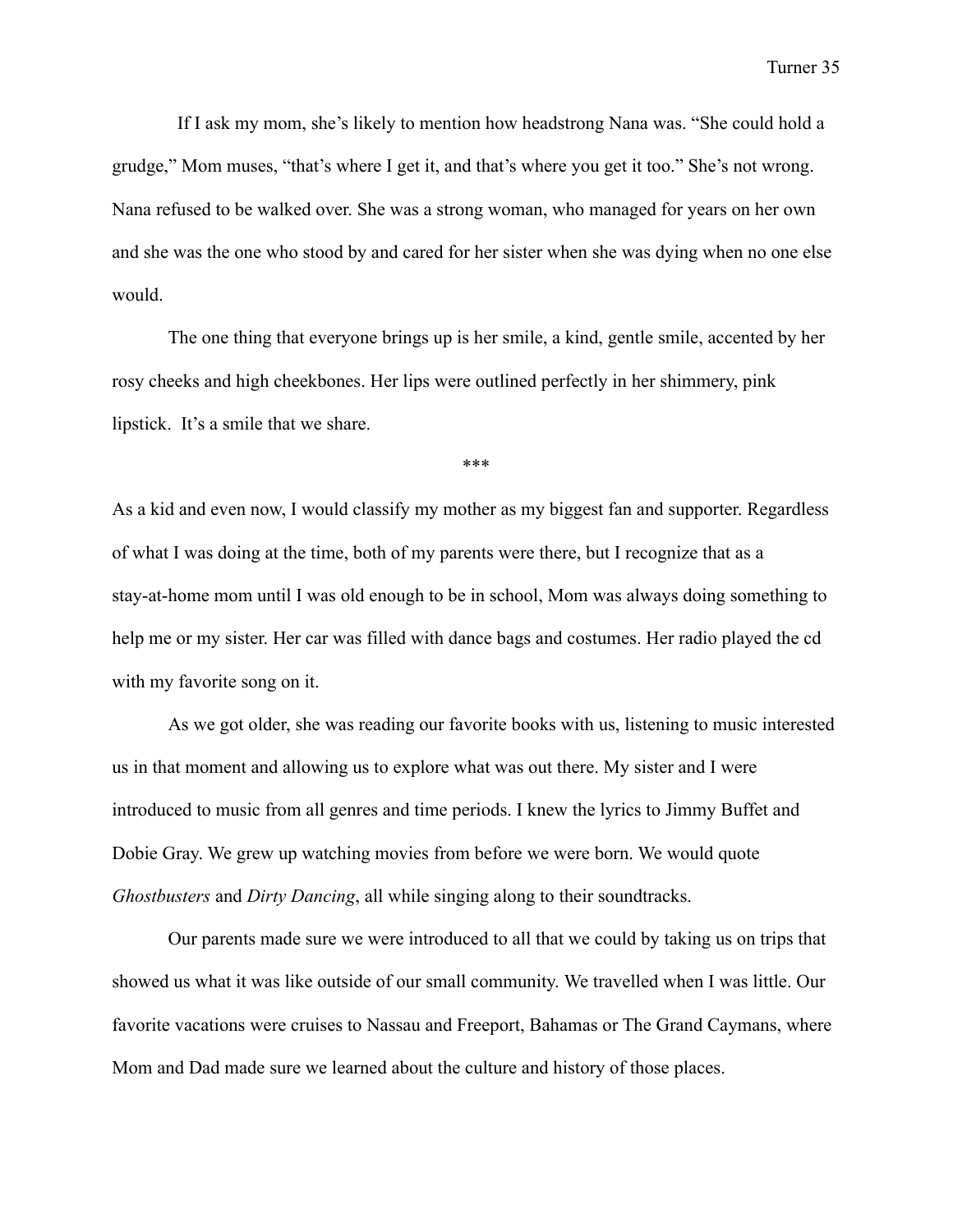Even now, my mom is the one reminding me that I can do it if I set my mind to it. At a young age, she shared her passions with me: reading, singing, and cooking. All these hobbies we share are the things that have helped shape me to the person I am now. Her lessons have come so much farther than our kitchen table in the house I grew up in.

\*\*\*

I found many mentors in my education. My seventh-grade English teacher was so different from what I was used to in the classroom. She was nothing short of herself. She was the "crazy black lady" she lovingly referred to herself as, and her wacky teaching style begged for creative thought inside the classroom.

The first day of her class, we walked into a rhythmic poem which played from the speakers of her cd player, Ms. Wall clapping and moving as the rhythms progressed in Fleur-de-Lisa's 'cicadas'; the poem became more of a song with every passing line until we were all moving in our seats.

It was this year writing found me. And Ms. Wall was the one who helped me find writing.

"Now, Miss Carrie," she would always start out with her critiques of my work before pointing out something that I did well and something I could have done better. Ms. Wall focused on the potential of our work as she critiqued. Her laugh dotted the conversation.

Ms. Wall encouraged creativity in a time when standardized tests had taken over. Our understanding of writing and literature was only hindered by our ability as professional readers, as she liked to call us. To be a professional reader meant to read between the lines and in turn, write between them as well.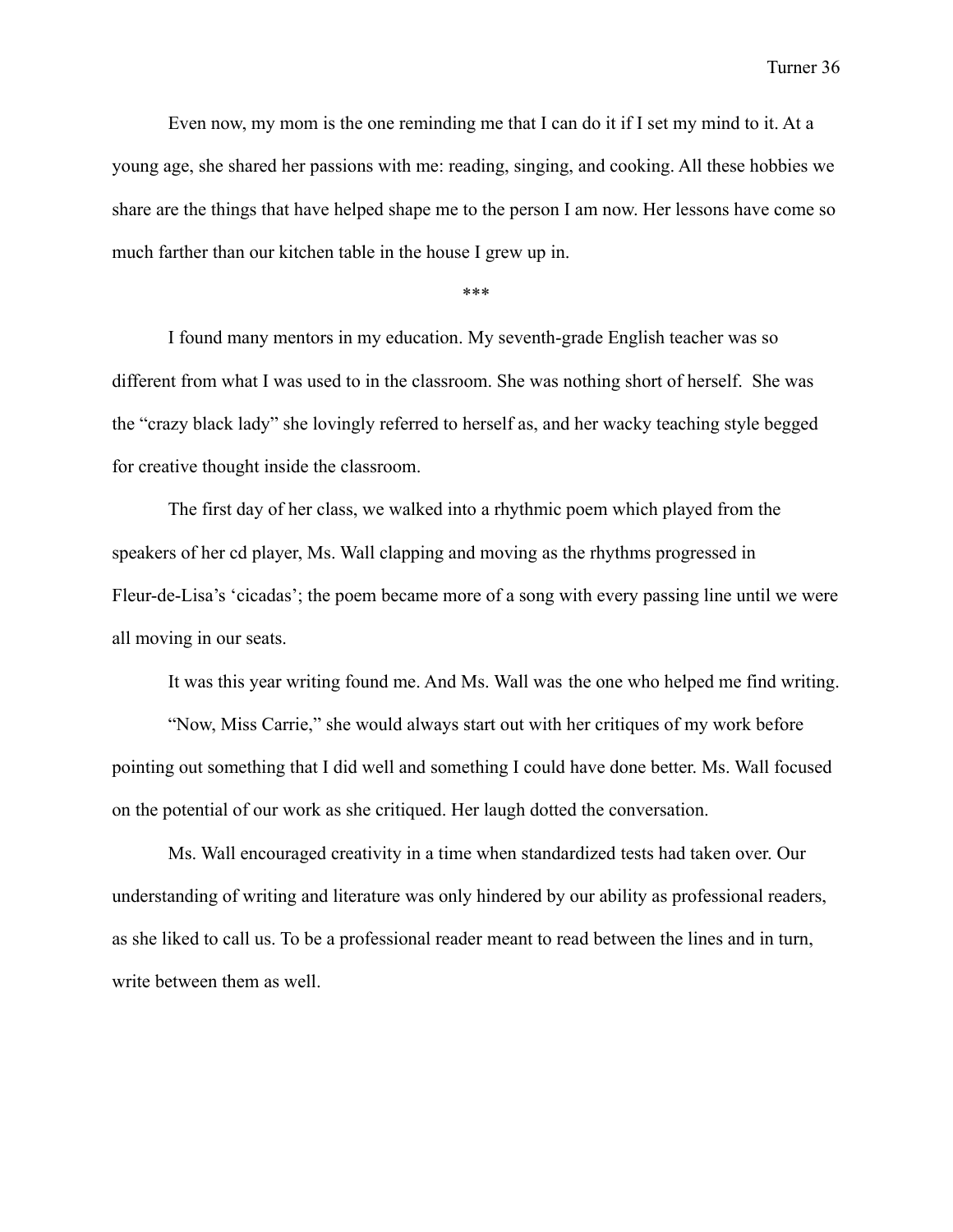She taught us how to question not only what was placed before us, but also why. Her whiteboard was never empty; instead, our discussions blanketed the front of the classroom. None of our questions were dismissed, and no stone was left unturned.

\*\*\*

In eighth grade, my history teacher gave me a more accurate depiction of American history than had been given to me in the classroom before. Her lessons spanned more than a year would allow; but somehow, she managed to relate the world around us to what we were studying each day, a practice, I know she's continued in the years since I left her classroom.

Mrs. Baucom had us bring in current events each Friday to discuss the world we were living in. She related our history to our future and showed us how the world was continuing to change.

"History isn't always pretty," a lesson she reminded us of every day. Her teaching often centered around and focused on the differences between what we were taught before and what was found to be true in firsthand accounts and the writings of those who are often left out. We read translated histories from indigenous peoples that had been left out of all the previous history classes and highlighted the female voice when it was there for us to hear. We spent time learning about the women of the Jazz movement like Ella Fitzgerald and Billie Holiday. We took the opportunity to read about Katherine Johnson and Dorothy Vaughan.

She encouraged us to keep going after we left her class, to find the answers we were still hungry for. She instilled in us a curiosity for what was outside the cinderblock walls of our middle school.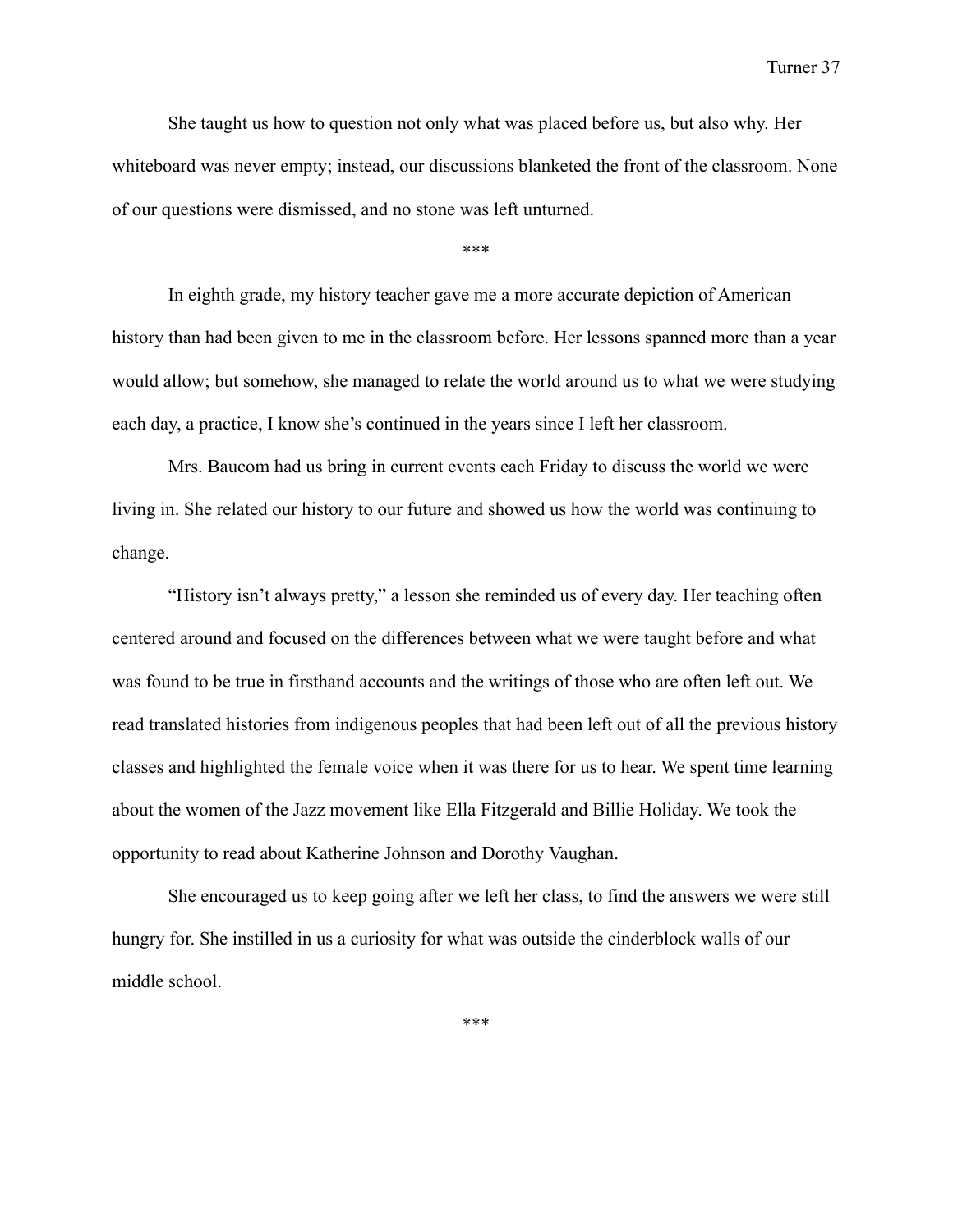Throughout most of my childhood, I took dance classes. Ms. Melissa, my dance teacher and family friend, was a secondary parent to me. For all of my remembered childhood, her family was there for all my big events: piano recitals, birthdays, Christmas, and Easter. Her family was mine, and it was with her help that my love of the arts was cultivated. My appreciation for Classical music started in the dance studio and flourished as I started taking piano lessons. I fell in love with the haunting melodies of Frédéric Chopin and the floating rhythms of Erik Satie. For Ms. Melissa, the arts help individuals to flourish in the outside world. It gives us the drive to create and to find things within ourselves which bring joy to us and those around us.

At dance, we focused on working as a group and maintaining our relationships with our friends. Our goal wasn't to be the best in the class but to be able to work together to create our final performance. Art, as she taught us, concerned the community surrounding us. Without the support of the community, we would not be able to support the community in turn.

\*\*\*

Mentors and role models come at many different times in our life and sometimes we don't recognize until much later all that those individuals did for us. I know I am still learning to recognize the lessons I learned from all of my role models.

\*\*\*

The feminist awakening is fostered by those before us who have made the effort to educate us. My early feminist teachers are the individuals who I have already mentioned. They are the people who inspired me and pushed me forward into the world. While I didn't know it at the time, they were creating a hunger in me that could not be fufilled without the continued education of other feminist teachers or without the continued effort on my part. Sara Ahmed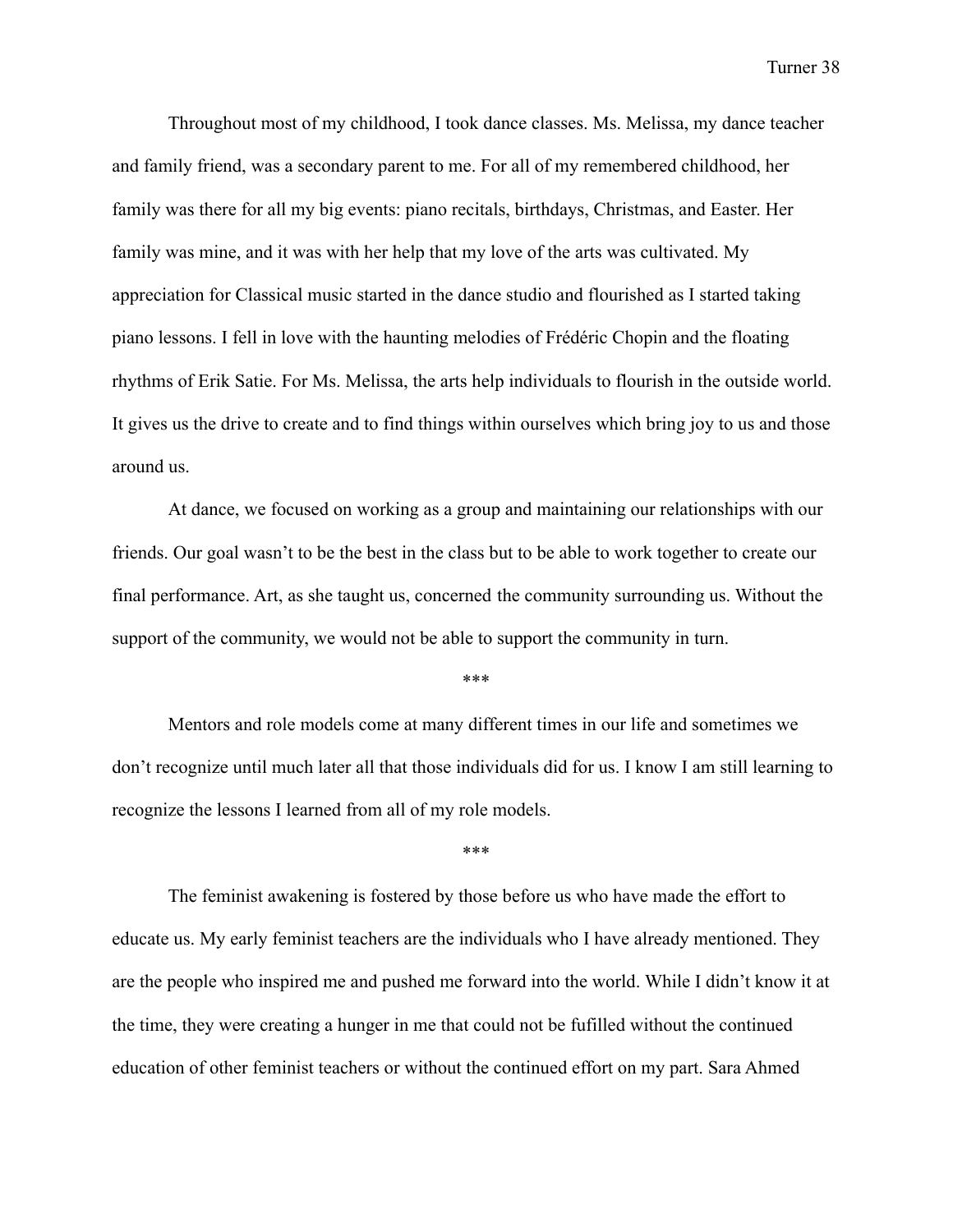writes: "it is not an assignment you have been given by a teacher, even though you have feminist teachers. If feminism is an assignment, it is a self-assignment. We give ourselves this task" (7). This is an idea which I agree with to a certain extent. We cannot be told to become feminists, but we can be taught to look at the world through different lenses. This is the work of the feminist teacher.

"To become a feminist is to stay a student" (Ahmed 11). I will continue to be a student by searching out the voices lost in our history books. Feminists continue to take the steps necessary to understand and accept the world as it is changing and growing into something new. The feminist journey is personal and feminist theory can frequently feel abstract, but both are needed to live a feminist life. Personal experience and feminist theory open the individual to consider what might be possible in their own lives and in the lives of those around them. It is in the personal community of feminists that we are able to foster the growth in theory in order to expand the minds of the next generation of feminists. "[I]f we start with our experiences of becoming feminists not only might we have another way of generating feminist ideas, but we might generate new ideas about feminism" (Ahmed 11). To explore what it means to become a feminist brings us to the return of what it means to "become a woman" (Beauvoir qtd. in Butler 519). Feminism, like gender constitution, is a phenomenological state. We become women in the same way we become feminists—we make the choice and continue to make this choice throughout our lives.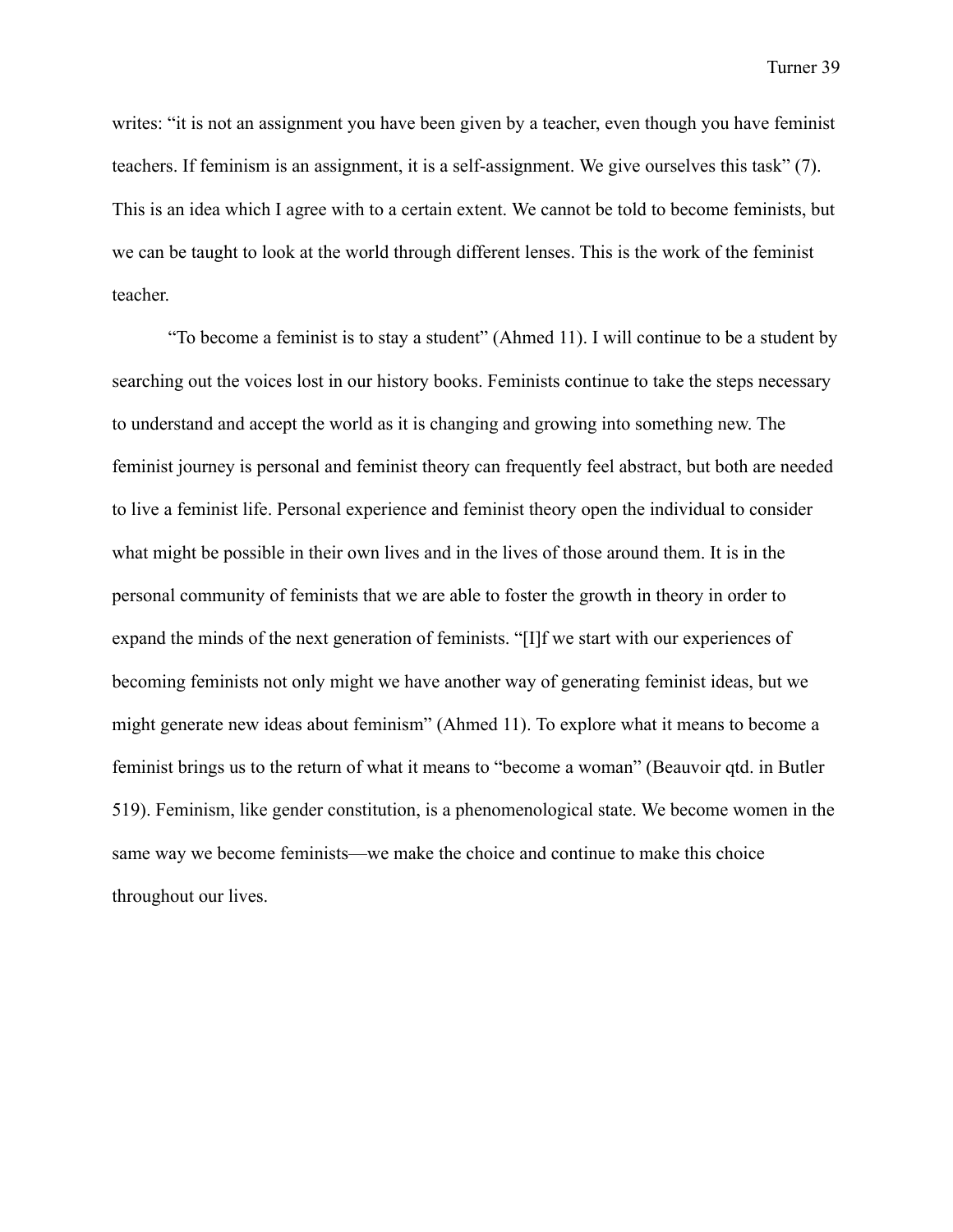# **Grandmother**

*they taught me to speak up for myself; to speak out against violence and injustice. Where we find feminism matters; from whom we find feminism matters.* Sara Ahmed, 5

I still get compliments on your smile our smile, and I wonder: *what made you smile most?* The sherbet skies and yellow roses? The bell-like laughter of your grandchildren? The songs we used to sing together? "That hard headed woman," they used to call you. You were strong enough to find your way out, and stronger yet to come back. You were the one who taught me to swear—swear that I would never allow myself to be silenced, but to wait for the moment to speak my mind. You were the one who taught me how to hold hold a grudge against those who wronged me, but also, to hold myself to a higher standard. It was you who showed me what it meant to be a "lady". Your pink lipstick and painted nails. Your smiles and belly laughter. Your wit and humility. Being a lady meant knowing yourself and learning about those around you.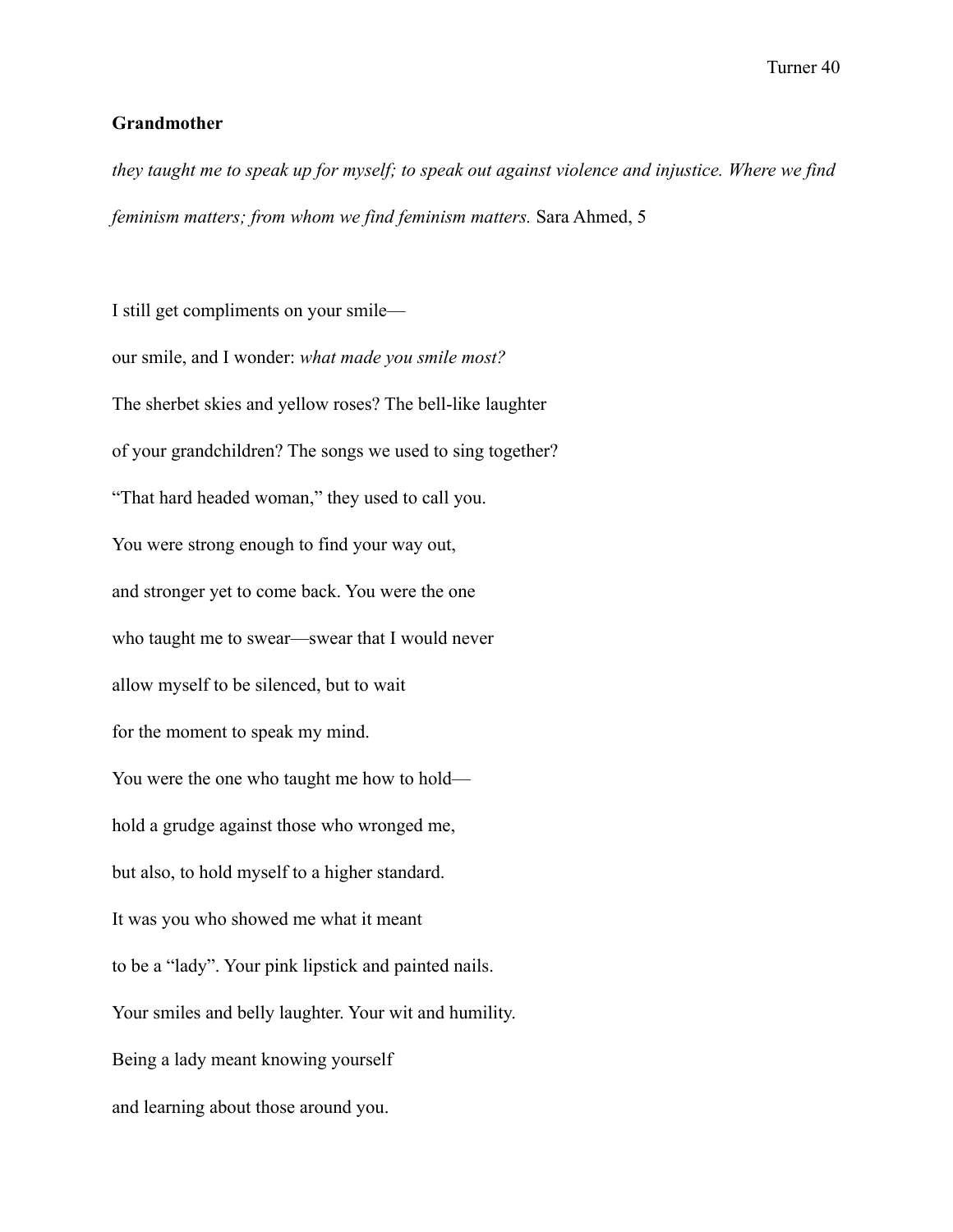I know who I am because I knew

who you were.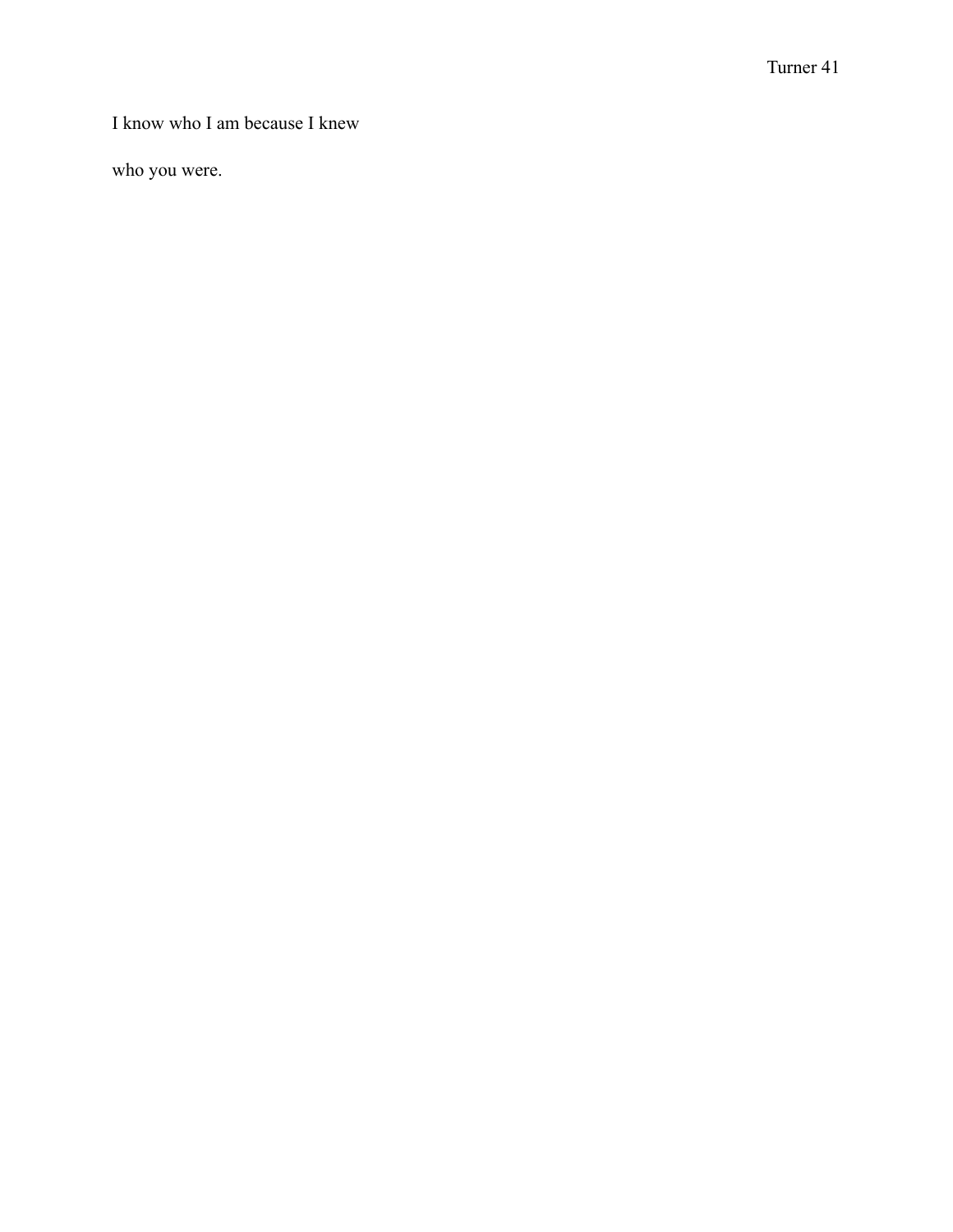# **Daughter**

*in the voice of my mother, Sandy Turner*

*Be both beautiful in word and sentiment. Judge by the content of their character, but love extravagantly and hope fervently for they know not what they do. Forgive often and fight for the powerless. You are not powerless. I have nurtured you and your compelling and undefinable truths. There is nothing more courageous than compassion. My girl with golden curls and her thoughts way up high, explain the world as you see it, and find the world you wish to create.*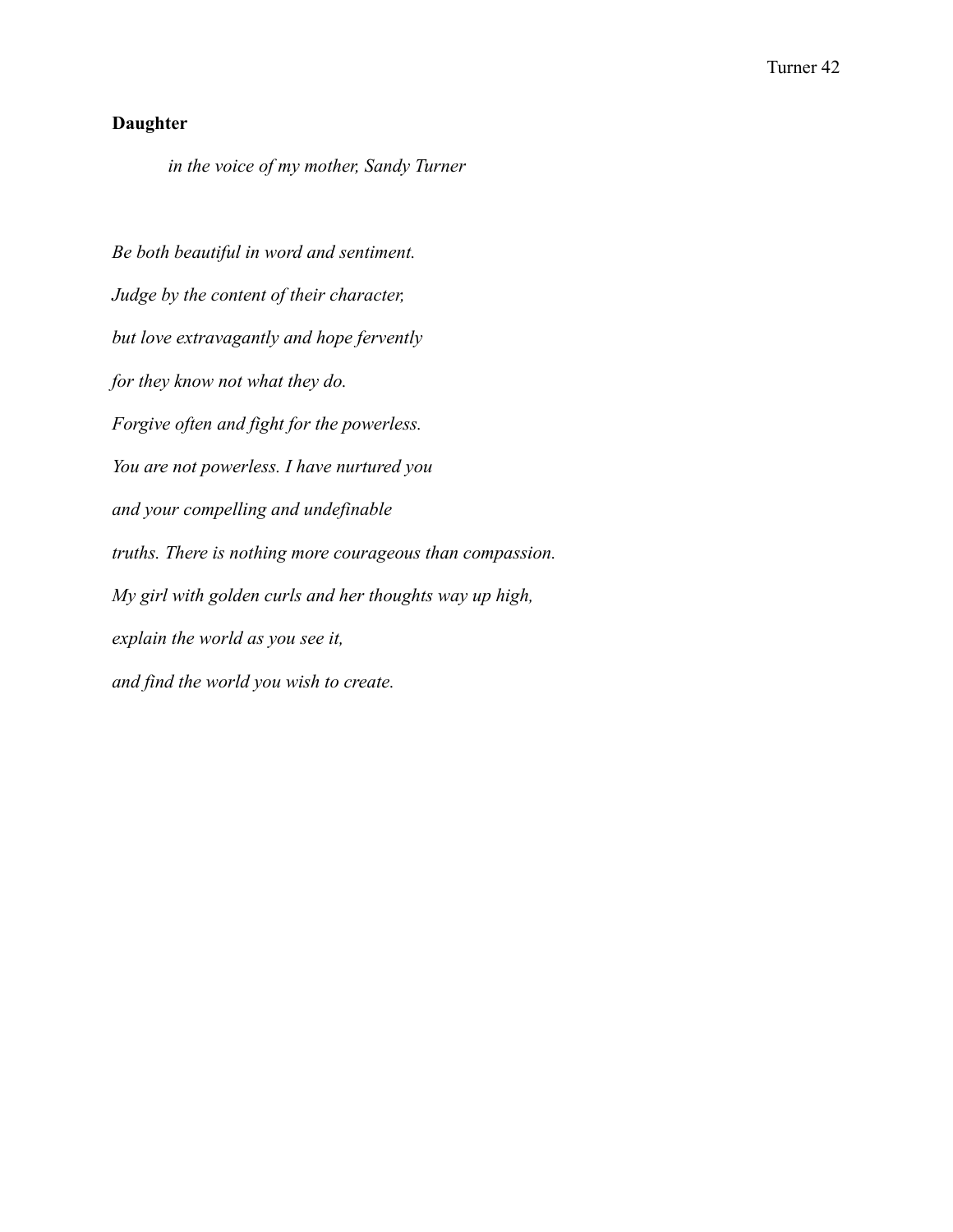# **Listener**

*in the voice of my English teacher, Natasha Wall*

*Sometimes we have to do the thing we don't want to do to propel ourselves forward.* [on protesting racism and sexism in the community] *We thought we were doing well, we thought we were blending and merging as much as we could. We were already brought up in the idea of being separated* [by race, sex, class] *it's just the nature of the beast. It's there, it's been there, it's in the textbooks. We don't want to be lambs to the slaughter. Understand how the system works in education; I am a student, critical thinking is still important to me, professional in your reading, between the lines into a different environment. We were always watching, I was always listening, being aware of who was* [also listening]*. I knew that it* [social change] *was real. They* [the small town community] *are aware, they are very aware. I think that's why people are so afraid. The future is what they* [conservatives] *are afraid of; they are afraid only because of what they think it* [social change] *is. No one knows what any of the stuff means,*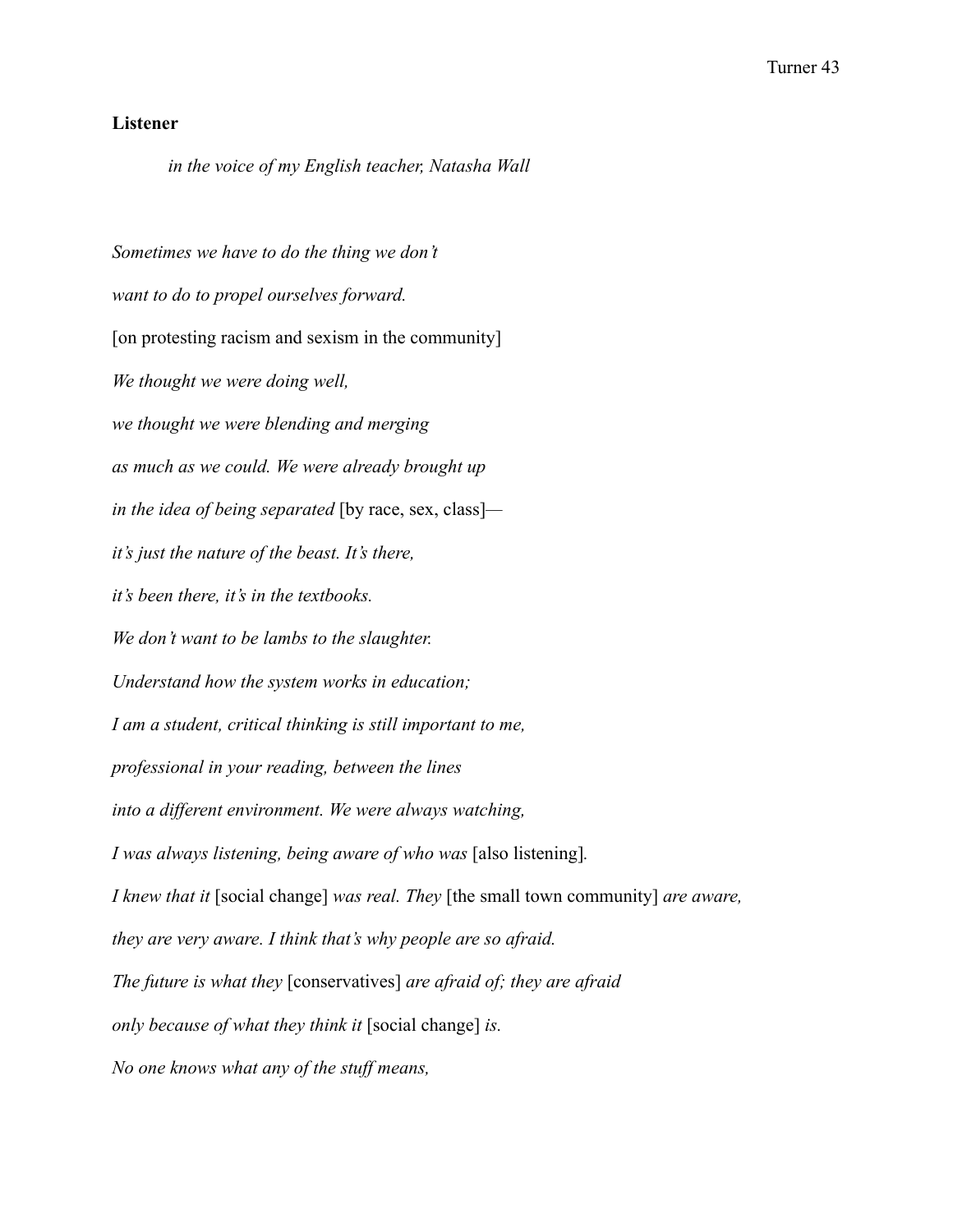*we're fighting ignorance and I don't have the drive*

*to do what other people are doing* [attending protests and political rallies]*.*

[on loving teaching] *It took years, I had to beg. I keep pressing education, it allowed me to explore. That was my job, and I love it. Most of us* [teachers] *were pushed out* [of curriculum-building]*. The move changed my everything, but I didn't change. I would have been content fighting, I would have kept fighting. I always had to fight for equity. All the time, I thought: I'm going to teach kids who look like me. The students remember me: as a nurturer, more for a mother figure. Now, it's just beautiful to hear something different. Everything you want is out there; there's a possible potential for change. You are the people* [this generation] *who can make the change.*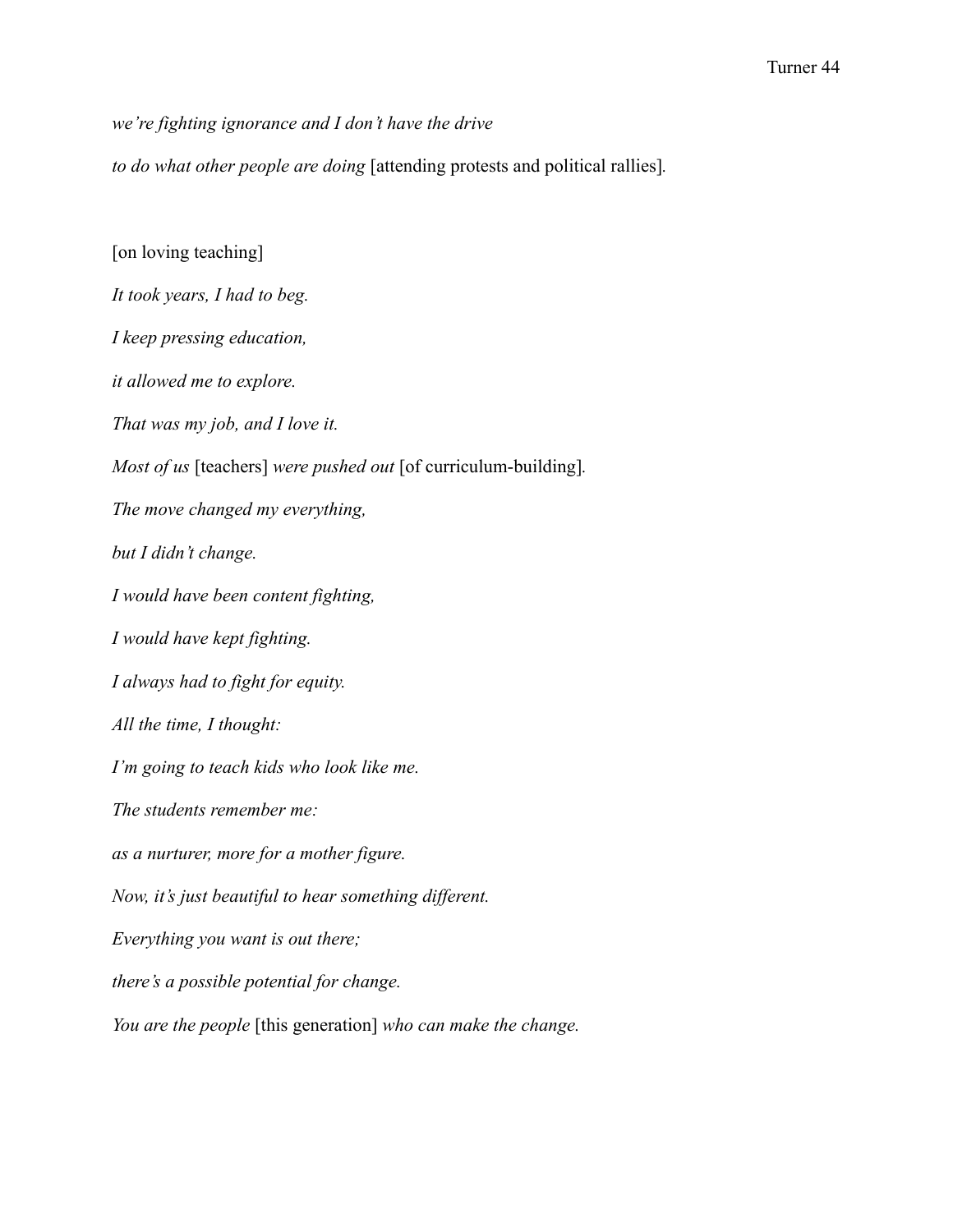#### **For my Mother**

*Caring is anxious--to be full of care, to be careful, is to take care of things by becoming anxious about their future, where the future is embodied in the fragility of an object whose persistence matters. Our care would pick up the pieces of a shattered pot. Our care would not turn the thing into a memorial, but value each piece; shattering as the beginning of another story.* Sara Ahmed, 266

Your arms open without question as you make sense of how we fit into the world which left no space for the people we once were. You become aware of all intention: acknowledging who we are as you allow the child flown from your nest to attempt to be like Nana to be like you.

Mother, who bore me into my stubborn reality, rejoice as I uncover my future. I am no longer worried. You taught me to care. You taught me to create a new beginning from our broken endings.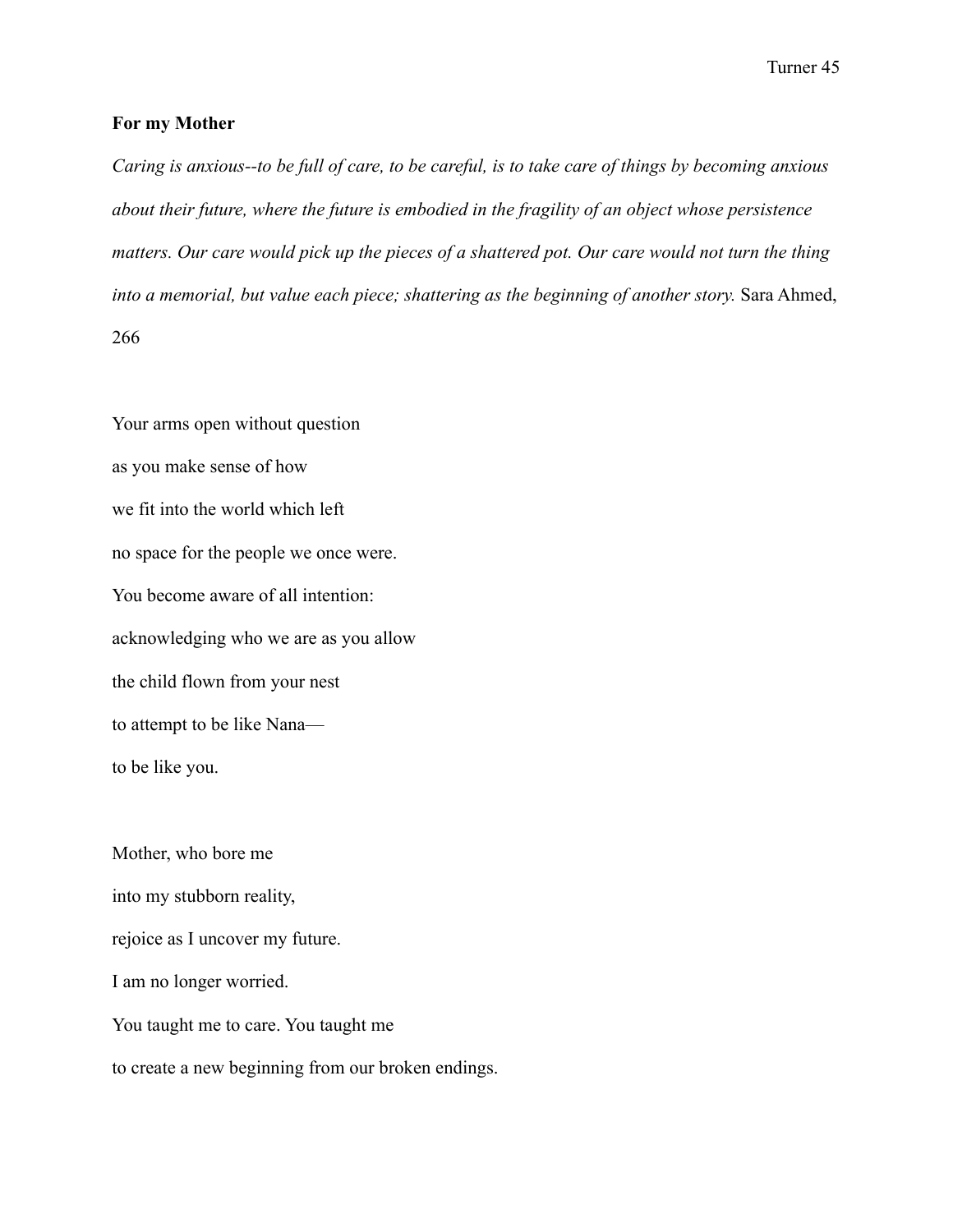Mother,

trust me to learn from the others and one day, I will open my arms as you have opened yours.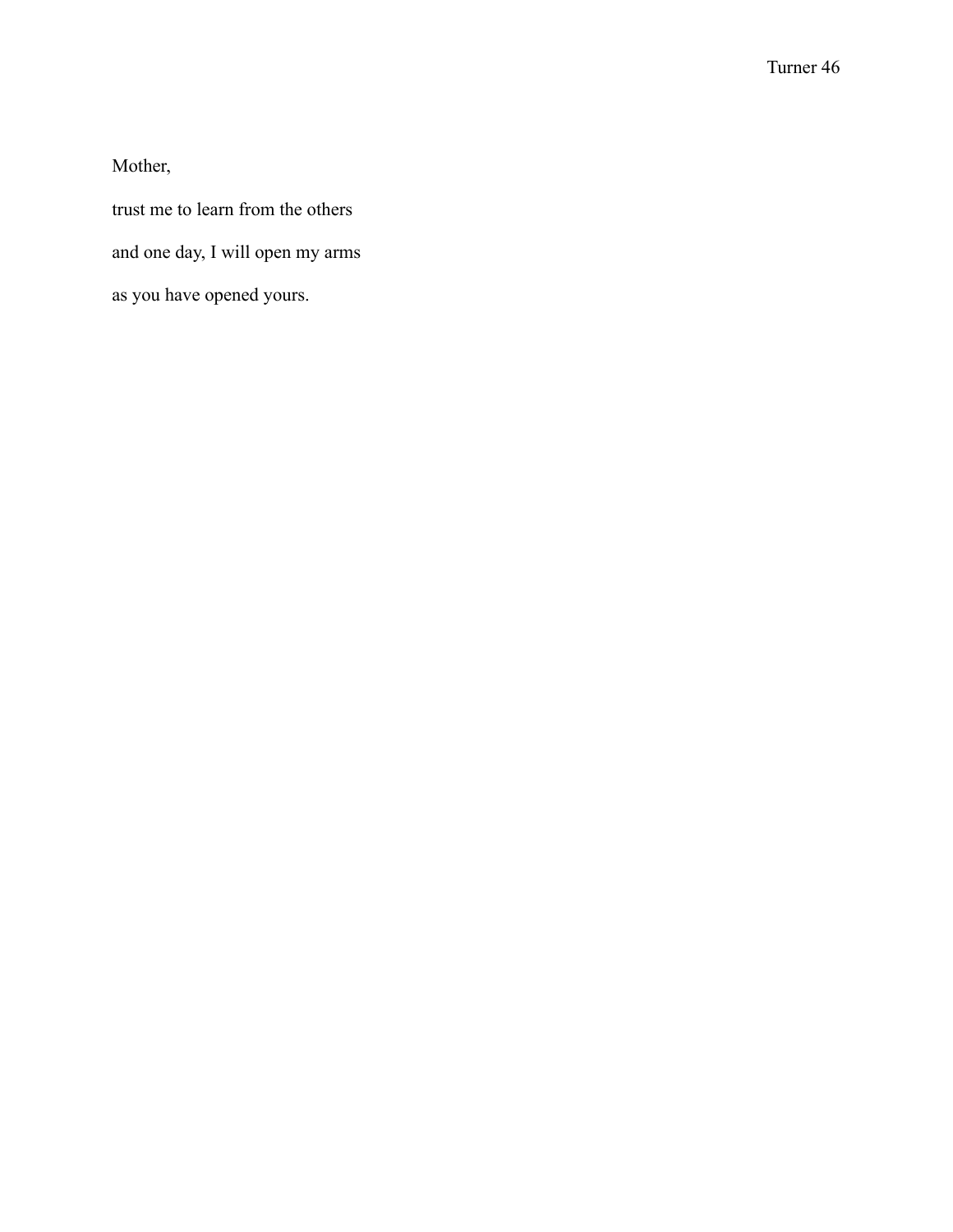#### **Stripped**

*The histories that bring us to feminism are the histories that leave us fragile. Feminism might pick up (or more hopefully pick us up) from the experiences that leave us as vulnerable and exposed.* Sara Ahmed, 22

*willfulness is assigned to girls because girls are not supposed to have a will of their own.* Sara Ahmed, 68

She strips off her clothing. The pieces are stitched together by the features of her description: *quiet, afraid, demure, proper*. But also: *willful, angry, emotional, fragile*. The fabric leaves a stain on her skin. She is forever marked by the fabric of their design. The girl continues to strip, allowing layer after layer to fall to the ground as she searches for flesh she knows—for flesh she can recognize. She begins to shiver, and her fingers grow numb. She is naked, bare before the mirror. Scratches she doesn't remember inflicting brush the surface of the glass. She can't decipher where the mirror's scratches stop and hers start. Fabric burns litter her skin. The red sections show how she is subdued by the world which tears her down.

She stares at a mirror stranger who stares back, an image of herself she does not know. Her body trembles as she stands naked. Her head tilts as she tries to remember who she had been before. She watches as the stranger smiles, a smile on her face she does not know could exist. There is a moment of recognition. She reaches for something to cover herself. She wraps pride around her shoulders, pulls happiness around her waist, adorns her hair with confidence, and pulls willfulness onto her feet. She is determined to walk forward and face the world in the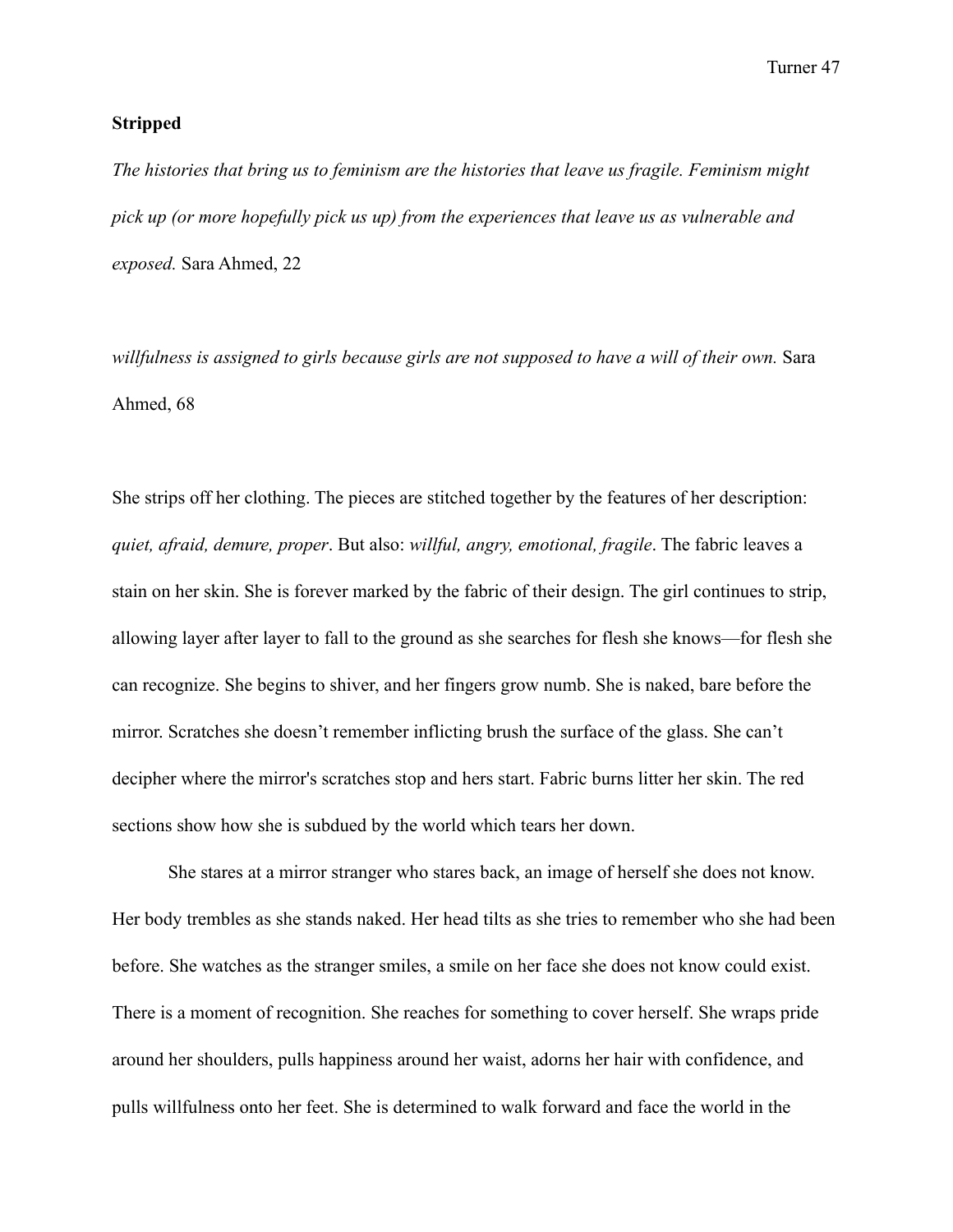clothes she has created. The clothes she wears now are coarse, tattered, pieced together from sections of excess fabric. The girl *was* scared, but she watches as the woman in the mirror walks away.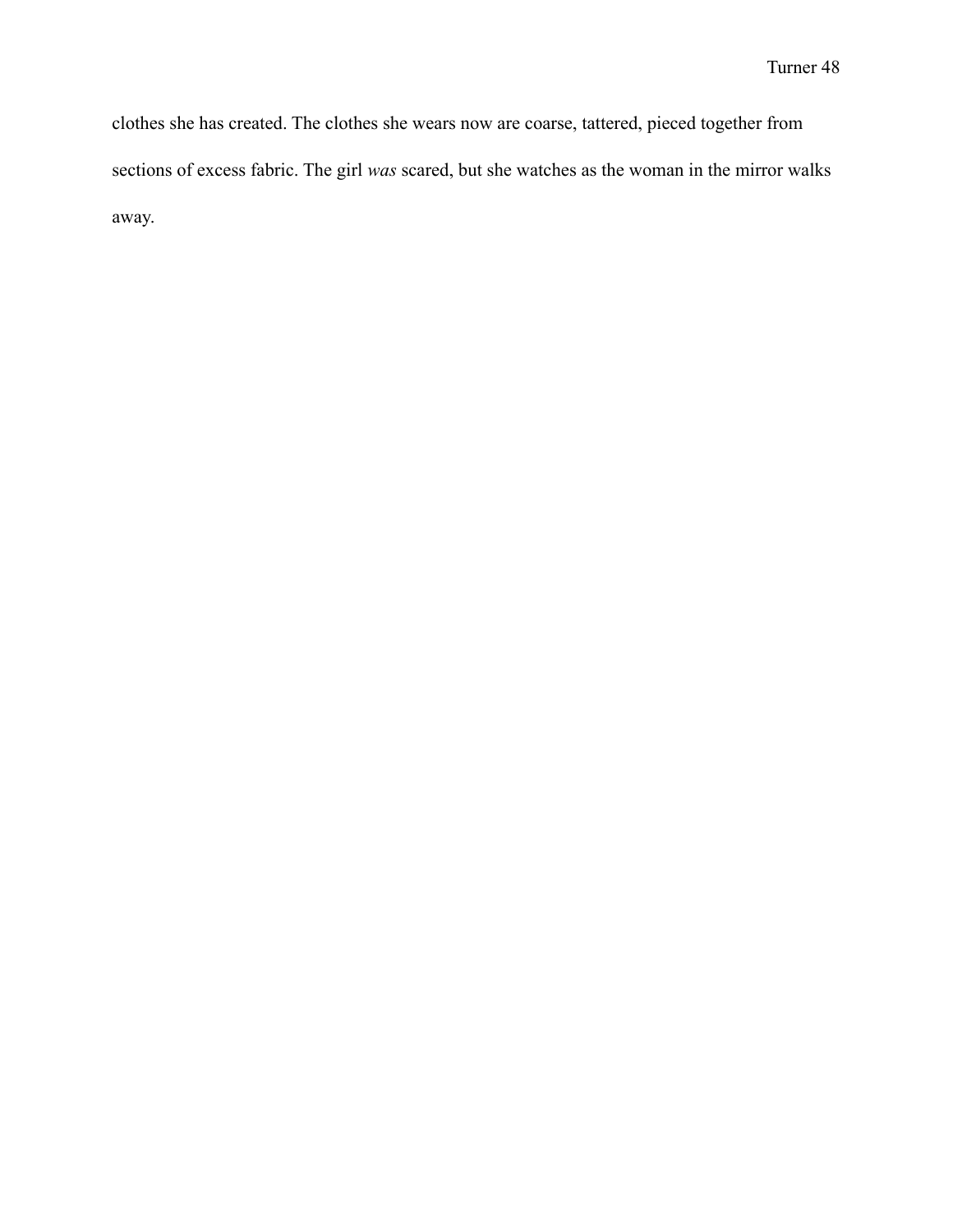#### **Bibliography**

Ahmed, Sara. *Living a Feminist Life*. Durham and London: Duke UP, 2017.

- Banet-Weiser, Sarah. *Empowered: Popular Feminism and Popular Misogyny*. Durham and London: Duke UP, 2018.
- Bartky, Sandra Lee. "Toward a Phenomenology of Feminist Consciousness." *Femininity and Domination*. New York and London: Routledge, 1990, pp. 11-21.

Baucom, Lori. Personal interview. 5 February 2021.

- Butler, Judith. "Performative Acts and Gender Constitution: An Essay in Phenomenology and Feminist Theory." *Theatre Journal*, Vol. 40, No. 4, 1988, pp. 519-531.
- Cole, Alyson and Sumru Atuk. "What's in a Hashtag? Feminist Terms for Tweeting in Alliance." *philoSOPHIA*, Vol. 9, No. 1, 2019, pp. 26-52.
- Falley, Megan. *After the Witch Hunt: a collection of poetry*. Long Beach, Write Bloody Publishing, 2012.
- Gilman, Charlotte Perkins. "The Yellow Wall-Paper". *The Yellow Wall-Paper, Herland, and Selected Writing*. Introduction by Kate Bolick, Penguin Books, 2019, pp. 179-196.
- Jackson, Sarah J., Moya Bailey, and Brooke Foucault Welles. "#GirlsLikeUs: Trans Feminist Advocacy and Community Building." *#HashtagActivism: Networks of Race and Gender Justice*. Cambridge, The MIT Press, 2020, pp. 65-95.
- Lorde, Audre. "Age, Race, Class, and Sex: Women Redefining Difference\*." *Sister Outsider*. Freedom, The Crossing Press, 1984, pp. 114-123.
- Meehan, Paula. *Mysteries of the Home*. Dublin: The Dedalus Press. 2013.
- Montell, Amanda. *Wordslut: A Feminist Guide to Taking Back the English Language*. New York City: HarperCollins, 2019.